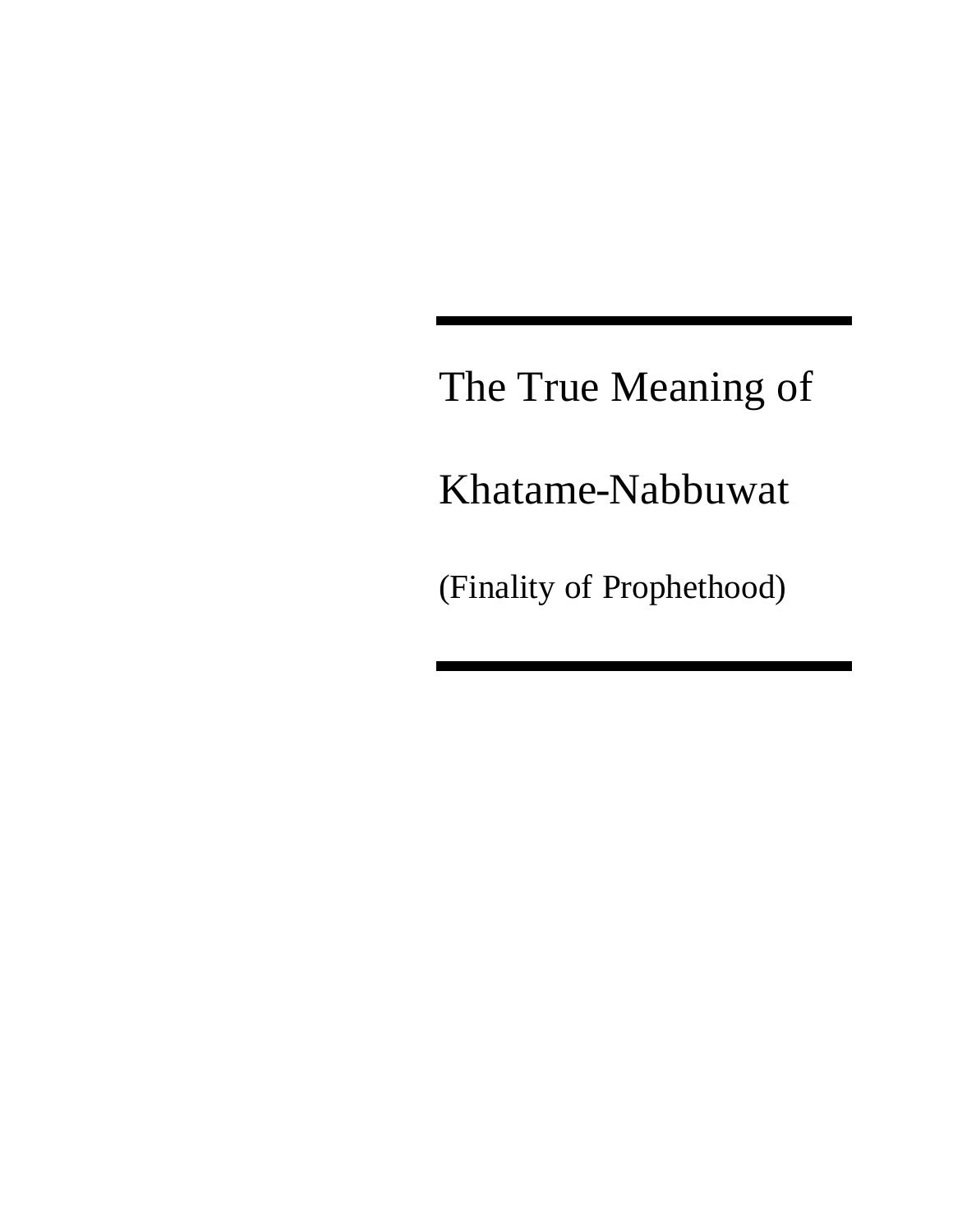The concluding address delivered by Hazrat Khalifatul Massih IV at the final session of the Annual Convention of the Ahmadiyya Movement in Islam at Islamabad (Tilford), England on April 7, 1985.

*This is an English translation of the above address. The original address was in Urdu titled Irfane Khatame-Nabbuwat. We present this at our own responsibility. Any shortcomings in this translation are ours. We apologize for them.*

After saying Tashud and Ta'wwoz, Hazur recited Sura Fateha followed by recitation of the following verses of The Holy Quran "Ma Kana Muhammadun… bukra taon wa aseela." "Muhammad is not the father of any of your men, but (he is) the Messenger of Allah and The Seal of the Prophets; and Allah has full knowledge of all things. O ye who believe, remember Allah with much remembrance; and glorify Him morning and evening." (Al-Ahzab CH. 33 V. 41-43).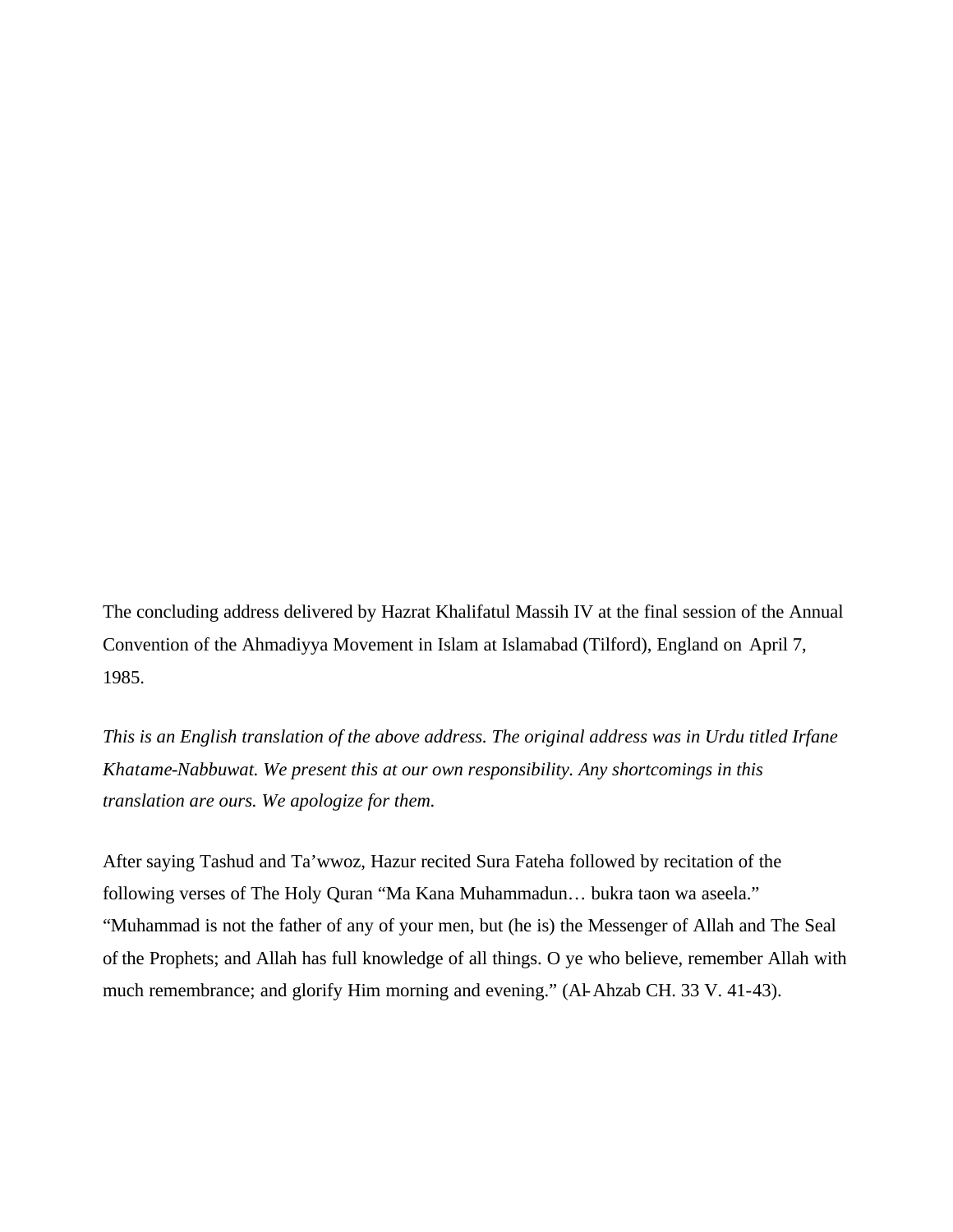### **A Baseless and Vile Allegation**

In the so-called 'white paper' of the government of Pakistan, a most painful, vile and baseless allegation has been made against the Promised Messiah (peace be on him). It states that the Promised Messiah (peace be on him) God forbid repudiated the verse of the Holy Quran containing the words 'Khatamun-Nabbiyeen' hence did not believe in the Holy Prophet (peace and blessings of Allah be on him) as 'Khatamun-Nabbiyeen' - The Seal of the Prophets. The followers of the Promised Messiah (peace be on him), Jamaat Ahmadiyya, also carry the same view.

This obviously is a false and baseless accusation. Anyone who has read the writings of the Promised Messiah (peace be on him) would also reject this charge as false. The irony is that most people are not familiar with the writings of the Promised Messiah (peace be on him). The government of Pakistan has confiscated the Ahmadiyya literature and has banned the propagation of this message to the people, thus depriving them of the opportunity of finding the truth.

# **Profound and Staunch Faith in Khatame-Nubbuwat (The Finality of the Prophethood of Muhammad – peace and blessings of Allah be on him)**

Writings of the Promised Messiah (peace be on him), prose and poetry illustrate without doubt, illustrate the profound and staunch faith the Promised Messiah (peace be on him) had in 'Khatame-Nabbuwat'. The depth and true understanding of 'Khatame-Nabbuwat' possessed by the Promised Messiah (peace be on him) was without equal. The Ulema and other opponents cannot achieve an iota of this understanding.

The Promised Messiah (peace be on him) says: "The charge leveled against me and my Jamaat that we do not believe the Holy Prophet (peace and blessings of Allah be on him) to be 'Khatamun-Nabbiyeen' is a calumny. The fact is, the force, the certainty, the passion and the solid conviction with which we believe the Holy Prophet (peace and blessings of Allah be on him) to be 'Khatamul-Anbiyya' is so strong and overwhelming and of such excellence that it is a hundred thousand times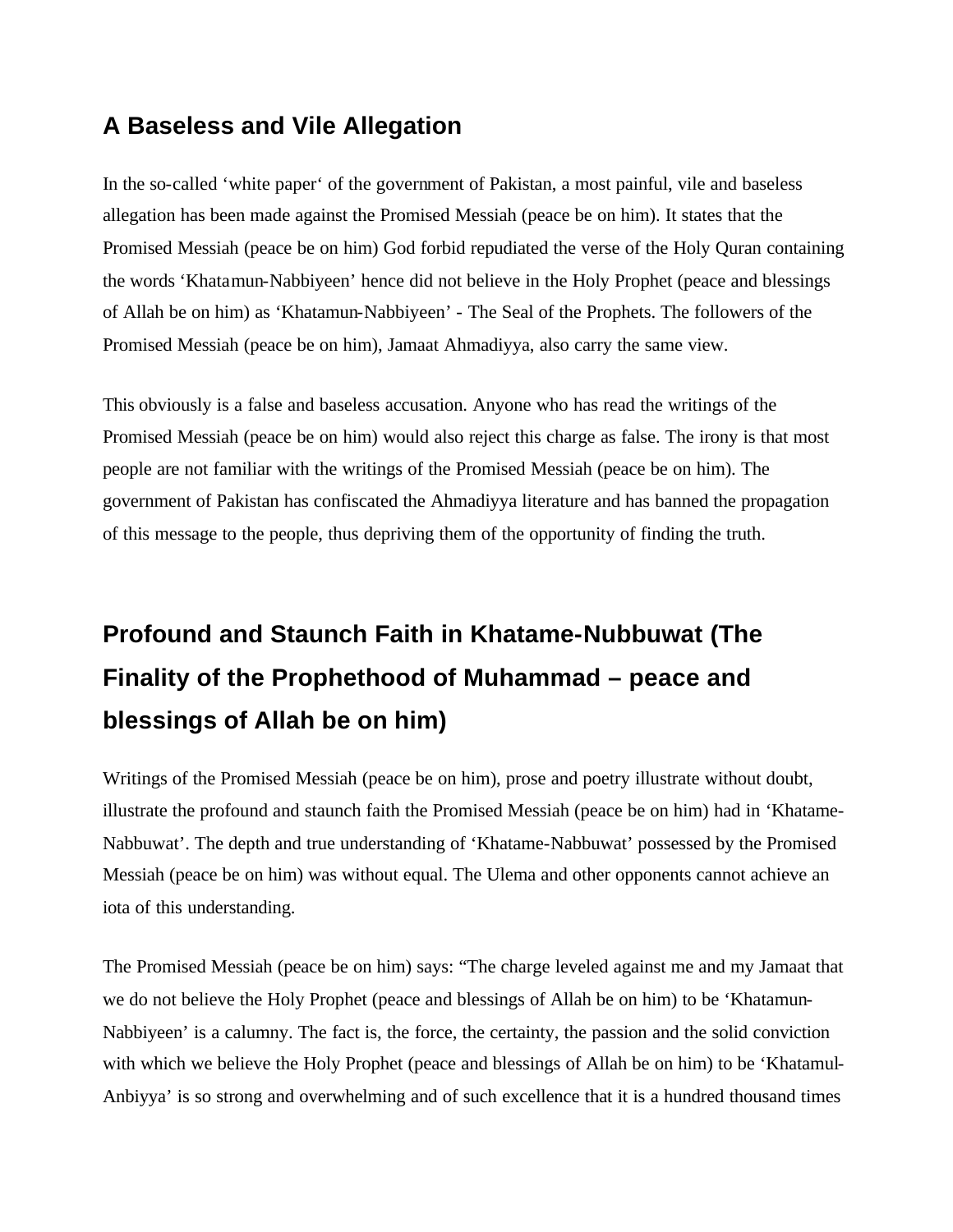stronger than the belief of our accusers. They have no inkling of the true meaning and significance of 'Khatamul-Anbiyya' and 'Khatame-Nabbuwat'. They inherited a word or two from their ancestors but remain ignorant of the true meaning of this important concept.

We, on our part, believe the Holy Prophet (peace and blessings of Allah be on him) to be 'Khatamul-Anbiyya with a God given insight into the meaning of this lofty station. This elixir of heavenly wisdom that I have enjoyed is beyond the imagination of those not allowed to partake of it."(Malfoozat - Sayings of the Promised Messiah (peace be on him) vol. 1 pg. 328).

The Promised Messiah (peace be on him) further says: The sum total and the essence of our belief is enshrined in "La llaha illalaho Muhammadur Rasool lullah : there is no God but Allah, Muhammad is the Messenger of Allah". The strong faith which we uphold in this life and with which, by God's Grace, we shall leave this worldly abode, is that our Lord and Master, Muhammad Mustafa (peace and blessings of Allah be on him) is 'Khatamun-Nabbiyeen' and 'Khatamul-Mursaleen'. He is the best of all prophets. With his advent faith was perfected and reached its zenith and is now the only route which directs man to attain closeness to our creator." (Azala-i-Auham pg. 69)

Yet again the Promised Messiah (peace be on him) says "The Holy Prophet surpassed all other prophets in all noble traits i.e. in purity of heart and charitable disposition; in chastity and modesty, in veracity and fairness, in his trust, faith and love of God. He was the best, the most complete, the most exalted and the most radiant of all the prophets. That is why of all the prophets, the Holy Prophet (peace and blessings of Allah be on him) was anointed the most with God's perfect spirit. He was the most magnanimous, most pure, most bright and his love of God was unsurpassed. That is why he was chosen to be a recipient of the divine revelation that was the most powerful, flawless, noblest and the most comprehensive. The like of which was never vouchsafed to anyone in the past or to anyone in the future. He thus emerged as the mirror that reflected the divine attributes in the best form. (Surma-i-Chasma- i-Arya pg. 23)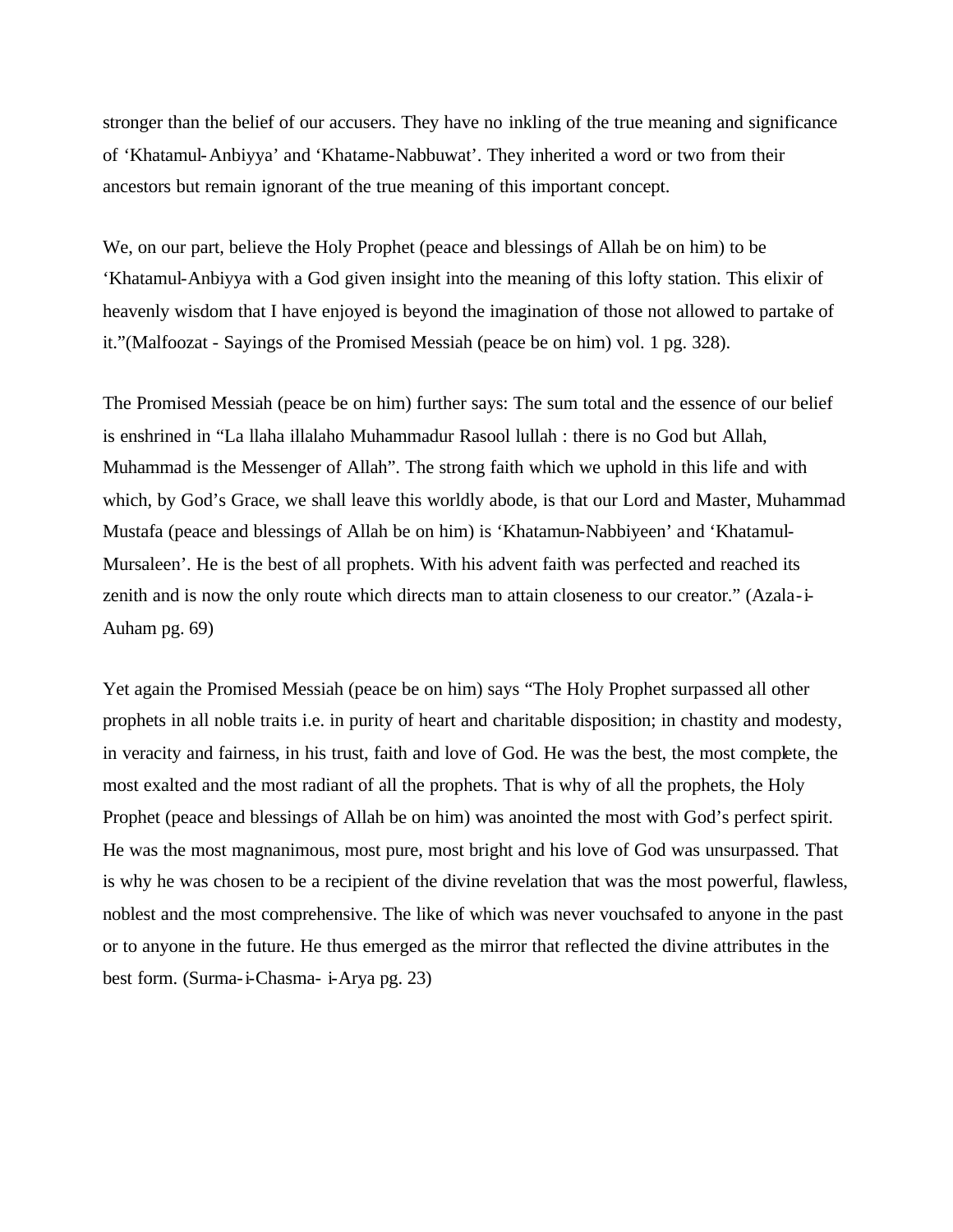#### **An extraordinary attempt to deceive and hide the truth**

I will now review with you, one by one, the allegations made against Jamaat Ahmadiyya and its founder, the Promised Messiah (peace be on him). As one reviews the 'white paper' of the Pakistan government, one notes an extraordinary attempt to deceive and hide the truth. It is a document based on false statements, partial truths and wrong conclusions.

One passage reads: "In the last fourteen hundred years the general consensus of opinion among the Muslims has been that the phrase "Khatamun-Nabbiyeen" means that the Holy Prophet (peace and blessings of Allah be on him) was the last prophet and that there will come no prophet after him. The companions of the Holy Prophet (peace and blessings of Allah be on him) also held the same view and vehemently put down any such person who claimed to be a prophet. The subsequent history of Islam also bears this out and the Muslim Ummah never forgave a person who claimed to be a prophet."

Another passage reads: "Prominent Muslim thinker and historian Ibn-e-Khaldun and other renowned people like lmam Ibn-e-Tamiyya and his disciple, Ibn-e-Qayyam, Shah Waliullah and Allama Iqbal, have discussed the intellectual, social and political aspect of "Khatame-Nabbuwat". Allama Iqbal's views on this subject can be read later on in this document. ("Qadianiyyat - A Grave Threat to Islam" pg. 6-7)

To begin with, I would reject that charge that the holy men of the past in the Ummah held the view about "Khatamun-Nabbiyeen" as stated above. This is an outright falsehood and slander against them. 'Khatamun-Nabbiyeen' is a vast subject. Covering all aspects of it requires a lot of time. I will therefore confine myself to the refutation of the allegations made in this 'white paper'.

### **The 'Muslim thinker' - his status as religious scholar**

The first four people mentioned in the passage above were learned men who provided great service to Islamic thinking and philosophy. Jamaat Ahmadiyya accepts them as such.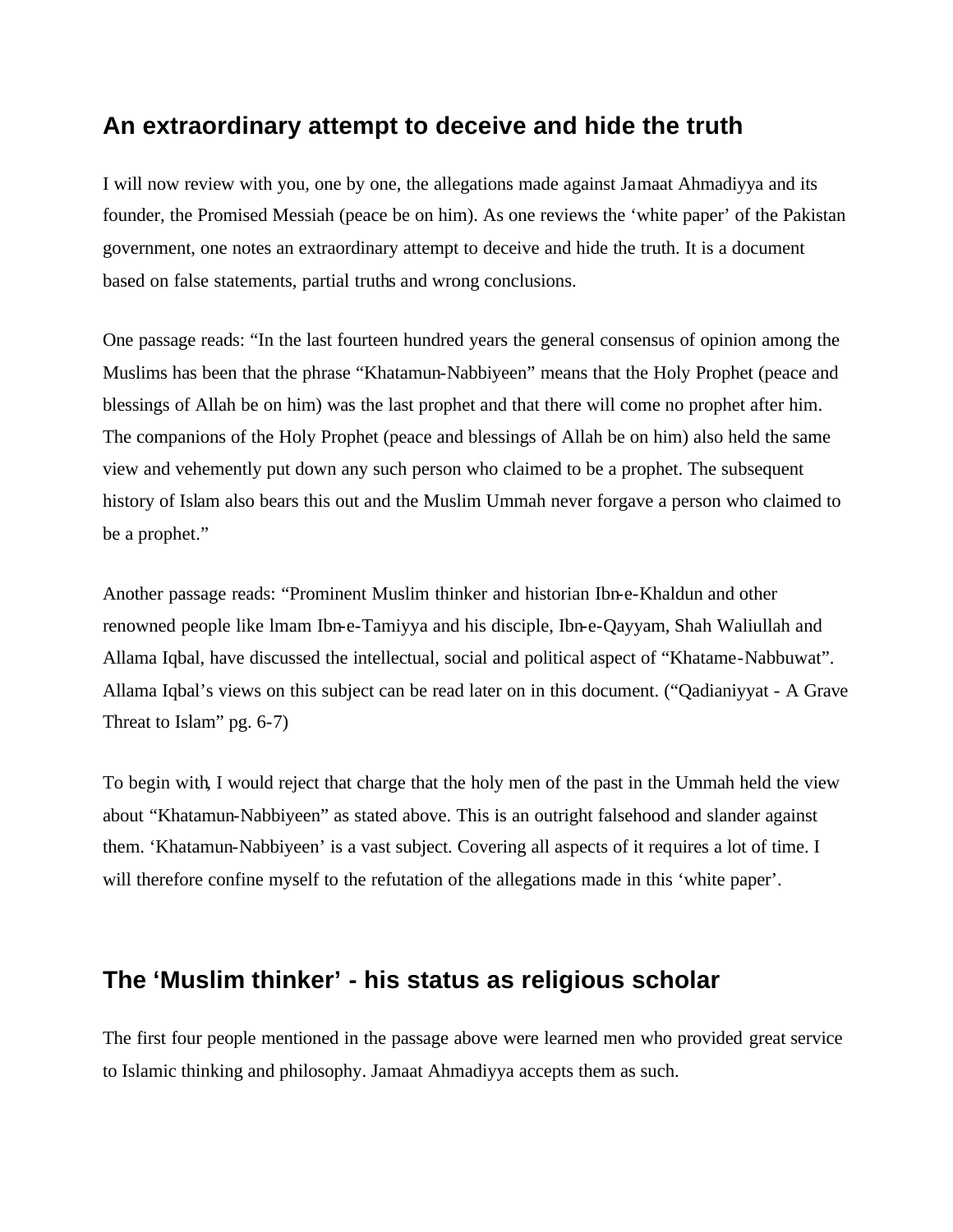With regards to Allama Iqbal, a passage from his writings is presented. This is self-explanatory. In his letter to Sufi Ghulam Mustafa Tabassum, the Allama writes, "The scope of my religious knowledge is very limited. I have spent most of my life studying western philosophy. This way of thinking is second nature to me. Consciously or unconsciously, this way of thinking influences my study of Islam. (Iqbal Nama Part I pg. 46,47. Published by Sheikh Muhammad Ashraf, Kashmiri Bazar, Lahore)

A person who acknowledges that his study of Islam is influenced by western philosophy cannot be considered a great Muslim thinker. No sane person would consider him an authority on Islam.

### **Khatamiyyat supersedes all attributes of prophethood**

I present to you now, excerpts from the writings of the Promised Messiah (peace be on him) and other saintly people from the Ummah to illustrate the profound and extensive meaning of 'Khatamun-Nabbiyeen.' You would then realize how these people have tried to limit its meaning to an insignificant and a wrong concept of being the last prophet. They have failed to grasp the deep meaning and concept envisaged by 'Khatamun-Nabbiyeen.'

The Promised Messiah (peace be on him) writes, 'Without doubt, no man or angel can match the divine attributes vouchsafed to the Holy Prophet (peace and blessings of Allah be on him)." (Braheen-e- Ahmadiyya pg. 226) This is the true concept of 'Khatamiyyat.' The Holy Prophet (peace and blessings of Allah be on him) possessed the most exalted status and not even angels could attain such a status. In fact, Mi'raj (spiritual ascension of the Holy Prophet (peace and blessings of Allah be on him)) is synonymous with 'Khatamiyyat.'

The Promised Messiah (peace be on him) writes, "The insight and sagacity of our Prophet (peace and blessings of Allah be on him) far excelled the combined insight and sagacity of the whole Ummah. Rather, if our brethren in faith are not enraged, I would state and would prove that the insight and sagacity of all the other prophets cannot match the insight and sagacity of the Holy Prophet (peace and blessings of Allah be on him). (lzala Auham Pg. 367). That is to say 'Khatamiyyat' supersedes all attributes of prophethood. Its key feature is intelligence and wisdom.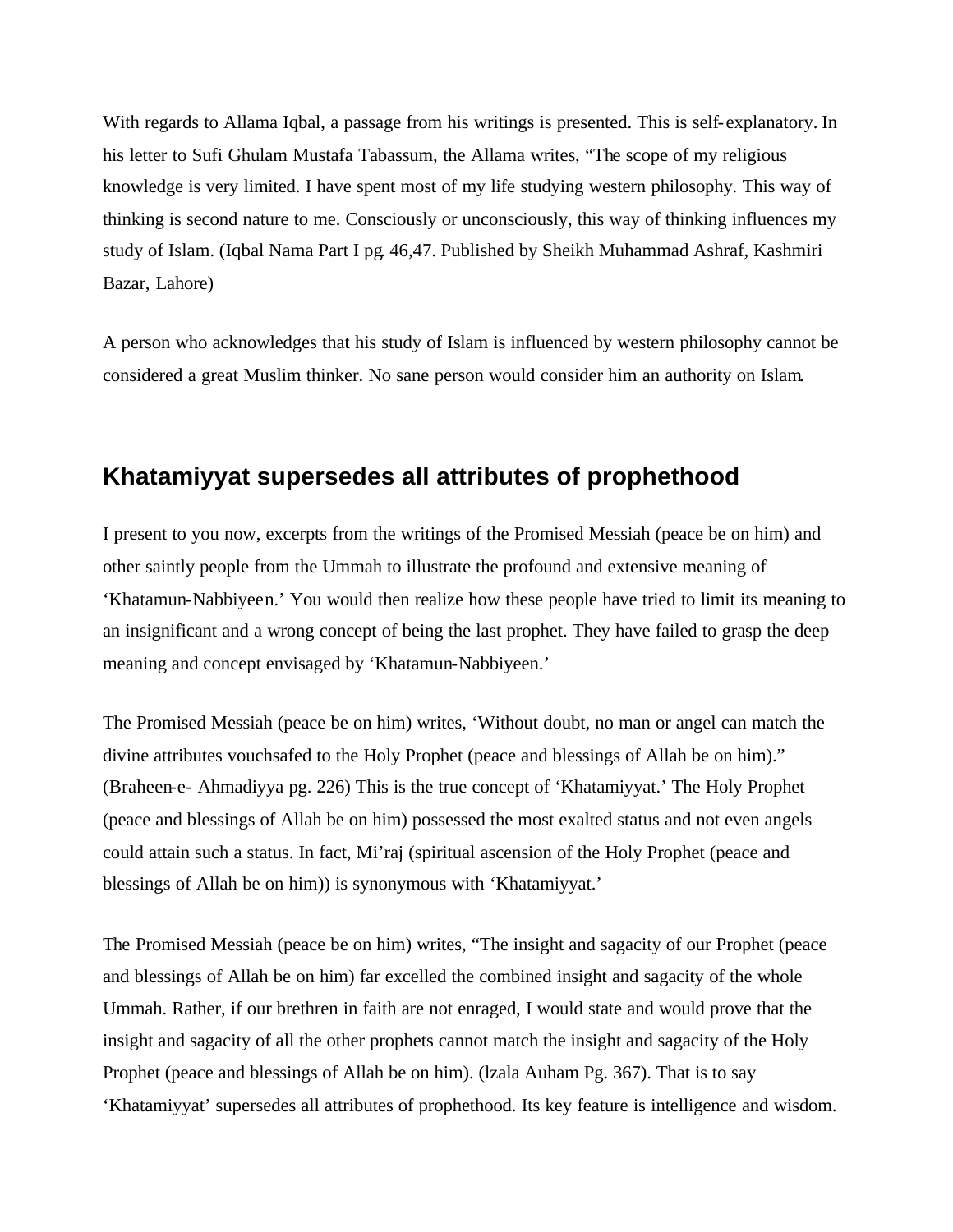We learnt this from the Promised Messiah (peace be on him). Although others had written about it before but the Promised Messiah (peace be on him) uncovered its deep meaning the best. As I stated earlier, the Promised Messiah (peace be on him) said, "Without doubt, no man or angel can match the divine attributes vouchsafed to the Holy Prophet (peace and blessings of Allah be on him)." I have repeated this passage to emphasize that in his person, the Holy Prophet (peace and blessings of Allah be on him) possessed the combined diving attributes of all the other prophets and angels and was therefore called a 'Khatim'.

The Promised Messiah (peace be on him) says: "Faith was perfected and prophethood reached its zenith in our Lord and Master Muhammad (peace and blessings of Allah be on him)." Meaning not only did he possess all the attributes of prior prophets, but in him, these qualities reached their zenith. This is the true understanding and recognition of 'Khatamiyyat' granted to the Promised Messiah (peace be on him) by Allah.

The Promised Messiah (peace be on him) says: "Our Prophet (peace and blessings of Allah be on him) was an embodiment of the beauty and grace found in all divine dispensations. As the Holy Quran says "Fa Be Huda Ho Muqtade…" "so follow thou their guidance…" (Ch 6, V. 91). Meaning that the Holy Prophet (peace and blessings of Allah be on him) should follow the guidance given to all prophets. The one encompassing in him all divine guidance would therefore be the most outstanding and most exalted prophet. (Chasma Massihi, pg. 61)

Here the concept of 'Khatamiyyat' has been addressed in that the teachings of the Holy Prophet (peace and blessings of Allah be on him) were most comprehensive and final and contained in them the noble and pure teachings of all previous revealed scriptures.

The Promised Messiah (peace be on him) says: "It is no longer necessary to follow separately each previous prophet and his teachings, since the message brought by Muhammad (peace and blessings of Allah be on him) encompasses and surpasses all previous teachings. All other paths leading to God are now closed. All verities leading to God are contained in this teaching. There is no other truth after this. All true prior teachings are contained in these teachings. His prophethood is the culmination of all prophets and rightly so. (Al-Wassiyyat, pg. 17-18)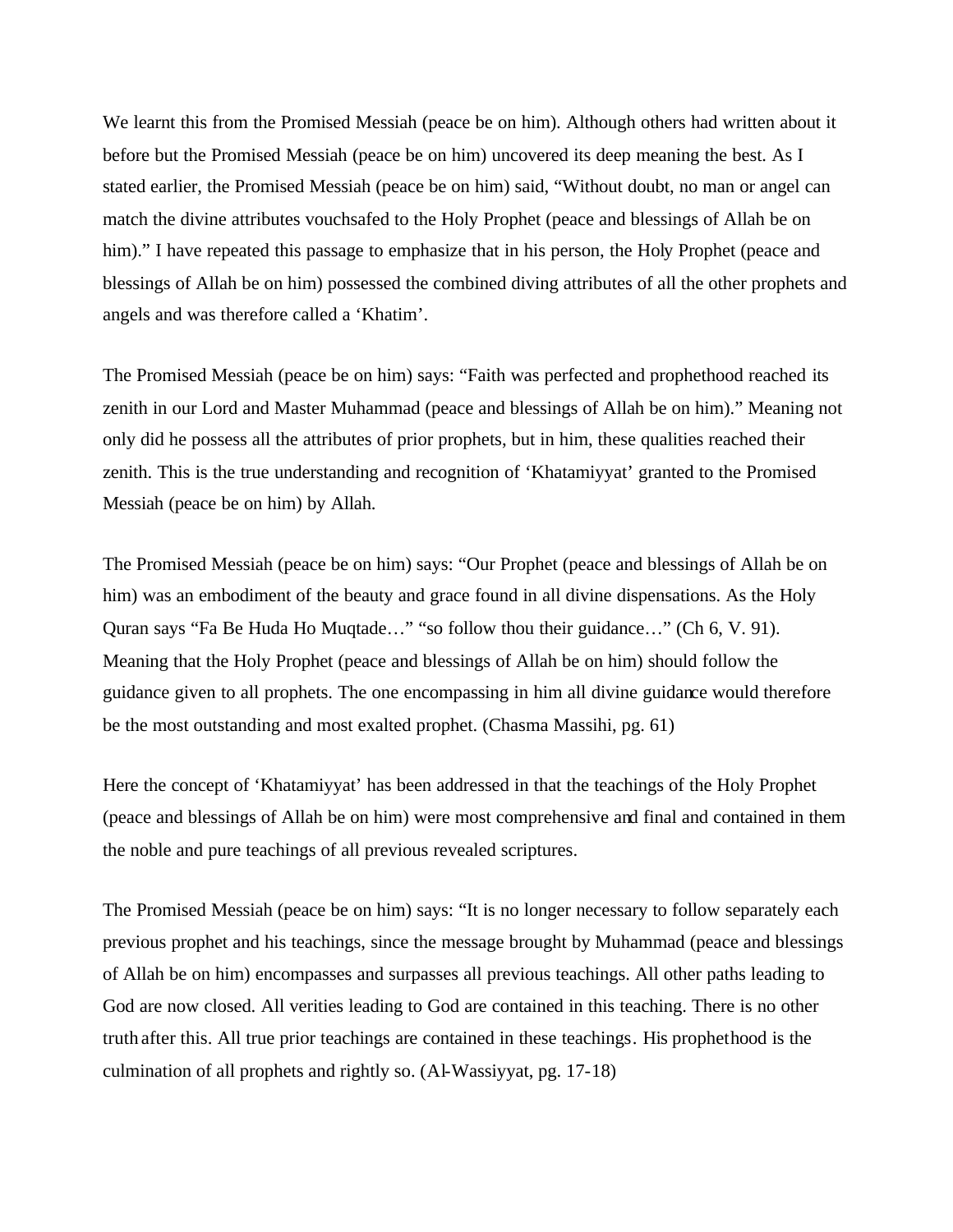In 'Khatamiyyat' it is no longer necessary to follow each previous prophet and book separately. All segments of Eternal Truth and Divine Light are incorporated in this Message and presented in its ultimate glory and beauty. The prophet who brought this about was therefore termed 'Khatim'.

In an Arabic Qaseedah, the Promised Messiah (peace be on him) says: La Shakka Unna Muhammdun Khairul Wara… Yaa Rabbi Swalle A'laa Nabi Yeka Daa-Emann Fee Haazey Hidd Dunyaa Wa Ba'-Thin Thaa Nee - Meaning without doubt Muhammad is the best of the mortals, the noblest of the nobles, the elect of the elect. All noble virtues reached their zenith in him. In him was the culmination of all the blessings of all times. He excels all those who were honored before him. Indeed excellence is a matter of virtue, not of time. Oh Lord, shower endless blessings on the prophet in this world and in the next.

In his Persian poetry, the Promised Messiah (peace be on him) says: 'Ahn Rasool Khash… Suwai Mustafa." That prophet whose name is Muhammad, his pure and faultless guidance alone, I hold firmly in my hands. He is the best of all prophets and the best of all mankind. In his person, all the attributes and blessings of prophethood have reached their perfection. Every drop of heavenly elixir that we taste, we do so through his munificence. Everyone drinking to his fill does so at his spiritual fountain. Every ray of celestial beauty and light that we are blessed with, we receive through him and him alone. My love for the Prophet is deep and abiding. Oh how I wish to fly like a bird towards him with all my heart and longings. (Siraj-i-Munir pg.95-96)

### **A new significant aspect of "Khatamiyyat"**

An essential meaning of 'Khatamiyyat' has been expounded in the verses above. A person who has reached the ultimate in spiritual ranks himself, passes this blessing on to his followers as well.

The Promised Messiah (peace be on him) discusses this subject further, saying, "we became the best people by following you. We marched forward by treading in your footsteps." These are some examples from the writings of the Promised Messiah (peace be on him) concerning the subject of 'Khatamiyyat'. His writings are divinely inspired and very exhaustive, dealing with all aspects of 'Khatamiyyat'. Our opponents, on the other hand, have no inkling about the subject. Any just and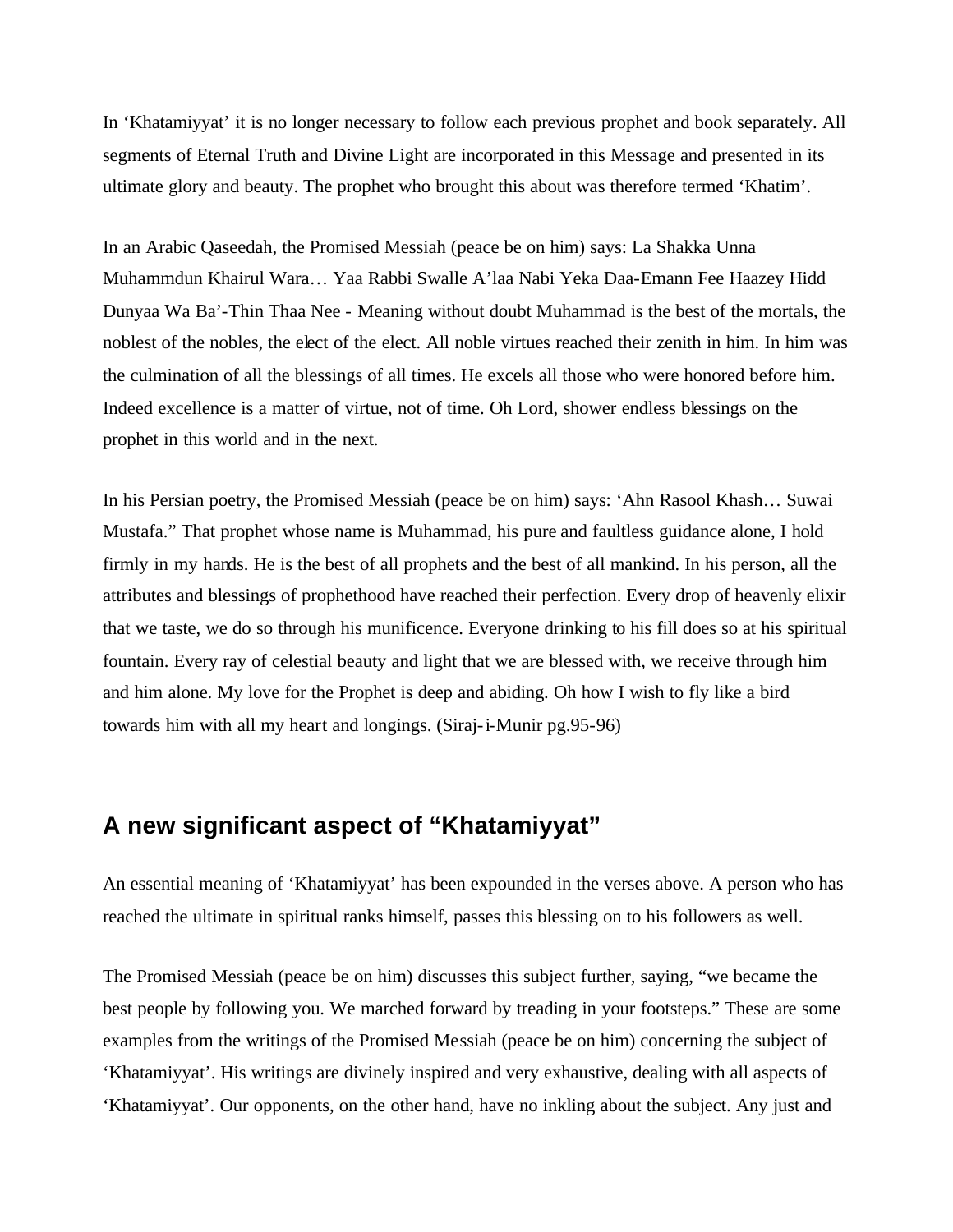honest person who reviews the Promised Messiah's (peace be on him) writings will reach the same conclusion. Many a learned and pious people in the past have touched on an aspect or two of 'Khatamiyyat' in their writings. The Promised Messiah (peace be on him), however, presented this subject most comprehensively his writings cover all aspects of 'Khatamiyyat'. He presented 'Khatamiyyat' in its ultimate form. Of all the people who love the Holy Prophet (peace and blessings of Allah be on him), the Promised Messiah (peace be on him) was the 'Khatim'.

Hazrat Sheikh Abu Abdullah Muhammad Al-Hassan Al-Hakeem Al Tirmizi (308 A.H.), in his book Kitab Khatam Al-Auliya page 241 writes: 'Wa Mahnaho… Summa Khotema". Translated into English, this means "We hold that the title of 'Khatamun Nabbiyeen' signifies that prophethood with all its noble qualities came to a head and found perfection in Muhammad (peace and blessings of Allah be on him). That is why Allah The Almighty likened his heart to a container which assimilated all the noble qualities of prophethood and thereafter it was sealed.'

You would note the difference between the above interpretation of 'Khatam' – seal – and the interpretation of the Promised Messiah (peace be on him). The meaning of the above passage is that the container was sealed when it was filled to the brim. Meaning, prophethood came to an end. The Promised Messiah (peace be on him) agrees that the Holy Prophet (peace and blessings of Allah be on him) assimilated in himself all the noble qualities of prophethood and took them to new heights but he did not confine the benefits of these qualities and attributes to himself. His munificence and magnanimity would not allow this.

In this context, I would invite you to read the Promised Messiah's (peace be on him) dissertation on "Da Na Fata Dalla" – 'Then the Prophet drew near to Allah; then Allah leaned down towards him.' (Holy Quran ch. 53 v.9) [Surma-i-Chashma-i-Arya pg. 82-87)

Hazrat lmam Fakhruddin Razi (544 A.H.), in his book Tafseer Kabeer Razi vol. 6 pg. 31, writes: "Fal Aqal Khatum… Khatamun Nabbiyeen Kana Afzalul Anbiyya." Meaning intellect is the culmination of all human faculties. The culminating point is the pinnacle. Do you not see that prophethood reached its zenith when the Holy Prophet (peace and blessing of Allah be on him) was declared 'Khatamun Nabbiyeen'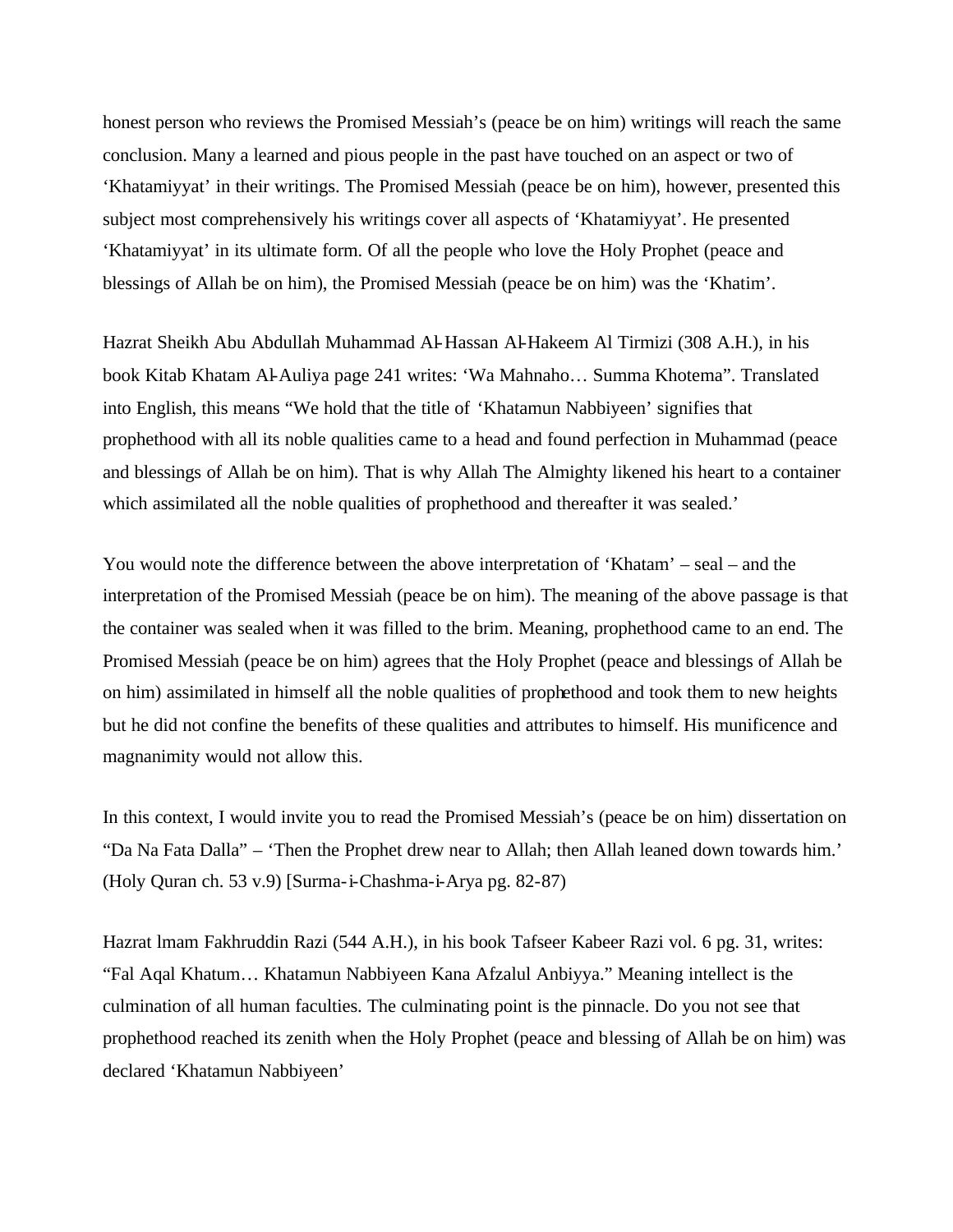## **From the writings of acknowledged divines and reformers about "Khatamun Nabbiyeen"**

In the government of Pakistan 'white paper' a noted Muslim thinker, Allama Abdur Rehman Bin Khaldun (may Allah have mercy on him) (died 808 A.H.) is mentioned. He is noted to have said "Wa Yum Saloona… Khatamatun Nabbuwat." That is people categorize saintliness or holiness according to degrees of rank. The one who has attained the highest rank is termed 'Khatam-Al-Auliya'. Similarly in terms of prophethood, the Holy Prophet (peace and blessings of Allah be on him) achieved the highest rank and was called 'Khatamul-Anbiyya'. (Muqaddama by Ibne-Khaldun pg. 271-272, published in Egypt)

That is to say 'Khatam' has no relevance to time. It is indicative of the highest degree or rank. If we use it to mean 'the last' then we have to agree that sainthood has come to an end as well. God forbid we would be depriving the Ummah of this blessing as well.

Hazrat Abu Saeed Mubarak lbne Ali Makhrumi (died 513 A.H.) the patron saint of no less a person than Hazrat Syed Abdul Qadir Gilani (may Allah have mercy on him) says "Wal Ahkhara.....Wa Sallama Khatamun Nabbiyeen" - man holds the highest position in the Universe. When he soars high all the noble qualities in all their magnitude mentioned above find their manifestation in him and he is called The Perfect Man. Boundless, indeed, are the noblest qualities that found their perfection in our Holy Prophet (peace and blessings of Allah be on him) and that is why the highest title of "Khatamun Nabbiyeen" was conferred upon him." (Tohfah Mursala Sharif pg. 51) These passages contain similar themes but all aspects of 'Khatamiyyat' are not covered in these.

Hazrat Maulana Rum (may Allah have mercy on him) (died 672 A.H.) says, "Behre Een Khatim Shud Ast.....Khatum Sanat Bar Too Ast." The Holy Prophet (peace and blessings of Allah be on him) was declared 'Khatim' because he excelled in munificence and in perpetuating the spiritual blessings to his followers. When a craftsman excels and achieves perfection, don't we say that craftsmanship has come to an end with him. (Masnavi Maulana Rum ch. 6 pg. 18-19)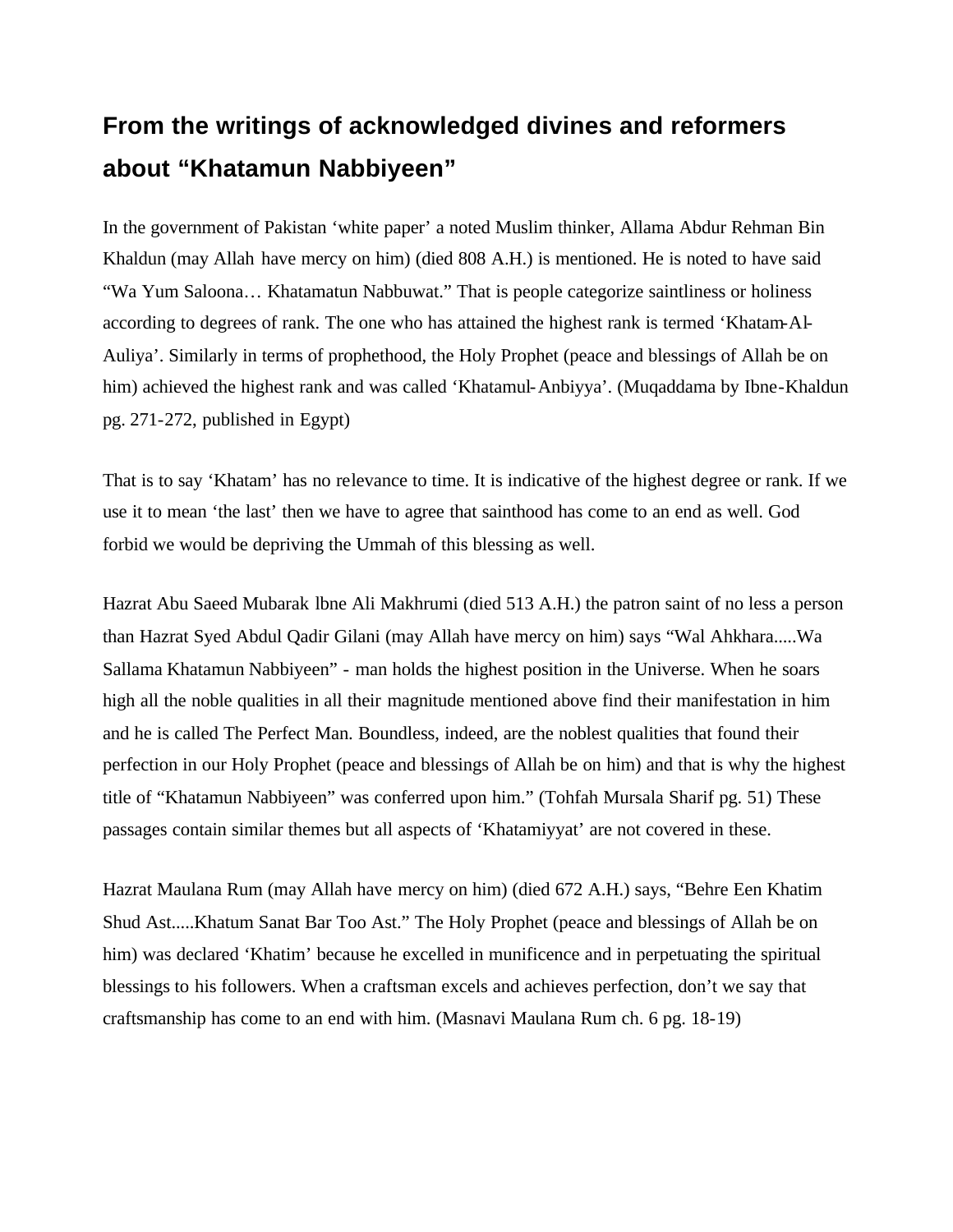This is the same theme expressed by the Promised Messiah (peace be on him), as noted earlier where he says that an important aspect of 'Khatamiyyat' is that the Holy Prophet (peace and blessings of Allah be on him) passed on to his followers the spiritual blessings he had achieved.

Maulana Muhammad Qasim Naunotawi, chief of Deobandi sect (the sect which today is in the forefront of those distorting the meaning of 'Khatamun-Nabbiyeen') writes: "Charged with the duty of delivering Divine Commandments to the people, prophets may be likened to governors. They are God's vicegerents on earth. They therefore hold a position of authority. The office of a governor or minister is considered the highest in a chain of subordinate officers. A governor or a minister has the authority to set aside the orders or directives of his subordinates. Their orders, on the other hand, cannot be set aside by the subordinate officers. The final authority rests with the governor. Similarly, the one in whom prophethood found its perfection was declared The Seal of The Prophets - 'Khatamun-Nabbiyeen', as there is no rank higher than his. (Mobahesa Shahjahanpur pg. 24- 25).

#### **'Khatamiyyat' knows no boundaries**

Here too, we find 'Khatamiyyat' meaning perfection and ultimate in prophethood and authority rather than meaning 'the last'. Some Ulema have described 'Khatamiyyat' to mean a signet ring used for adornment, denoting that the Holy Prophet (peace and blessings of Allah be on him) imparted heavenly beauty and grace to all prophets. He was The Seal that testified to the truth of all other prophets. This, the Promised Messiah (peace be on him) argued was the Holy Prophet's (peace and blessings of Allah be on him) favour on all other prophets. That is why I have asserted that 'Khatamiyyat' is beyond the limitations of time and space. It cannot be taken to mean 'the last'. It has a much broader and universal implication.

The Promised Messiah (peace be on him) writes, "He was declared 'Khatamul-Anbiyya' not in the sense that mankind would be deprived of his spiritual blessings for all times to come, rather, in the sense that he alone was the Master of the Seal and all spiritual blessings would be conferred only through him. Further, the door to divine revelations would not be closed on his Ummah till the day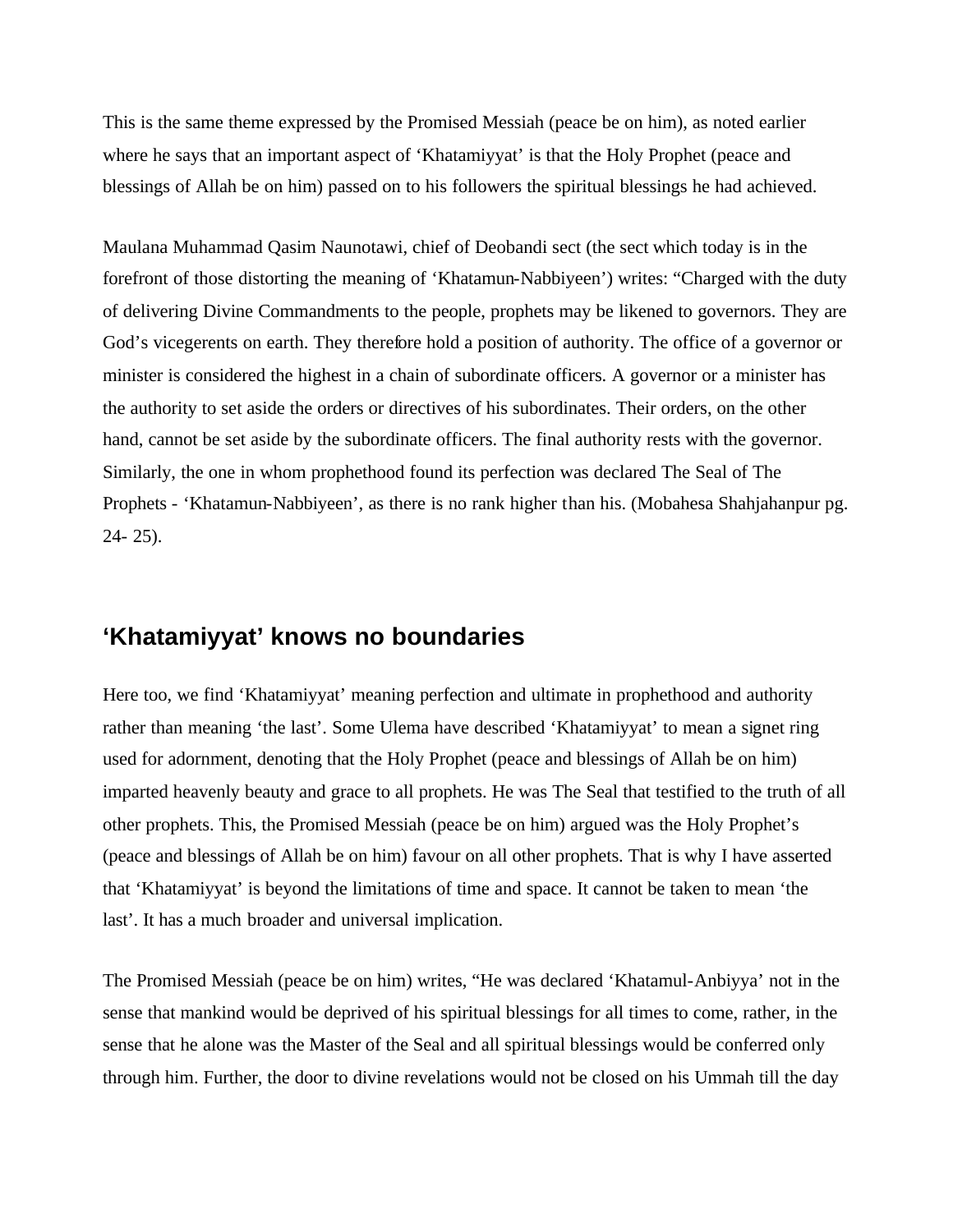of judgement. There is no other prophet with his rank. He is 'The Khatim'. He alone holds the seal. Prophethood can still be invested through his seal of approval and on his followers alone." (Haqiqatul-Wahi pg. 27-28)

The Promised Messiah (peace be on him) further says: It is with utmost conviction that I believe in the Holy Prophet (peace and blessings of Allah be on him). I know that all divine dispensations found their consummation in him. The Divine Law vouchsafed to him is the most perfect of all divine laws and for all times to come. There is, however, one form of prophethood that has not come to an end. The prophethood granted by virtue of unqualified obedience to him and which derives its lustre from the divine light of Muhammad (peace and blessings of Allah be on him). It continues because of him and his image. (Chasma-i-Maarfat pg. 324)

Elsewhere, the Promised Messiah (peace be on him) has elaborated that all other prophets are indebted to the Holy Prophet (peace and blessings of Allah be on him) in that through his seal of 'Khatame-Nubbuwat' he has testified to the truth of all prophets whenever and wherever they came. Had he not done so, we would not have believed in them. Thus, the blessings of 'Khatamiyyat' knows no limit. 'Khatamiyyat' encompasses all times and all places.

## **Advent of a prophet from the Ummah is not in conflict with 'Khatame-Nabbuwat'**

In this connection, I would like to place before you a passage from the writings of the well known Mujaddid Alfe Saani, Hazrat Shaikh Ahmad Farooqi Sarhindi, in his Makoobat (vol. 1 Maktoob 301 pg. 432) states: "Following the advent of the Khatmur-Rosul, Hazrat Muhammad Mustafa (peace and blessings of Allah be on him), the attainment of prophethood by one of his followers, as a subordinate and in service of the Holy Prophet, will in no way offend or be in conflict with his status as Khaatamur-Rosul. No doubts need be entertained in this regard." This belies the claims made in the "white paper" that without exception all holy men and saints in the past held the view that 'Khatamiyyat' meant 'the last' and that the door to all kinds of prophethood is now closed.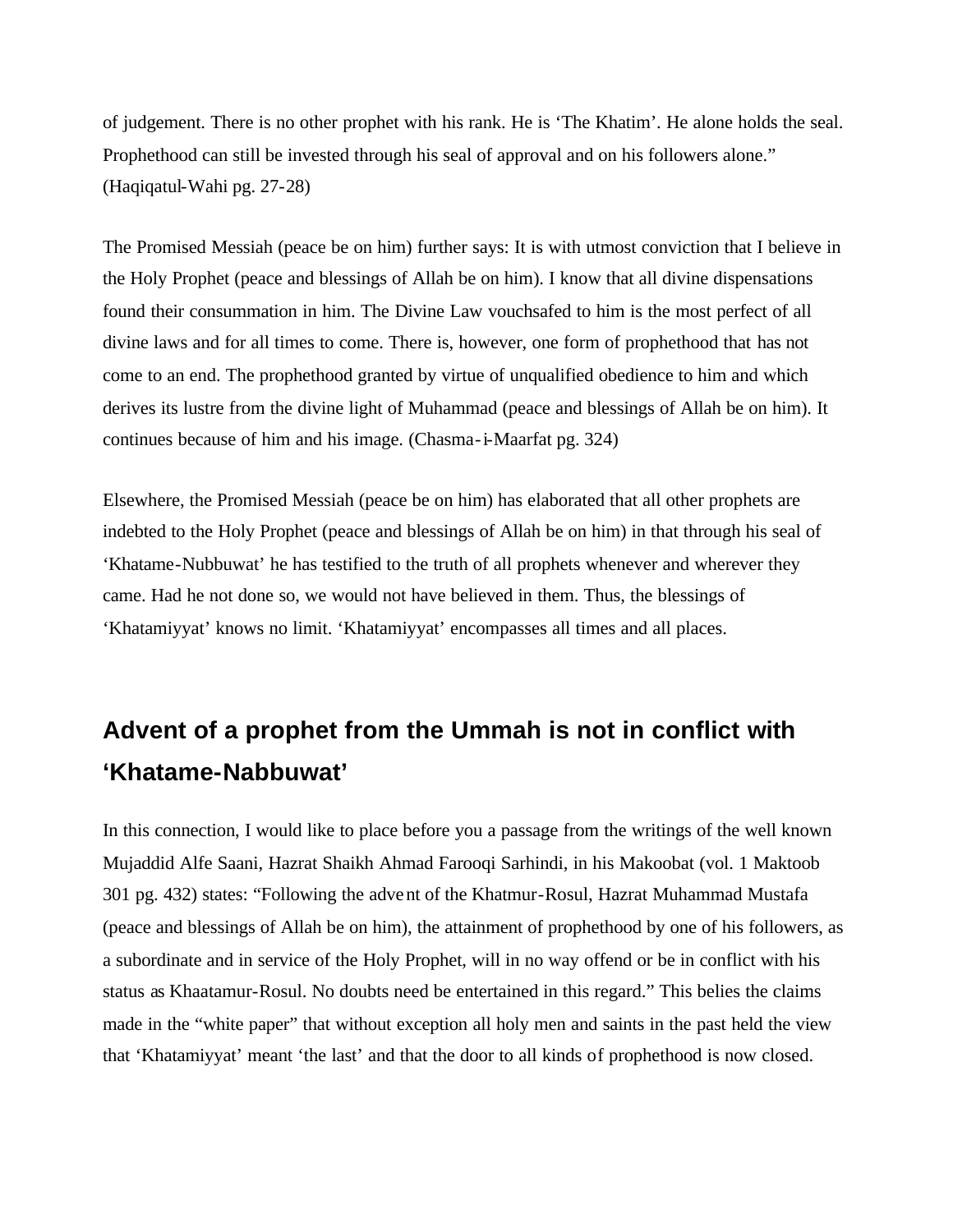Again, the sixth Shiite Imam, Hazrat Jaffar Sadiq, in his book Al-Saafi Sharah Osoolul Kaafi (vol. III, page 119) referring to the divine gift of Prophethood and lmamat in the progeny of Hazrat lbrahim (peace be on him) and commenting on the Quranic verse "Surely, we gave to the children of Abraham the book and wisdom and we gave them a great kingdom." "Allah raised prophets, messengers and imams from the progeny of Hazrat lbrahim (peace be on him). It is therefore surprising that while acknowledging these blessings among the progeny of Hazrat lbrahim (peace be on him), people tend to deny this possibility in the case of the progeny and the followers of Hazrat Muhammad (peace and blessings of Allah be on him)."

We have the following couplet from Maulana Rum, one of the chief saints of Muslim Ummah. "Fir Kun Rah Naeko Khidmate Ta Nabbuwat Yaabi Undar Ummate." Meaning, "Exert yourself in the service of faith to such an extent that you be granted prophethood within the Muslim Ummah." (Masnani Maulana Rum vol. 5, pg. 42). What judgement would these present day 'Ulema' who are hostile to Ahmadiyyat pass against these saints and sages quoted above? How are they going to disregard these writings? These writings belie the fact that all luminaries in the Ummah from the very beginning held the view that 'Khatamiyyat' meant end of prophethood. It is not conceivable that members of a major department of a government entrusted with the task of research on this issue would not come up with these writings. This is shear deception and hypocrisy.

Let us review what the Promised Messiah (peace be on him) said about the continuity of prophethood in the Muslim Ummah. He says: No heavenly grace or greatness, no place of honor and no position of nearness to God can ever be achieved but by absolute obedience and subservience to the Holy Prophet (peace and blessings of Allah be on him). Everything granted to me is because of him. (Izala Auham pg. 138)

Recalling his status as the Promised Messiah and the divinely bestowed title of prophethood, he says in his book, Tajalliyat-i-illahiya (pg. 24-25) "This status and title has been bestowed on me only because I am a true follower and servant of the Holy Prophet (peace and blessings of Allah be on him). If I had not been from his Ummah and if I had not been his follower, then even if my services and talents had been as massive and tall as the mountains of this world, I would not have acquired or been bestowed the title and honor of direct communication with God. This is true because all doors to prophethood are now closed, except the portal and the prophethood of the Holy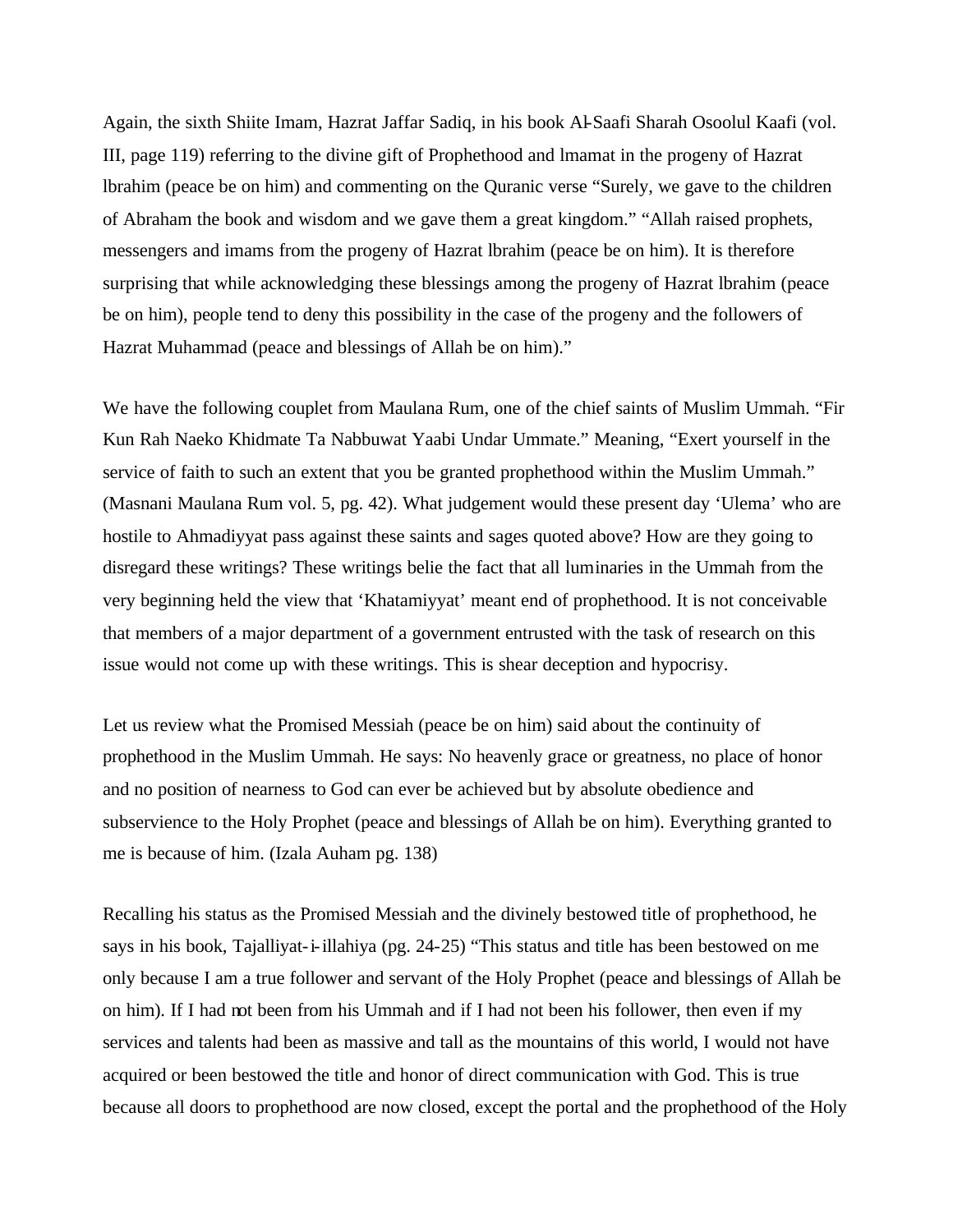Prophet (peace and blessings of Allah be on him). After him, there can be no independent prophet with a new law or code. Now, the only type of prophethood that remains is that which is without any new shariah other than of Islam and which is bestowed on a true follower or servant of the Holy Prophet of Islam."

Yet again, he says in his book Chasma Massihi pg. 83: "0 ye of little faith and 0 ye of little knowledge, know that our Holy Prophet (peace and blessings of Allah be on him), our Lord and Master excelled all other prophets in spiritual munificence. While the spiritual munificence of all prior prophets was a limited one and their followers and their religions are now lifeless. The spiritual munificence of the Holy Prophet (peace and blessings of Allah be on him) continues till the end of times. It is therefore not necessary for an outside Messiah to come. Any humble person from this Ummah who grows up under the tutelage and patronage of the Holy Prophet (peace and blessings of Allah be on him) can be granted the status of a Messiah. Like I have been granted.

Hazrat Shah Waliullah Mohaddes Dehlavi, universally acknowledged as the Mujaddid (reformer) of the 12th century and very well known and regarded by the Muslims of the sub-continent and about whom the 'white paper' speaks highly, writes: "The end of prophethood with the Holy Prophet (peace and blessings of Allah be on him) only means that there can be no law bearing prophet or a prophet from outside the Ummah. (Alkhair Alkatheer pg. 111)

Here again, we have the same theme as expounded by the Promised Messiah (peace be on him). These writings reject the theory that the Messiah of Nazareth will come back in his physical form as he would not belong to the Ummah. Moreover, he would need to learn the Quran and the Hadith. Some would claim that this would be taught to him by God. In that event, he would be an independent prophet, not needing the mediation of the Holy Prophet (peace and blessings of Allah be on him). All these arguments are contrary to the thinking and writings of the holy men and saints of the past.

The Promised Messiah (peace be on him) holds the view that one of the meanings of 'Khatamun-Nabbiyeen' is that a law-bearing prophet can no longer come because 'Khatamiyyat' encompasses the ultimate in prophethood and its teachings. A perfect teaching needs no replacement unless it is tampered with. On one hand we have Allah's guarantee that Quran will be protected, on the other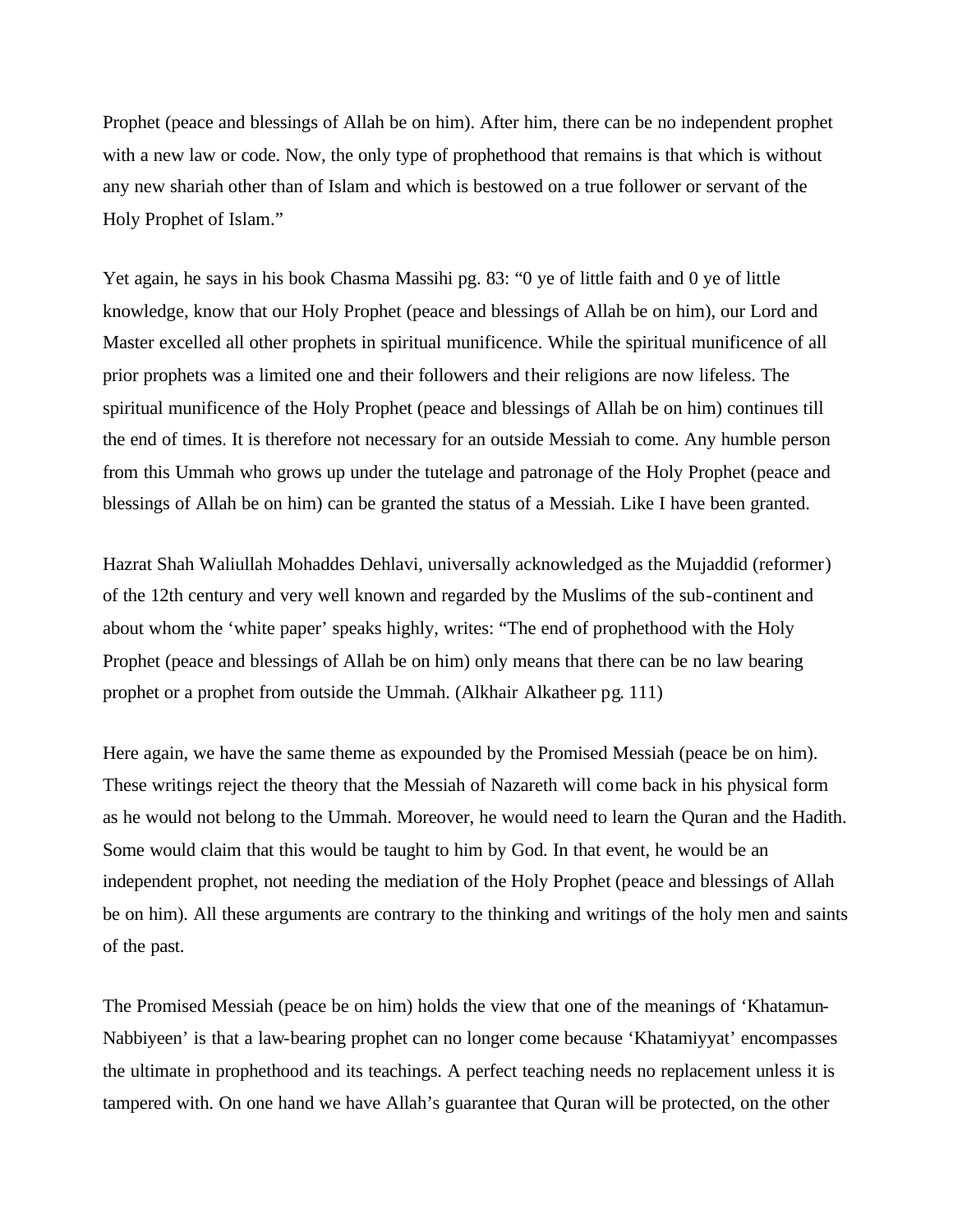hand we have the Holy Prophet (peace and blessings of Allah be on him) as the 'Khatamun-Nabbiyeen'. It therefore stands to reason that a new law is not needed. The teachings of the Holy Quran and the Holy Prophet (peace and blessings of Allah be on him) will sustain us till the end of times. The Holy Prophet (peace and blessings of Allah be on him) is reported to have said that he and the Day of Judgment are as close together as two fingers of a hand. Meaning his law and teachings will continue till the end of times without interference or abrogation. This is exactly what the Promised Messiah (peace be on him) has said. Our opponents attack us, claiming dichotomy in our belief. We believe that the Holy Prophet (peace and blessings of Allah be on him) is 'Khatamun-Nabbiyeen' and that the door to the advent of a non-law bearing prophet is still open. This is what riles them.

The Promised Messiah (peace be on him) says: "The Holy Prophet (peace and blessings of Allah be on him) was granted a singular honor in being 'Khatamun-Nabbiyeen'. He achieved the ultimate in prophethood and the door to a law-bearing prophet and a prophet from outside the Ummah was now closed. Anyone who attains closeness to God and partakes of His bounties, does so because of total submission to the Holy Prophet (peace and blessings of Allah be on him). He is therefore called an Ummati prophet rather than an independent prophet." (Tattmah Chasma-e-Maarfat pg. 9)

Further, the Promised Messiah (peace be on him) says: "All doors to prophethood are now closed, except the portal and the prophethood of the Holy Prophet (peace and blessings of Allah be on him). After him, there can be no independent prophet with a new law or code. Now, the only type of prophethood that remains is that which is without any new 'Shariah' other than Islam and which is bestowed on a true follower of servant of the Holy Prophet of Islam." (Tajalliyat-i-illahiya pg. 25)

The interpretation of 'Khatamun-Nabbiyeen' is being assailed by our opponents as wrong. They emphatically contend that such interpretation was not tolerated by Muslim Ummah through the ages and all saints and holy men, without exception, were of the belief that the Holy Prophet (peace and blessings of Allah be on him) was the last prophet and no prophet of any kind can come after him. In their animosity to the Promised Messiah (peace be on him), these people are adamant about this point.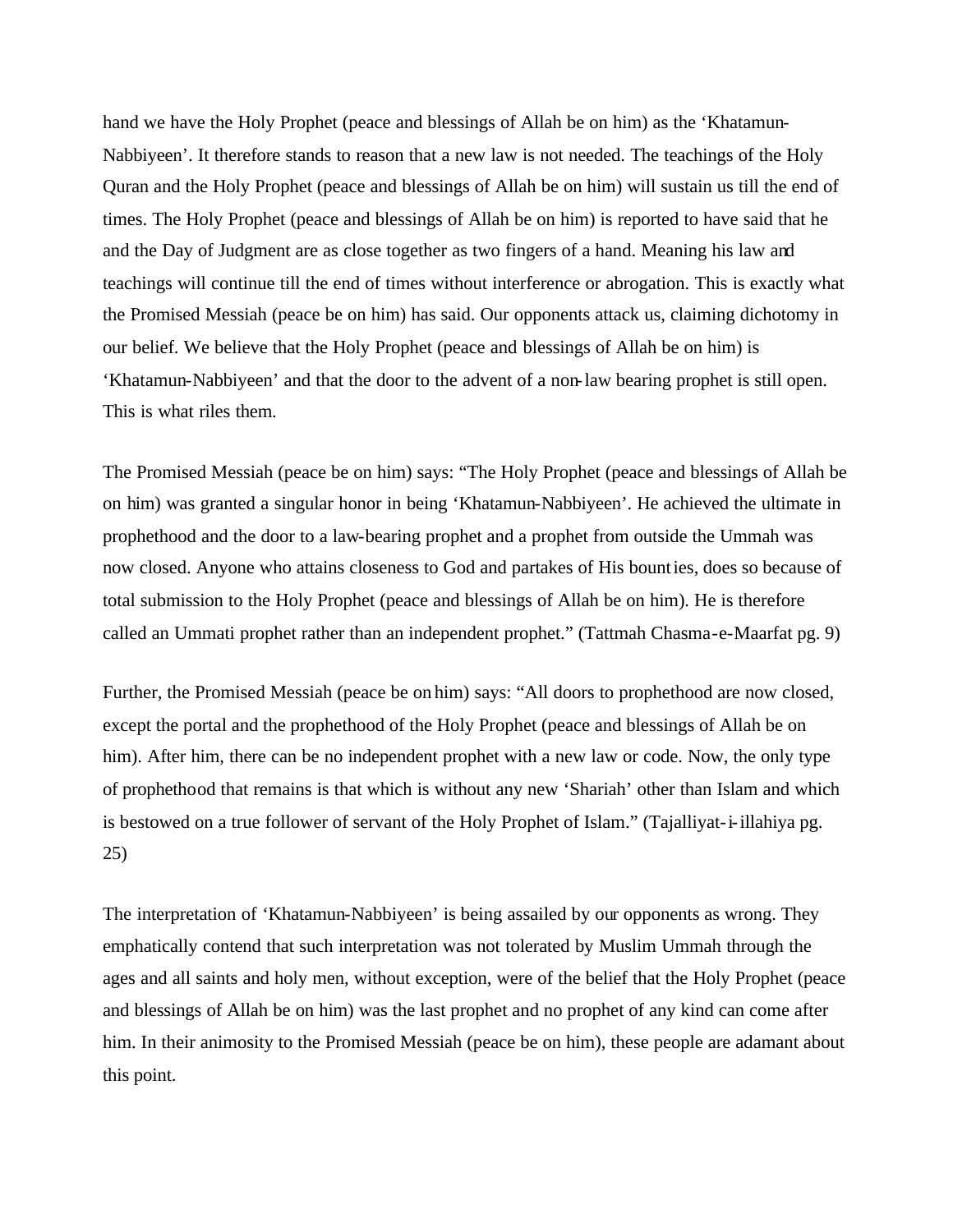Let us look at what the luminaries of the Ummah have said in the past. Renowned Sufi Hazrat Abu Abdullah Muhammad Bin Ali Hussain Al-Hakeem Al-Tirmizi (died 308 A-H.) writes: "The notion that the term 'Khatamun-Nabbiyeen' signifies that the Holy Prophet (peace and blessings of Allah be on him) was the last prophet is erroneous. What glory and majesty is there in being the last? What wisdom underlies this interpretation? It is an interpretation put forth by the imbeciles and the illiterates." (Khatam-Alauliya pg. 341).

This is the viewpoint the government of Pakistan wants to thrust upon all Muslims. If no prophet is to come, why are these people waiting the second coming of Jesus (peace be on him)? They would argue that no new prophet can come but a previously commissioned prophet can reappear and that was the opinion of saints and sages in the Ummah. This is, as you would note, a ridiculous and an absurd viewpoint.

In the 6th century, Hijra, Hazrat Mohayuddin Ibn Arabi, the world renowned muslim scholar and commentator (died 638 A.H.), proclaimed in Fatoohat-i-Makkiyya (vol. I, pg. 545): "We know this with certainty that in the Muslim Ummah there will be individuals whose status, according to Allah, will be of prophets but such prophethood will be without any new law or shariah." He further writes: "Prophethood will continue in mankind till the Day of Resurrection although prophethood bearing a new shariah or law has come to an end. It must be realized, however, that bringing a new law is one of the many duties of prophethood." (Fatoohat-i-Makkiyya vol. 2, ch. 23, pg- 100).

Again, in the same book (vol. 2, ch. 73, pg. 3) Hazrat Ibn Arabi states: "The prophethood which came to an end with the advent of the Holy Prophet (peace and blessings of Allah be on him) was Tashri'ee Nubuwat - a prophet with a new book and new law. There is no room for such prophethood after the Holy Quran. This is the correct meaning of the Hadith, which contains the Holy Prophet's saying that there is to be no prophet after him. The Hadith only conveys that after the Holy Prophet, there can be no prophet who will replace his Sharia with another one. Henceforth, whenever any prophet comes, he will be subordinate to him and his Shariah." How can anyone close his eyes to such a clear exposition of this subject of prophethood after the Holy Prophet (peace and blessings of Allah be on him). Our opponents continue to deny this. They do not fear God.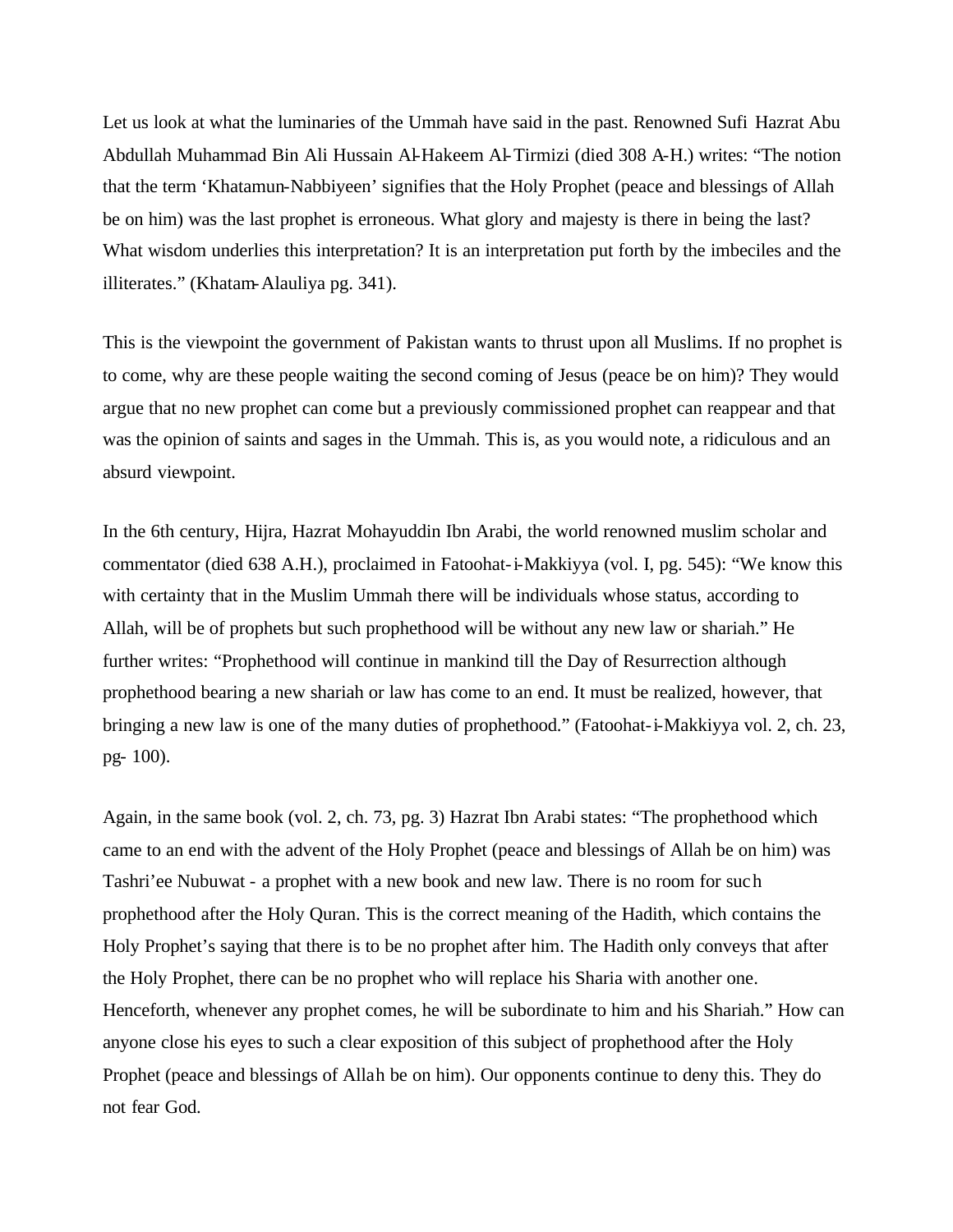Similarly, Sheikh Bali Afandi (died 960 A.H.) wrote in Fusus Alhakam pg. 56: "Khatamur-Rosul is one after whom no law-bearing prophet can come." It is obvious that this means that The Law has been perfected so a new law is not required. It does not mean that prophethood has come to an end. The well-known Sufi in the Islamic world, Hazrat lmam Abdul Wahab Shairani, who died in 1568 A.H., categorically states in his book Al-Yawaqeet-0-Wal-Jawahir vol. III pg. 35: "Remember that prophethood has not disappeared. Prophets can appear. The prophethood that has ceased to exist is only that which brings with it a new law."

The famous saint, Hazrat Syed Abdul Karim Gilani (died 767 A-H.) wrote: 'With the advent of the Holy Prophet (peace and blessings of Allah be on him) prophethood bearing a new law came to an end. The Holy Prophet (peace and blessings of Allah be on him) was called 'Khatamun-Nabbiyeen' because with his advent, The Law was completed and perfected." (Al-lnsan-ul-Kamil vol. I chapter 36 pg. 69 edition I 1316 A.H.).

Hazrat Sheikh Abdul Qadir Al-Kurdistani wrote: "The title 'Khatamun-Nabbiyeen' conferred on the Holy Prophet (peace and blessings of Allah be on him) means that after him a law-bearing prophet will not come." (Taqreed Almaram vol. 2 pg. 233). You would note that the words used are 'Be-Shariati-Ukhra' meaning a law-bearing prophet whether he is bringing a new law or an old law. This closes the door to the second coming of Jesus Christ (peace be on him) as well. He followed the Mosaic Law and was sent to the Israelites as noted in The Holy Quran "Rasoolun ila Bani Israel" meaning "Messenger to the children of Israel (ch. 3 v. 50)

Hazrat Shah Waliullah Dehlavi, universally acknowledged as the Mujaddid (reformer) of the 12th Century and very well known and regarded by the Muslims of the sub-continent and who is quoted as an authority in the 'white paper' says: "The end of prophethood with the Holy Prophet (peace and blessings of Allah be on him) only means that there can now be no prophet for the people who will bring or introduce a new Shariah." (Tafhimate-ilahiyyah vol. 2 pg. 72-73).

Closer to our own period, there is the proclamation of the founder of Madrasatul Uloom, Deoband, Hazrat Maulvi Muhammad Qasim Naunotawi (who died in 1889). He says in Tahzeer Alnas page 3: "The general public may conceive that 'Khatamun Nabbiyeen' means that the Holy Prophet (peace and blessings of Allah be on him) was the last of the prophets but people of knowledge and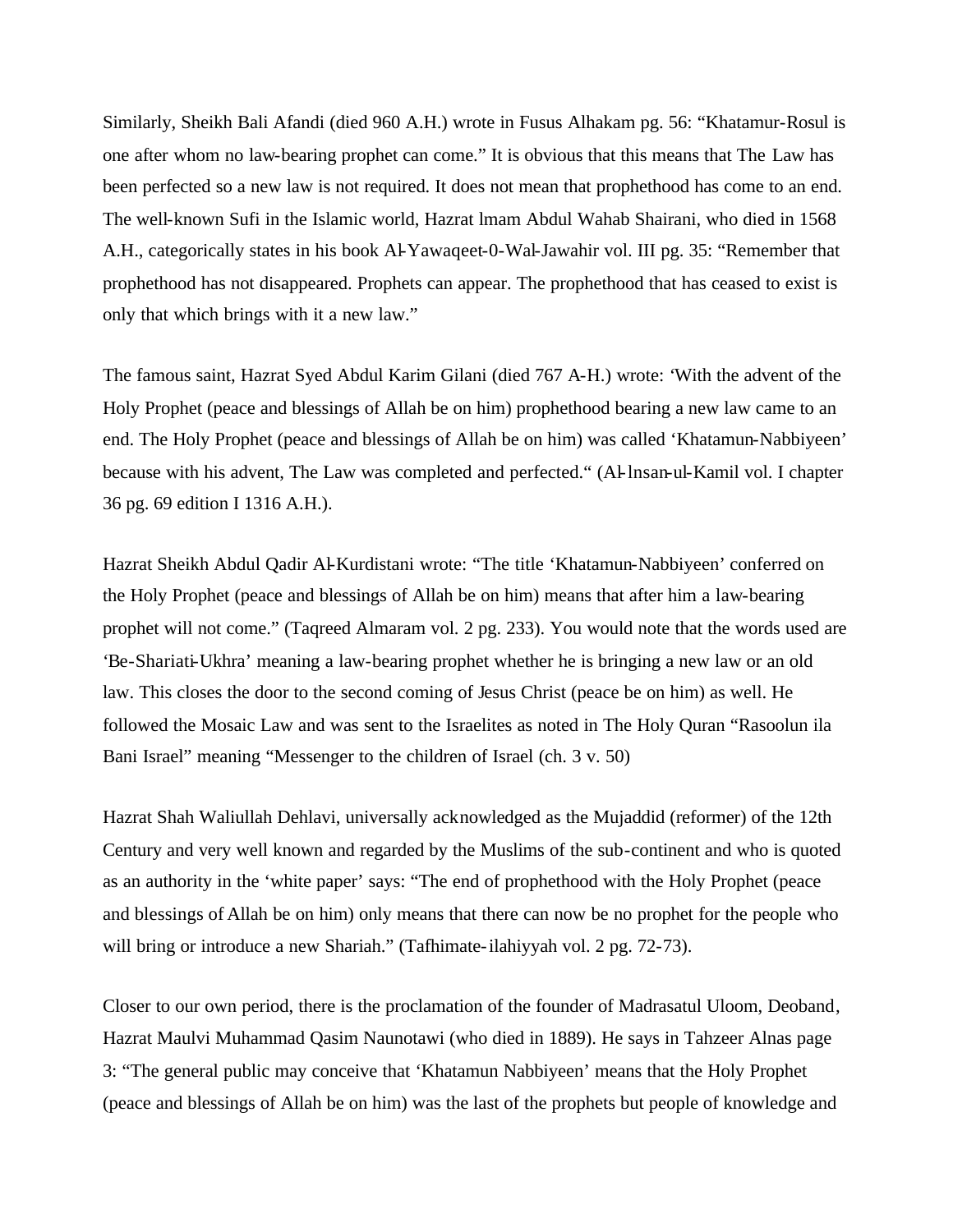understanding know it very well that being the first or last does not necessarily connote excellence. The words "Wala Kin Rasool Lallahe Wa Khatamun Nabbiyeen" are designed to convey the Holy Prophet's (peace and blessings of Allah be on him) exalted and unequalled status and this alone is the correct interpretation. Khatamiyyat is not in any way rejected or denied if a prophet appears after the Holy Prophet (peace and blessings of Allah be on him). But if Khatamiyyat is only taken to mean the last prophet, this would be a disparaging interpretation. Such an interpretation would not be acceptable to followers of Islam." Here the founder of the Deoband Movement clearly states that calling the Holy Prophet (peace and blessings of Allah be on him) the last prophet is a disparaging remark. Yet his followers now claim this to be their fundamental belief. Who is a true follower of Islam? Ahmadis or these people?

Let us turn to another sect called the Brelvis. Brelvis do not consider the Deobandis as Ahle-Sunnat because of strong differences in beliefs and practices. The Brelvis accuse Maulana Qasim Naunotawi of paving the way for the Promised Messiah (peace be on him) to make his claim of prophethood based on his (Maulana Qasim Naunotawi) interpretation of "Khatamun-Nabbiyeen". Yet one of their own leaders, Maulavi Abu Al Hasnat Abdul Haye of Farangimahal, Lucknow, expounding his view on 'Khatame- Nabbuwat' writes: "The advent of a mere prophet after the Holy Prophet (peace and blessings of Allah be on him) or in his lifetime is not an impossibility. To introduce a new law is indeed not permissible." (Dafiul-Waswas 2nd edition page 16). The Maulana further asserts that it is not only his view but "Ulema Ahle-Sunnat also subscribe to the view that following the advent of the Holy Prophet (peace and blessings of Allah be on him) no law-bearing prophet can come. The prophethood of the Holy Prophet (peace and blessings of Allah be on him) is wide in scope. Any prophet who would now come would be from the Ummah and follow his Shariah." (Majmuah Fatwa Maulvi Abdul Haye vol. 1 pg. 17)

#### **The real source of the so called concept of Khatamiyyat**

Going back to claims made in the 'white paper' published by the Pakistan government, one of the claims reads: "Throughout the history of Islam this concept of 'Khatame-Nabbuwat' [ That there would be no prophet of any kind after the Holy Prophet (peace and blessings of Allah be on him)]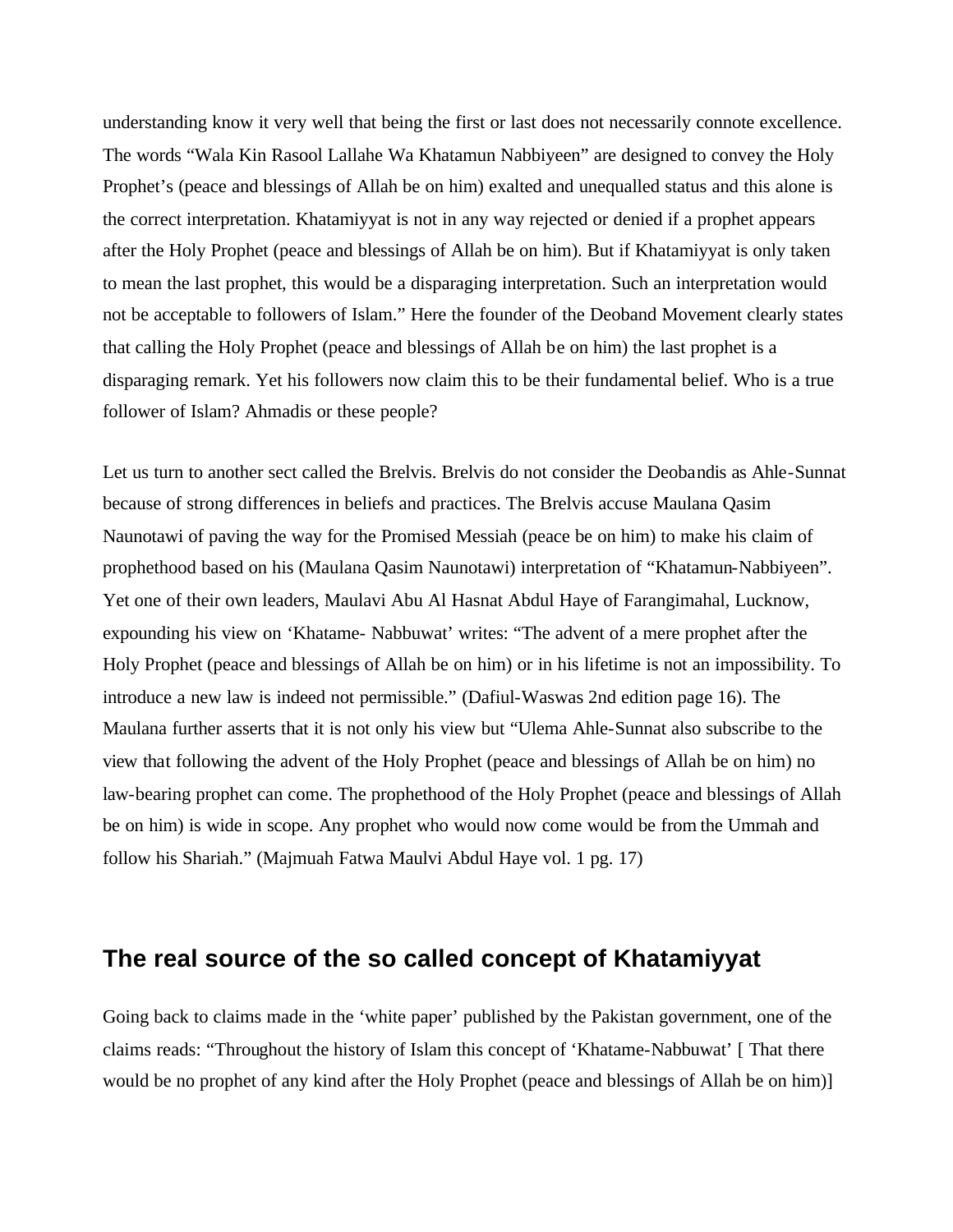has been taken as one of the fundamentals of Islamic faith. It has deeply influenced the thinking, the conduct and the sensibilities of the Muslims." (Qadianiyyat  $- A$  Grave Threat to Islam pg. 5).

If you look at the history of Islam, this concept is nowhere visible. The top Muslim luminaries indisputably accepted as saints and sages (as quoted in the previous pages) do not seem to have been influenced by this concept and this concept was not in vogue in the early history of Islam. As I looked for a source to this concept, I was guided to the Holy Quran, chapter 40, Al-Mu'min verses 35 an36:'Wala Qad Jaa a kum Mutakabbirin Jabbar." "And Yusuf did come to you before with clear proofs, but you ceased not to be in doubt concerning that which he came to you till, when he died, you said: "Allah will never raise up a Messenger after him." Thus does Allah adjudge as lost those who transgress, and are doubters, those who dispute concerning the signs of Allah without any authority having come to them. Grievously hateful is this in the sight of Allah and in the sight of those who believe. Thus does Allah seal up the heart of every arrogant, haughty person." So the concept of the end of prophethood after the passing away of a prophet is not new.

According to this verse of the Holy Quran it dates back to the time when Hazrat Yusuf (peace be on him) passed away. It is not an innovation in the Muslim Ummah. It is a hallmark of the inveterate disbelievers. First they reject the Messenger of God. When he passes away they assert there will be no more messengers sent after him thus freeing themselves from believing in and being obedient to a prophet in the future. People may say this may be so in the past that those people were wrong and the divine decree of continuity of prophethood was changed after the advent of the Holy Prophet (peace and blessings of Allah be on him)

The Holy Quran, however, leaves no room for doubt or misgivings. It says in chapter 72 Al-Jinn verse 5, "And it is true that the foolish amongst us used to utter extravagant lies concerning Allah". What were these lies? The Holy Quran further states in the same chapter, verse 8, "And indeed they thought, even as you think, that Allah would never raise any Messenger." Allah calls these people who indulge in such talk as fools and their talk was denounced as 'extravagant lies concerning Allah'. If this belief amounted to 'extravagant lies concerning Allah' till the advent of the Holy Prophet (peace and blessings of Allah be on him) how could it be made an important part of the faith of the Muslims till the Day of Resurrection?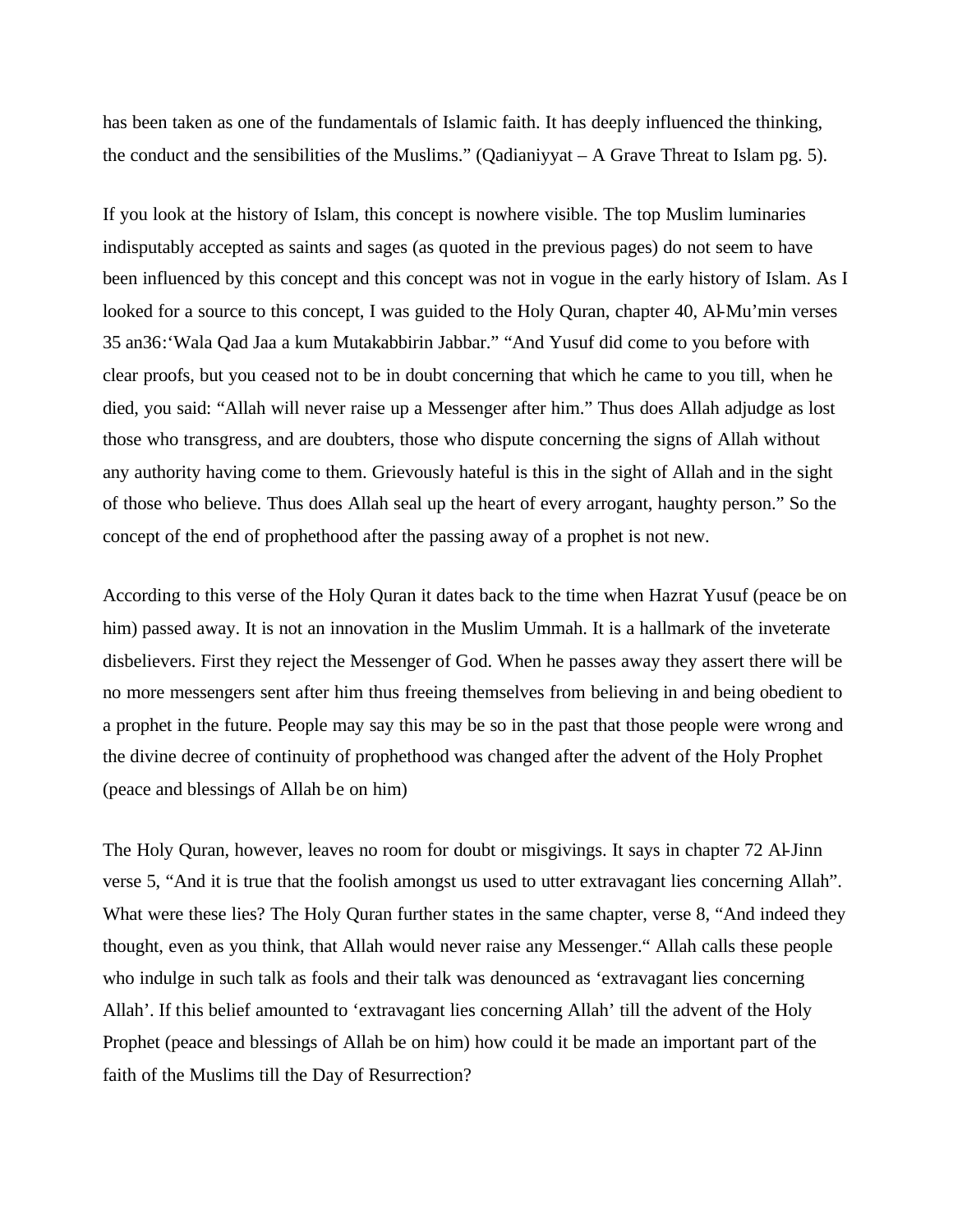### **The meaning of Khatamiyyat according to Ahadith.**

Our opponents assert that there can be no more prophets. But, instead of relying on the Holy Quran to substantiate their claim, their assertion is based on interpretation of certain Ahadith by them and which according to them conc lusively prove that there can be no prophet of any kind after the Holy Prophet (peace and blessings of Allah be on him). The door to prophethood is now closed in the Ummah. Whosoever makes a claim of prophethood would be an imposter or a dajjal.

One such Hadith they put forth prominently and with their interpretation is as follows: "Thauban (Allah be pleased with him) reports that the Messenger of Allah (peace and blessings of Allah be on him) said: 'Thirty people will make false claim to prophethood in my Ummah even though I am 'Khatamun Nabbiyeen' and there is no prophet after me."' (Abu Daud: Kitab Alfitan).

This Hadith according to them categorically debars the coming of a prophet of any kind after the Holy Prophet (peace and blessings of Allah be on him). For the sake of argument, if we accept their interpretation as correct and that the door to all kinds of prophethood is now closed, then I declare on behalf of Jamaat Ahmadiyya that we are bound by it. No mother has given birth to a son who can change this meaning. On the other hand, if the Holy Prophet (peace and blessings of Allah be on him) has opened a door for the continuation of prophethood in the Ummah, no one has the authority to close that door. This is the source of our disagreement.

#### **The Messiah of the latter days will be a prophet of God.**

Having reviewed the above Hadith, I would draw your attention to the Hadith related to Messiah of the latter days. This is contained in the book Al-Sahi Muslim Kitab-Alfitan in the chapter about the Dajjal. This is a long Ahadith and only relevant portions are mentioned here.

Narrating the accounts relating to the descent of Messiah son of Mary, the Holy Prophet (peace and blessings of Allah be on him) says: " . . ..The prophet of Allah, Jesus, peace and blessings of Allah be on him, will be besieged along with his companions, Allah be pleased with them." Then he says: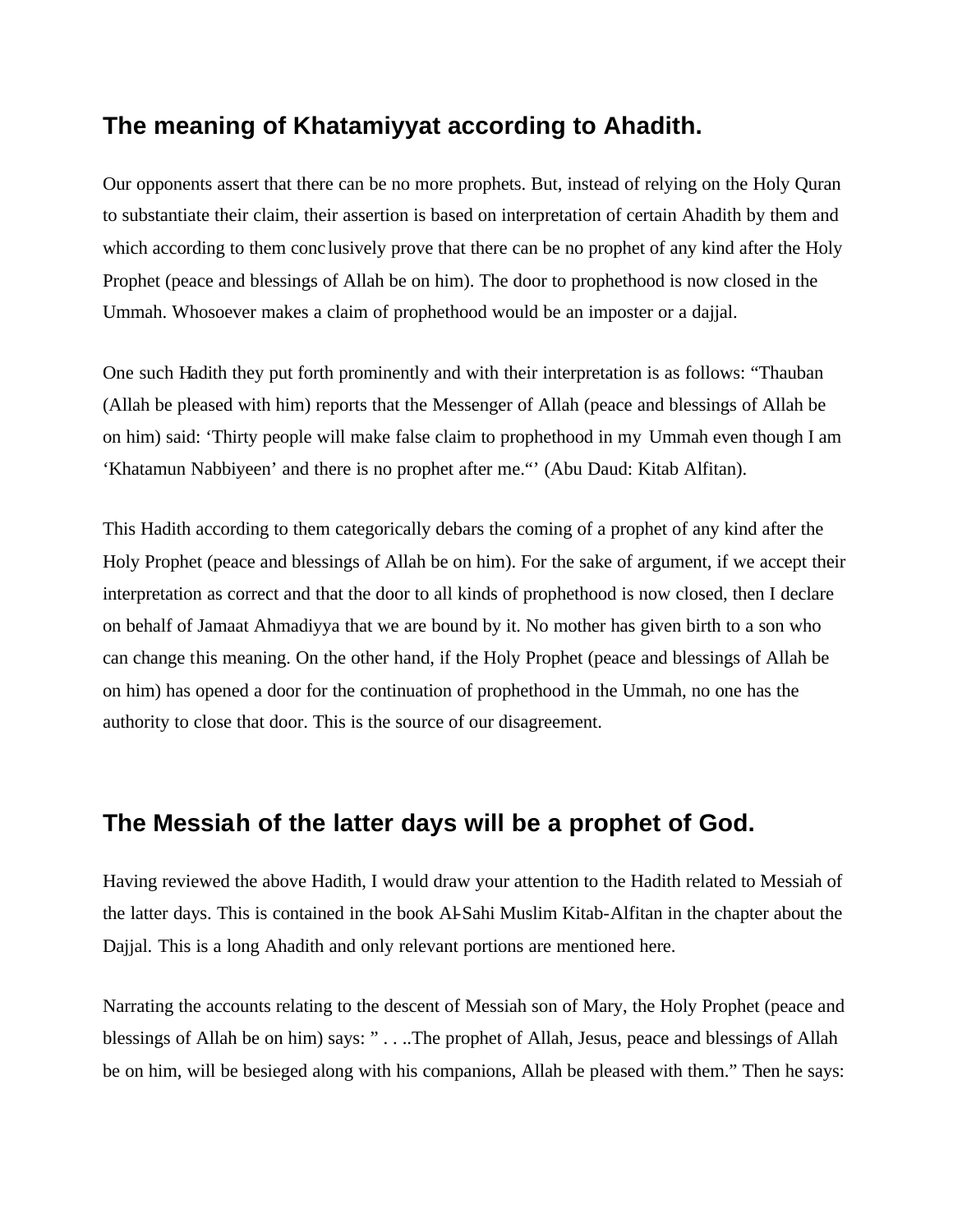"Then, the prophet of Allah, Jesus, peace and blessings of Allah be on him, will turn to God with full attention along with his companions, Allah be pleased with them…"

This Hadith is noted in Al-Sahi Muslim one of the books of the six most authentic compilations of Ahadith. It is to be noted that the Holy Prophet (peace and blessings of Allah be on him) calls the Messiah who is to come as the prophet of God four times. In addition, the Holy Prophet (peace and blessings of Allah be on him) calls the companions of the Messiah as 'Sahaba' followed by the appellation 'Raziallaho Unhum' - 'Allah be pleased with them'.

Our opponents may say Jesus (peace be on him) was on old prophet. That is why he has been mentioned as prophet of Allah. How would they explain the use of words 'Sahaba' for the companions of the Messiah? According to them, 'Sahaba' is a term used exclusively for the companions of the Holy Prophet (peace and blessings of Allah be on him). It is very obvious that the Holy Prophet (peace and blessings of Allah be on him) was referring to an event that was to take place in the future.

Irrespective of the fact whether we have thirty or thirty million dajjals or impostors, the fact remains that the Holy Prophet (peace and blessings of Allah be on him) has called the Messiah of the latter days as a prophet of God. No one can change that.

An incident is recorded about the Czar of Russia. He asked his doorman not to let anyone in as he was busy in some important work and did not wish to be disturbed. Shortly, a son of Czar sought entry into the Czars room but was stopped by the doorman. The prince challenged his authority to do so. The doorman indicated it was the order of the Czar and he would not allow him to go in. The prince beat him up and attempted to go in but the doorman again intervened. The doorman was beaten up again but he would still not allow the prince to go in. At this, the Czar came out and the prince told him what had happened and that the doorman claimed that he was stopping the prince from entering at the order of the Czar. At which, the Czar said to the prince "you have disobeyed my order" and ordered the doorman to whip his son. At which, the prince pleaded saying, "Your majesty, the law of the land does not permit an ordinary man whip an officer." Hearing this, the Czar elevated the doorman to the post of a captain and ordered him to whip his son. The prince pleaded again, saying "Your majesty, the law of the land does not permit a junior officer to whip a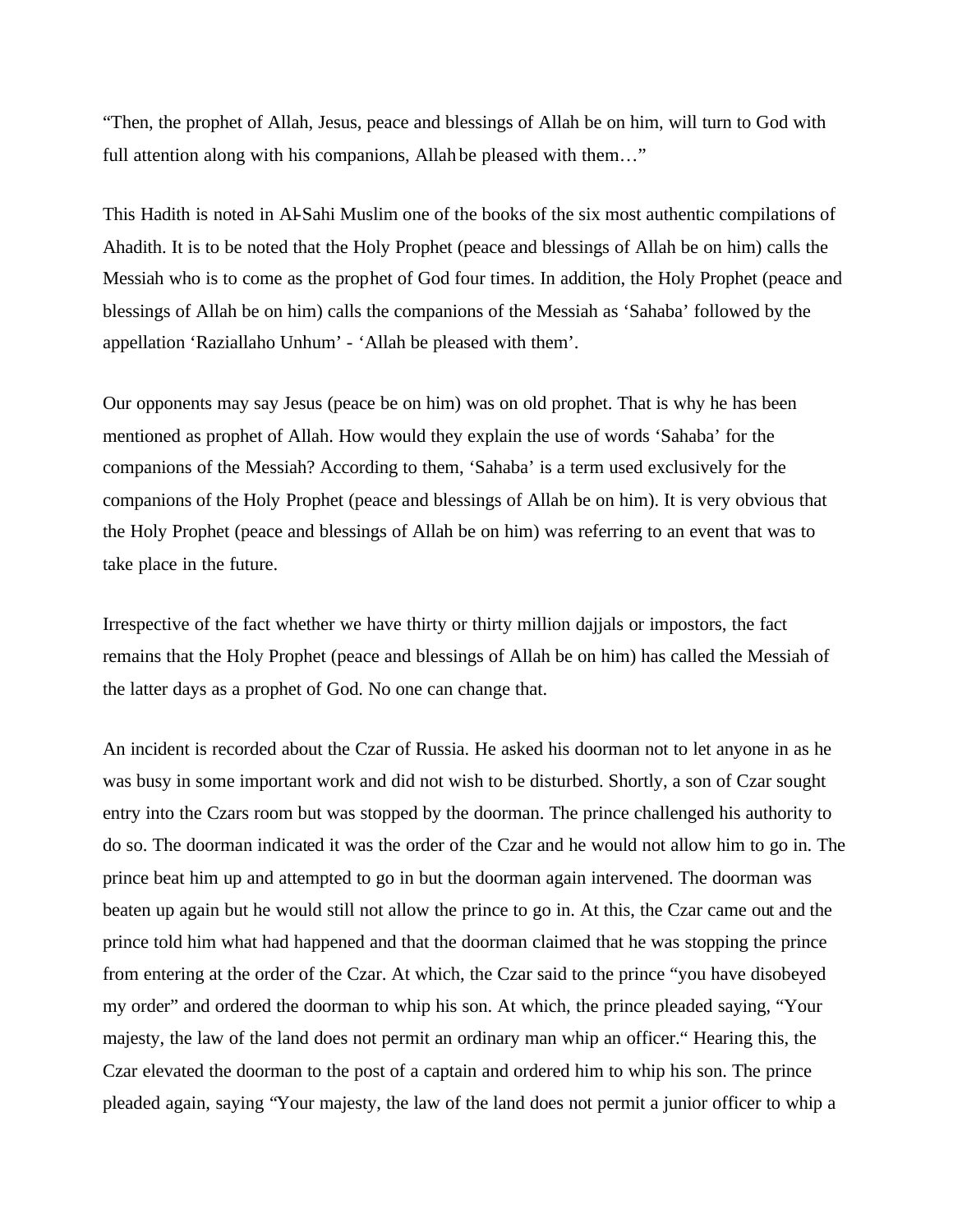senior officer." At this, the Czar made the doorman a general and ordered the punishment be carried out. The son further pleaded, saying "Your majesty, the law of the land forbids a person, who is not a prince, from beating a prince. Thereupon, the Czar made the doorman a prince and ordered that the punishment be carried out. Thus, an ordinary soldier became a prince in a split second and there was no one who could stop that.

Would not our opponents concede as much authority to the Holy Prophet (peace and blessings of Allah be on him) as was wielded by the Czar of Russia? The fact of the matter is that the Holy Prophet (peace and blessings be on him) possessed immeasureable honor and status both in heaven and on earth. He calls the Messiah of the latter days a prophet of God four times consecutively in one Hadith. Now, who is there to deprive him of this status? Who can close this door that has been opened by him?

With regards to the appearance of thirty dajjal in the Muslim Ummah, we have the following in Ikmal- Al-lkmal, a commentary of Al-Sahi Muslim (vol. 7, pg. 258 Egyptian) "It would be evident to every student of the history of Islam that the truth of this Hadith has been fully established. The number of impostors from the time of the Holy Prophet (peace and blessings of Allah be on him) till today has reached the count indicated by the Holy Prophet (peace and blessings of Allah be on him) in his prophecy."

This, indeed, is the fulfillment of a divine plan that the prophesied count of the impostors was completed before the advent of the true claimant to prophethood and it was documented in the book noted above by Muhammad Bin Yusuf Al-Sannusi Al-Hassani (died 895 A.H.). It could be argued that there may have been some more impostors making claims following the year 895 A.H. till the time of Promised Messiah (peace be on him). This would make the number mentioned in the Hadith about thirty dajjal as dubious. But that was not so.

This argument is put to rest by a top scholar of Ahle Hadith, Nawab Siddique Hassan Khan, an almost contemporary of the Promised Messiah (peace be on him). He writes: The prophecy made by the Holy Prophet (peace and blessings of Allah be on him) regarding the advent of Dajjal in this Ummah has been fulfilled and their number as foretold has been completed. (Hijaj Al-Keramah pg. 239, published 1291 A.H. / 1874 A.D.).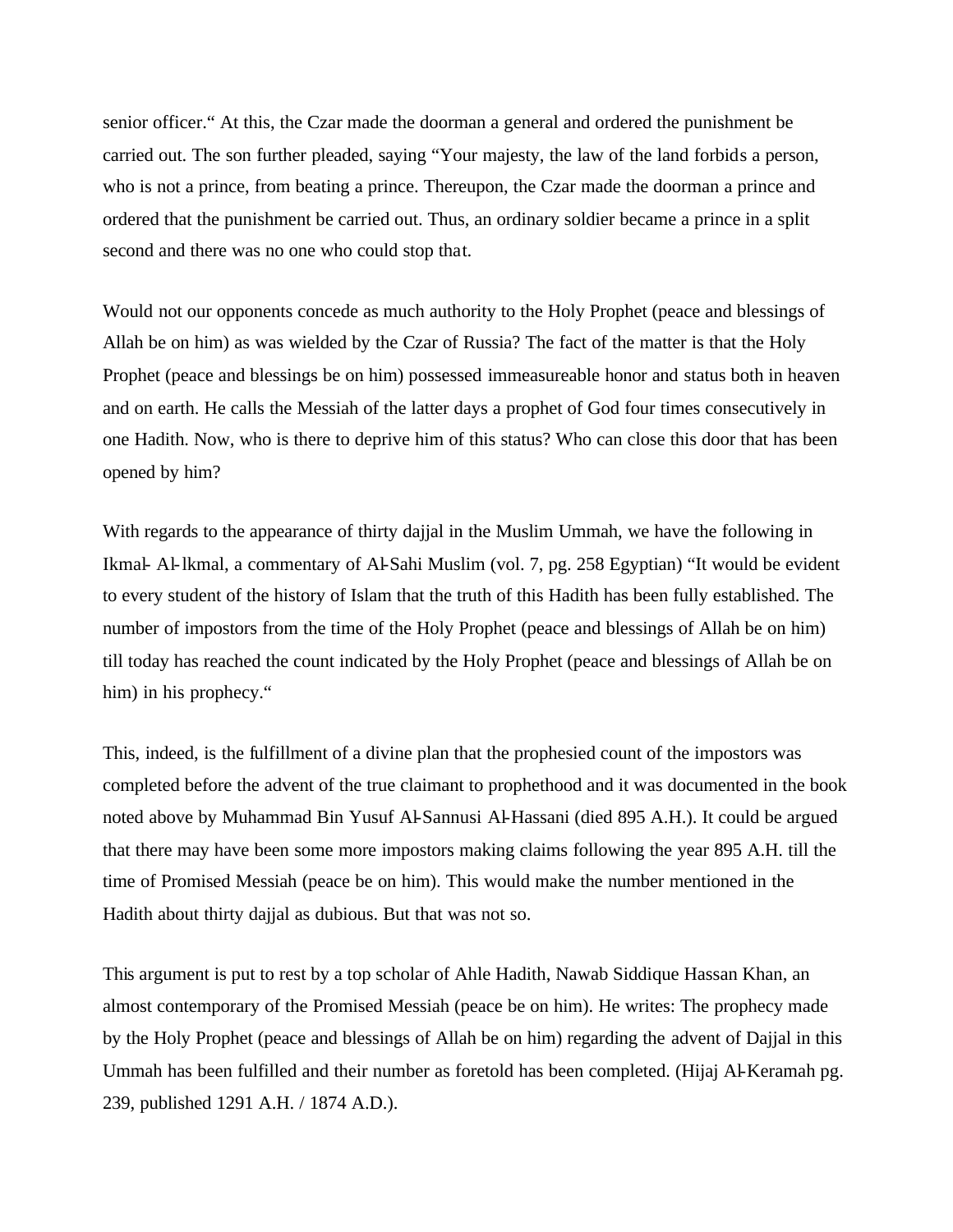According to the above reference, the number of impostors as prophesized in the Hadith, having come already the time was nigh for the Messiah to come. God, in His wisdom, planned it so that before the advent of the Messiah a prominent scholar of Ahle Hadith certified that all impostors had come and gone… it was time for the Messiah to come.

Completion of a metaphorical mansion signifies perfection of divine law. Our opponents put forth another Hadith, which, according to them, conclusively debars the advent of any Ummati prophet. The Hadith runs as follows: 'Abu Hurrairah (Allah be pleased with him) reports 'The Messenger of Allah (peace and blessings of Allah be on him) said: The previous prophets and myself are like a palace exquisitely built except for a missing brick in its wall. People would wonder why such a blemish was not attended to. I am that brick that completed and perfected the edifice of the palace. That is why I am called the 'Khatim' of the messengers.' In another version of the Hadith, the Holy Prophet (peace and blessings of Allah be on him) said: 'I am that brick and I am 'Khatamun Nabbiyeen'.' (Bukhari: Kitab-Almanaqib).

Based on this Hadith, our opponent's state that it is absolutely clear and unambiguously stated that there will be no more prophets of any kind. When the last 'brick' has been laid, it is all over. Yet, they have no problem with the second coming of Jesus (peace be on him). This would mean that a brick from a lower level of the palace was taken out and sent up to the heavens to be brought back in The Latter days.

Let us see how some eminent scholars paraphrase this Hadith. Allama Ibn Hajr Asqiani writes in Fath-Albari volume 6, page 361 "Completion of the Palace means that with the advent of 'Muhammadi Shariah The Divine Law was perfected." They have very conveniently failed to mention this commentator and his interpretation of the Hadith. He is not included in their list of commentators. A commentator who is included in their list is Allama Ibn-E-Khaldun and he is noted to have said about this Hadith "People interpret 'Khatamun Nabbiyeen' to mean the brick that completed the palace. However, it means that the prophet with whose advent prophethood was perfected has come." (Muqaddama Iben-E-Khaldun pg. 271).

Here again, the term 'Khatamun-Nabbiyeen' has been taken to mean the prophet in whom prophethood found its consummation. No mention of termination of prophethood has been made.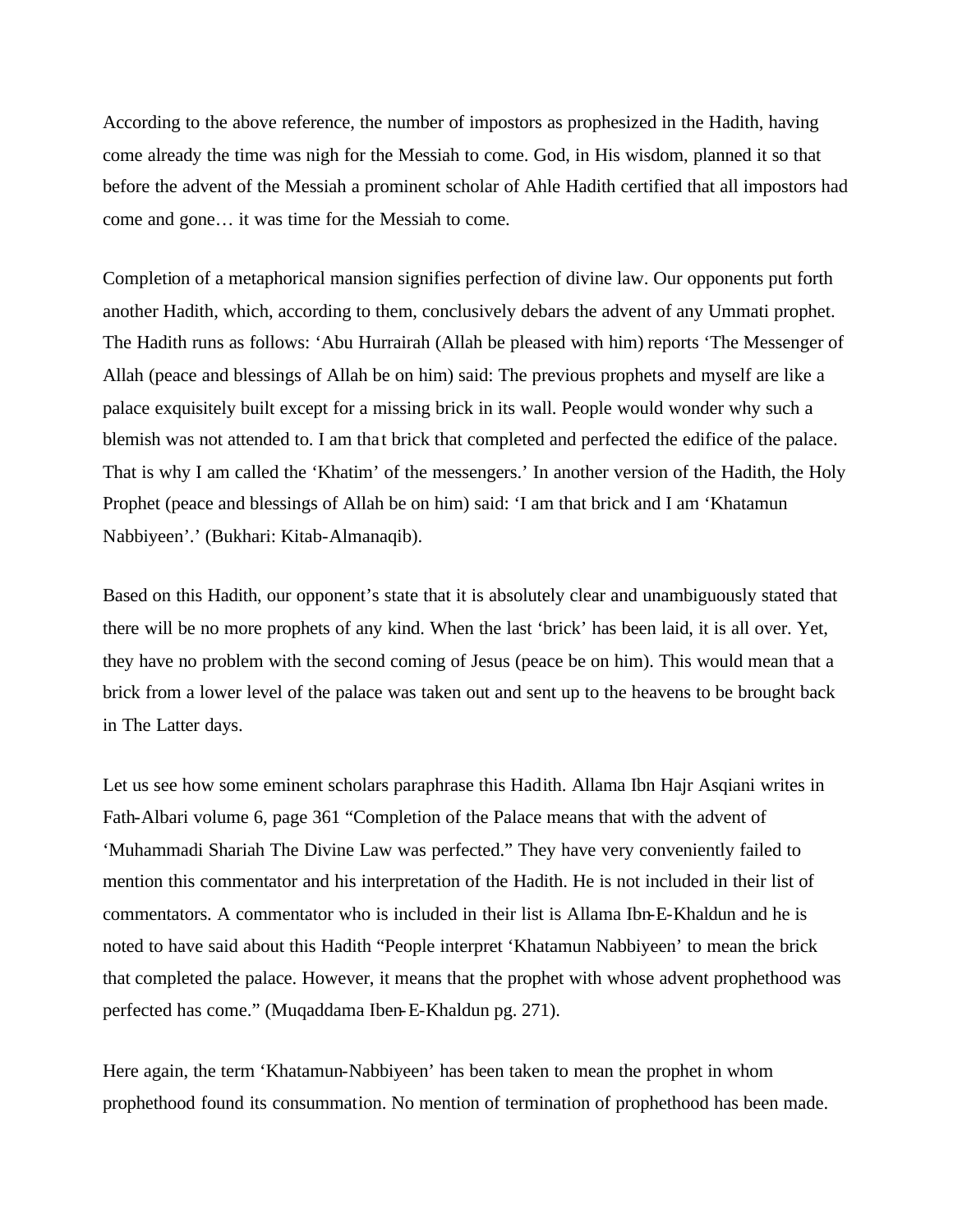Literal meaning of word Ba'dee. There is another Hadith that our opponents frequently quote to support their position. The Hadith reads: "Saeed Bin Al Musayyab reports on the authority of Aamir Bin Sa'ad Bin Abi Waqqas who reports on the authority of his father (Allah be pleased with them): The Holy Prophet (peace and blessings of Allah be on him) said to Ali: 'You are to me what Aaron was to Moses, except there is no prophet after me.' Another ve rsion of the Hadith Al Sahi Bukhari reads: '.....except that you are not a prophet.' Still another version quoted by Masnad Ahmad Bin Hanbal reads: ' …But do not become a prophet.' (1. Bukhari: Kitab Al Fazail - Chapter Fazail, Ali Bin Abi Talib; 2. Muslim: Kitab Al Fazail; 3. Masnad Ahmad 331/l).

As the story goes, the Holy Prophet (peace and blessings of Allah be on him) was leaving for an expedition and appointed Hazrat Ali to act as Amir in Medina during his absence. Hazrat Ali was a great warrior and had accompanied the Holy Prophet (peace and blessings of Allah be on him) in all prior expeditions. For him to be left behind was very painful. He felt he would be deprived of the privilege of Jehad and that people may think the Holy Prophet (peace and blessings of Allah be on him) was displeased with him. So Hazrat Ali submitted to the Holy Prophet (peace and blessings of Allah be on him) "0 prophet of Allah, am I going to be left behind as Amir over women and children?" It was a subtle way of evoking the Holy Prophets (peace and blessings of Allah be on him) love for him. Thereupon, the Holy Prophet (peace and blessings of Allah be on him) answered: '0 Ali, why do you express this grief? This event has given you the same position in relation to me, as Aaron held in relation to Moses in his absence. You are to me what Aaron was to Moses. The difference is that you are not a prophet.' This Hadith has been reported in different ways in Bukhari. The meaning is essentially the same.

Now, the present day Ulema would insist that in this Hadith the word 'Ba'adee' does not mean anything but the fact that there is no prophet after the Holy Prophet (peace and blessings of Allah be on him). It has no relevance to the temporary absence of Holy Prophet (peace and blessings of Allah be on him) from Medina.

Hazrat Shah Waliullah Mohaddes Dehlavi, universally acknowledged as the Mujaddid (reformer) of the 12th century and very well known to Muslims of the sub-continent and who is held in high esteem by these people, writes in Quratul Aineen Fi Tafseel Alshaikhain pg. 602: "It must be clearly understood that the object of this Hadith is to highlight the appointment of Hazrat Ali (Allah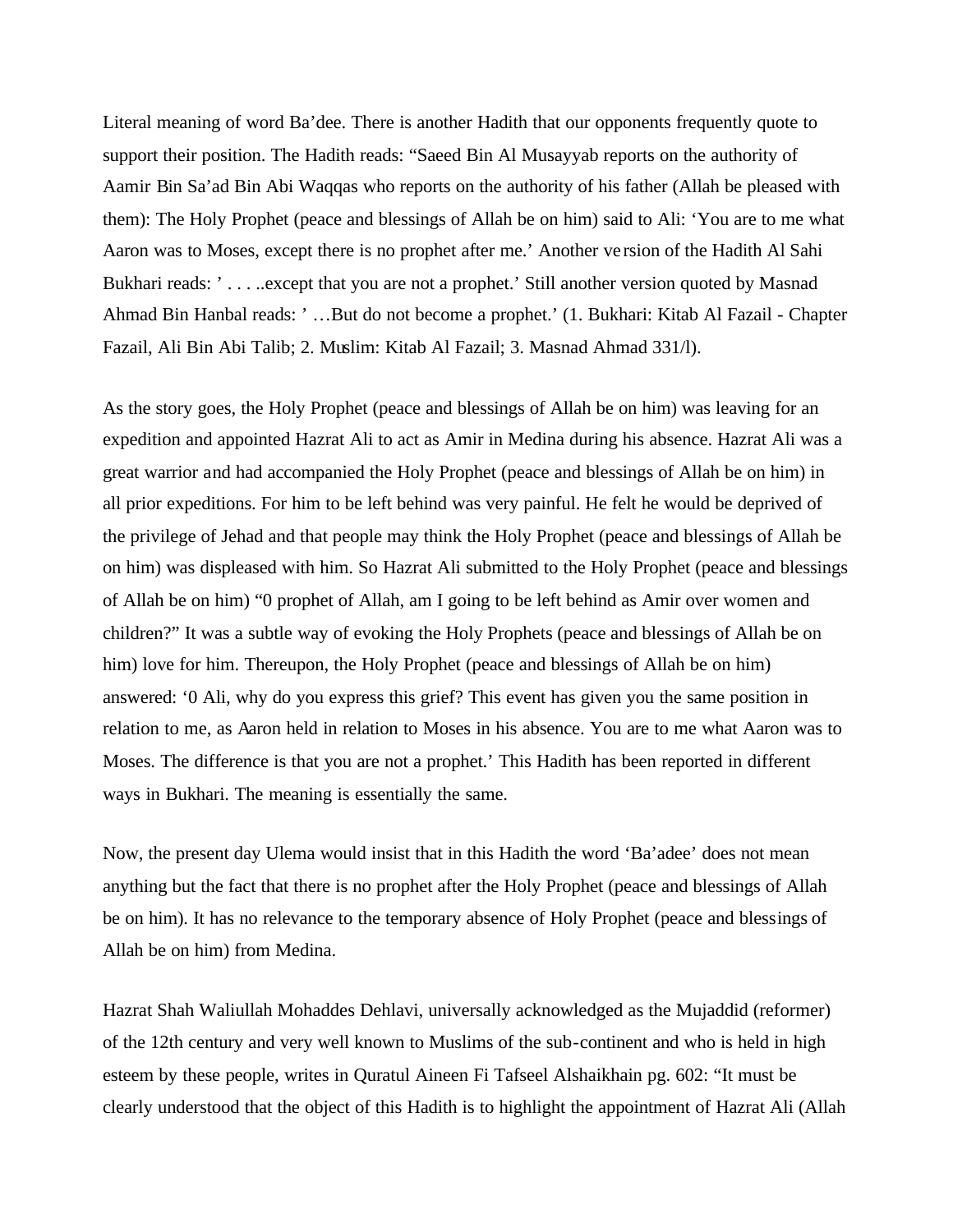be pleased with him) to act in the place of the Holy Prophet (peace and blessings of Allah be on him) when he was to be absent from Medina during his expedition to Tabuk. Also, to highlight Hazrat Ali's resemblance to Hazrat Haroon (peace be on him) when Hazrat Musa (peace be on him) had journeyed to the Mount. It is to be noted that the word 'Ba'adee' (after me) here means 'Ghairi' (beside me). It does not mean after me in time.

As we read in the Holy Quran "Fa Maeen Yahdehe Mim Ba'adillah" "Who, then, will guide him other than Allah?" (Ch. 45, v . 24). Here the word 'Ba'adee' has not been used in the sense of 'after me' as Hazrat Haroon (peace be on him) did not outlive Hazrat Musa (peace be on him) while Hazrat Ali (may Allah be pleased with him) lived after the Holy Prophet (peace and blessings of Allah be on him) to make this exception of 'Ba'adee' meaning 'after me' was therefore not appropriate." What a powerful argument! Using the Holy Quran, Hazrat Shah Waliullah has put forth irrefutable evidence of use of 'Ba'adee' to mean 'beside me'. Such arguments can only be put forth by righteous people who are enlightened with divine wisdom. They carry out a deep scrutiny and thorough investigation of the Hadith with singular love and devotion. These devout lovers of the Holy Prophet (peace and blessings of Allah be on him) made genuine efforts to find out the real motive and meaning of his sayings. It was, in fact, the result of this devoted pursuit that Hazrat Shah Waliullah succeeded in adducing the arguments he put forth above.

#### **Advent of a prophet according to the need of the time**

There is another Hadith that the Ulema use in their support and that needs our attention. The Hadith is as follows: "Bakr Bin Amr, Mishrah Bin ia'an and Uqbah Bin Aamir (may Allah be pleased with them) reports: 'The Messenger of Allah (peace and blessings of Allah be on him) said: 'If there was to be a prophet after me, it would certainly have been Umar Bin Al Khattab.' This Hadith falls in the category of the weak ones. We do not find it save through Mishrah Bin Ha'an." (Tirmizi Abwab Almanaqib Bab Manaqib-i-Umar).

Generally the first portion of the Hadith is discussed. The last portion is conveniently overlooked. According to this Hadith, our opponents argue since Hazrat Umar (may Allah be pleased with him)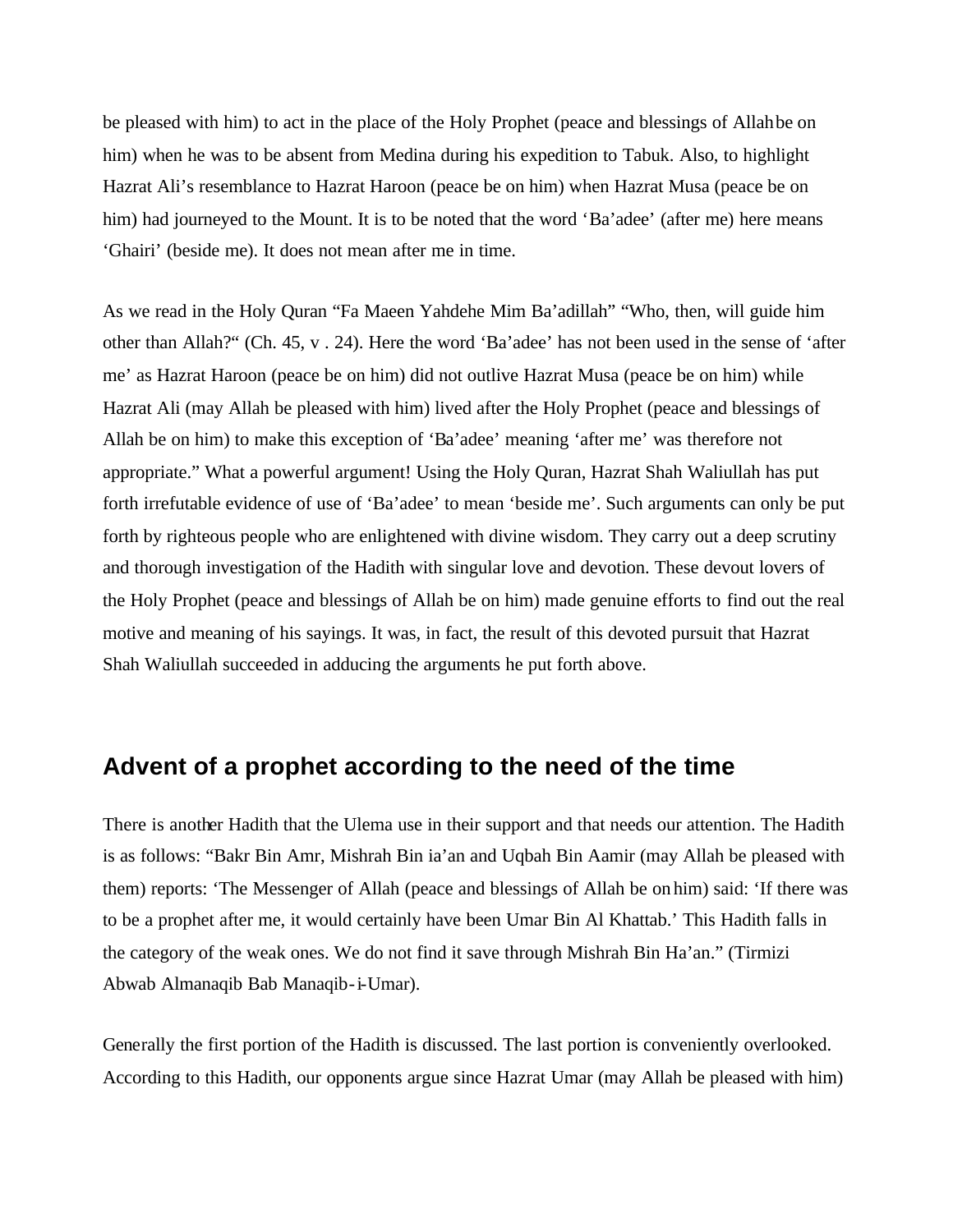lived after the Holy Prophet (peace and blessings of Allah be on him) and did not become a prophet, therefore, prophethood has ended.

It is to be noted that after recording this Hadith, lman Tirmizi observes it falls in the category of 'Hassanun Gharibun' - authenticity of this Hadith is questionable. It is handed down by one narrator Mishrah Bin Ha'an about whom it is recorded in Altahzeed Altahzeeb vol. IO, pg. 155: "lbn-i-Hayyan says: He (Mishrah Bin Ha'an) was among the weak narrators of Hadith. He is not to be relied upon, particularly, when he is found to be the lone narrator of a Hadith. In that cast the Hadith should be rejected."

Ibn-i-Daud (a famous compiler of Ahadith) agreeing with the above view further states "He was in the gang of Al Hajjaaj who had besieged Ibn Al Zubair and had raided the Ka'aba and pelted it with stones." In view of the above, the authenticity of this Hadith is highly questionable. There are however sayings of the Holy Prophet (peace and blessings of Allah be on him) which may help clarify this topic.

The Holy Prophet (peace and blessings of Allah be on him) is reported to have said to Hazrat Umar (may Allah be pleased with him) "Had I not been raised as a prophet, 0 Umar, you would have been raised as one." (Mirqat Sharh-E-Mishkat vol. 5, pg. 539). Another saying reads: "Had I not been sent to you, Umar would have been sent to you." (Kunuz Al Haqaiq pg. 103).

All these traditions point to one fact. That is Hazrat Umar (may Allah be pleased with him) was endowed with the potentials of a prophet. Had the Holy Prophet (peace and blessings of Allah be on him) not been born and commissioned Hazrat Umar (may Allah be pleased with him) would have been. This is the meaning of these sayings. Nothing more and nothing less.

### **Proof of continuity of prophethood**

I would now put forth a Hadith which would solve the whole issue of the continuity of prophethood. We cannot contradict anything that the Holy Prophet (peace and blessings of Allah be on him) has said. He alone holds the key to every doorway. It is for him to declare the doorway to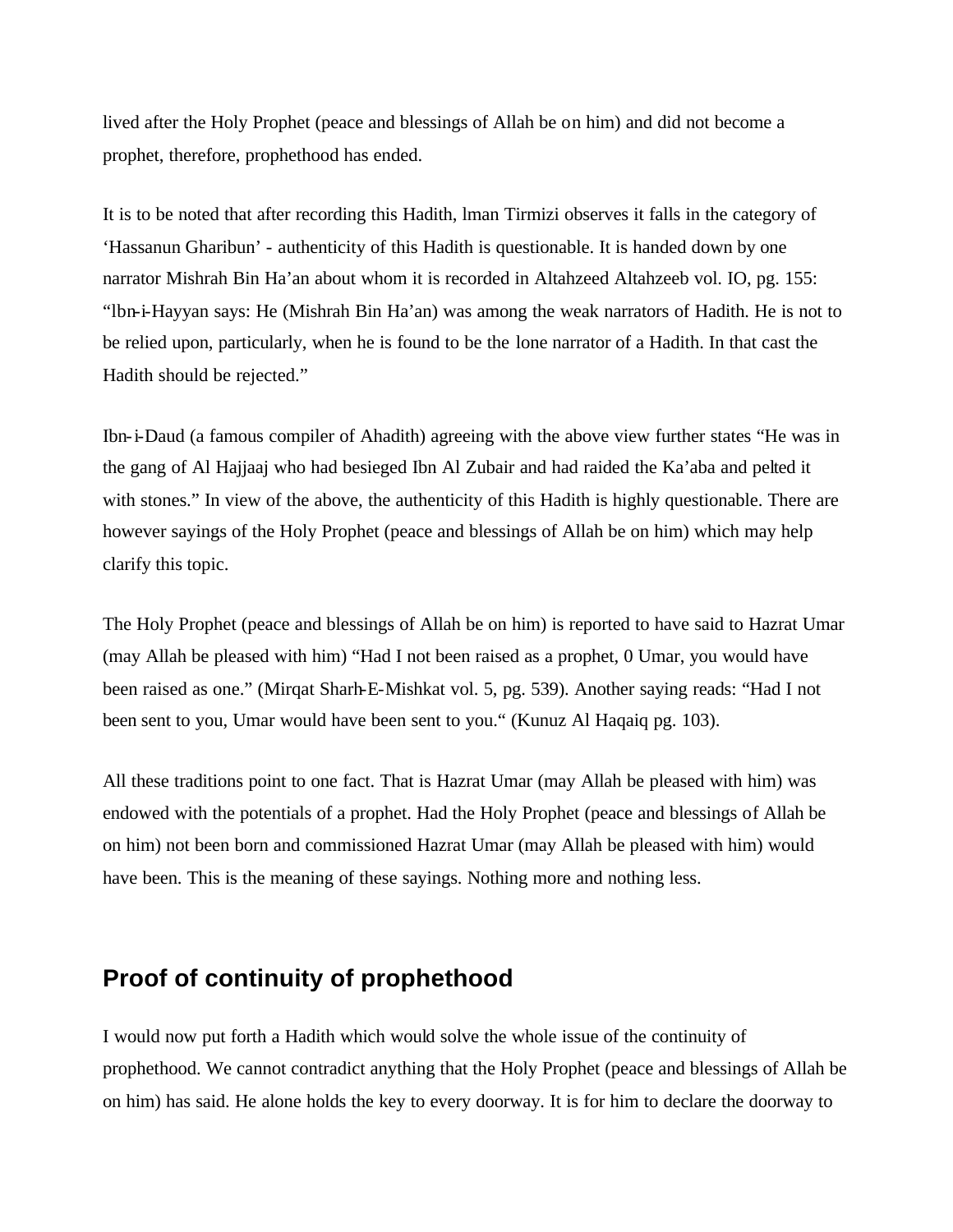prophethood closed or open and we submit to him. The Hadith has many narrators. Among them, Hazrat Ibn-i-Abbas (may Allah be pleased with him) relates: 'When Ibrahim, son of the Holy Prophet (peace and blessings of Allah be on him) passed away, the Holy Prophet (peace and blessings of Allah be on him) led the funeral prayers and then said lbrahim will have a wet-nurse to feed him in paradise and had he lived he would have been a true prophet.....' (Ibn-i-Majah-Kitab Al Janaiz - chapter on the events pertaining to the funeral services of the son of the Messenger of Allah).

The Hadith, as noted above, states 'Had he lived he would have been a true prophet.....'. Our opponents contend that God in His wisdom caused him to die lest he should become a prophet. The fact is there is no wisdom in this. It is an attack on the intelligence and eloquence of the Holy Prophet (peace and blessings of Allah be on him).

Let us consider the background of the Hadith. The verse containing 'Khatamun Nabbiyeen' was revealed in the year 5 A.H. Hazrat lbrahim the son of the Holy Prophet (peace and blessings of Allah be on him) died in beginning of the year 9 A.H. If the Holy Prophet (peace and blessings of Allah be on him) understood 'Khatamun Nabbiyeen' to mean that no prophet of any kind could now come, he would not have made a statement like the one mentioned in this Hadith above. He could have said although lbrahim was a pure soul but since the door to prophethood is closed, had he lived he would not become a prophet.

There is another tradition or Hadith which settles this question of Ba'adee (after me) once and for all. "Hazrat Ali Ibn-i-Abi Talib (may Allah be pleased with him) narrates: When lbrahim, son of the Holy Prophet (peace and blessings of Allah be on him), passed away, the Holy Prophet (peace and blessings of Allah be on him) had Ibrahim's mother Mariyya bathe him and wrap him in a shroud. Thereafter the Holy Prophet (peace and blessings of Allah be on him) brought the body out with his companions walked to the cemetery and buried him. He then put his hand on Ibrahim's grave and said 'By God, he is a prophet and a son of a prophet."' (Tarikh Al Kabeer by Ibn-i-Asakir page 295 and Al Fatawa Al Hadithiyyah by Ibn-i-Hajar Al Haithami pg. 125). Hazrat Ali was a member of the family therefore his narration is more authoritative and descriptive.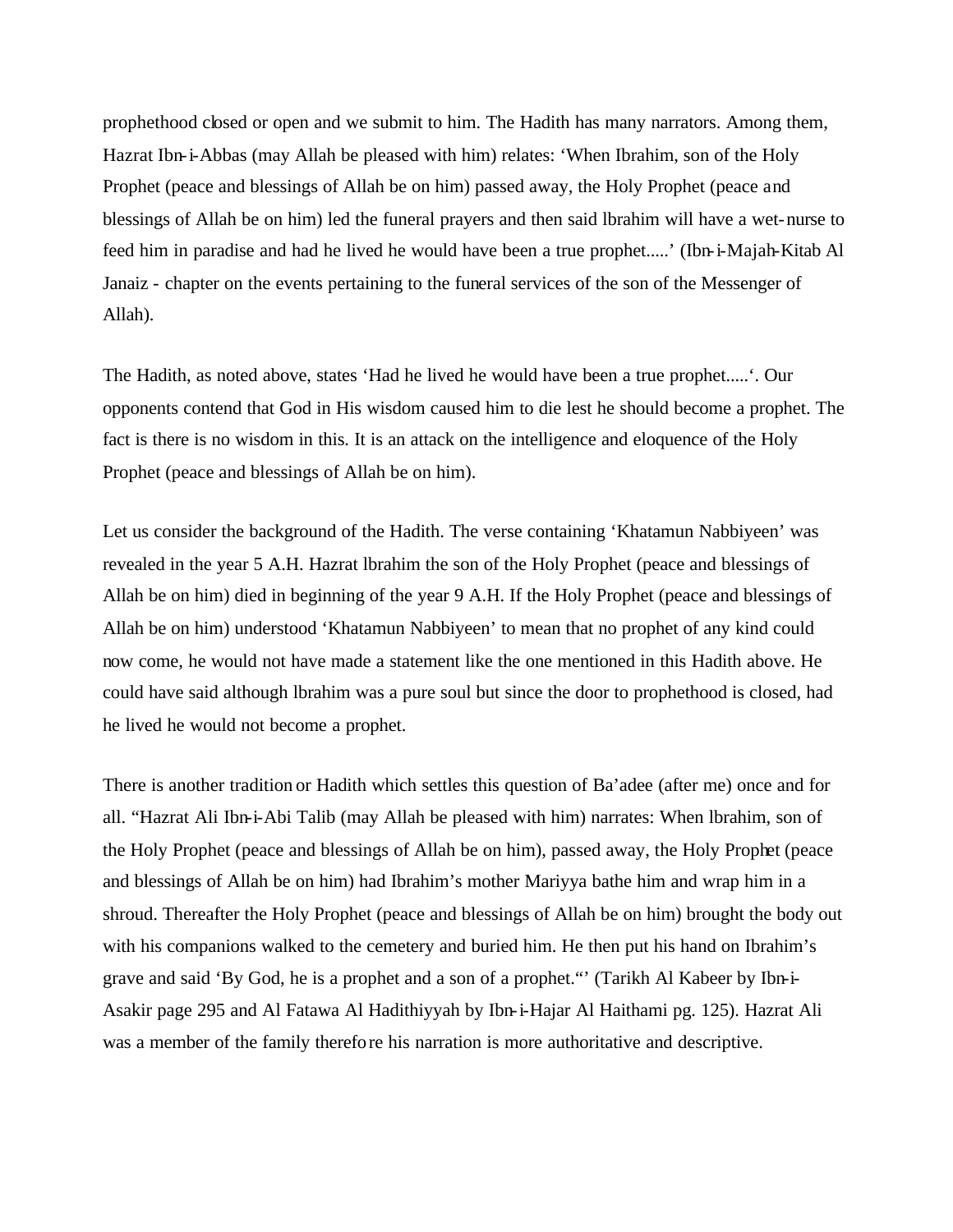### **The real significance of Hadith "La Nabi Ba'adee"**

The above event took place about 4 years after the verse 'Khatamun Nabbiyeen' was revealed. Holy men and scholars in the past must have read this Hadith and Hadith containing "La Nabi Ba'adee" that has been mentioned before. If we look for their interpretation of these Ahadith we note one Hazrat Mullah Ali Al-Qari (died 1014 A.H.) writing:

"If lbrahim had lived and become a prophet and if Umar had become one too, both of them would have been subordinate prophets and followers of the Holy Prophet (peace and blessings of Allah be on him) even as Jesus, Khizar and Ilyas, their prophethood would not have run counter to the Holy Prophets title 'Khatamun Nabbiyeen'. This is so because 'Khatamun Nabbiyeen' simply implies that after the Holy Prophet (peace and blessings of Allah be on him) there cannot be any prophet who brings a new Shariah and is not from his Ummah and his follower." (Mauznat-i-Kabeeri page 322 published by Quran Mahal, Karachi - Pakistan).

This is a clear, unambiguous interpretation of 'Khatamun Nabbiyeen' by a prominent Ulema of Ahle-Sunnat. There is another passage from his writings that bears this out. For the time being this should suffice. Yet, the 'white paper' of government of Pakistan contends that Ulema from the past without exception held the same erroneous belief that the present day Ulema hold.

So far, in my address, I have quoted one Hadith or other as against a Hadith put forward by the other side. I have quoted from the writings of Mullah Qari. I have also tried to explain that an avenue opened by the Holy Prophet (peace and blessings of Allah be on him) must remain open and an avenue closed by him must remain closed. No one else has the authority to do otherwise. Selective obedience to some Ahadith and rejecting others is disobeying the Holy Prophet (peace and blessings of Allah be on him). By doing this, one loses the status of an Ummati.

The case of our opponents can be likened to the Jews as mentioned in the Holy Quran. They had strayed away from the right path and among their more grievous actions was the fact that they would hide portions of the Torah and highlight others. Thus concealing the truth. The present day Ulema are doing the same. Had they possessed piety and righteousness they would have placed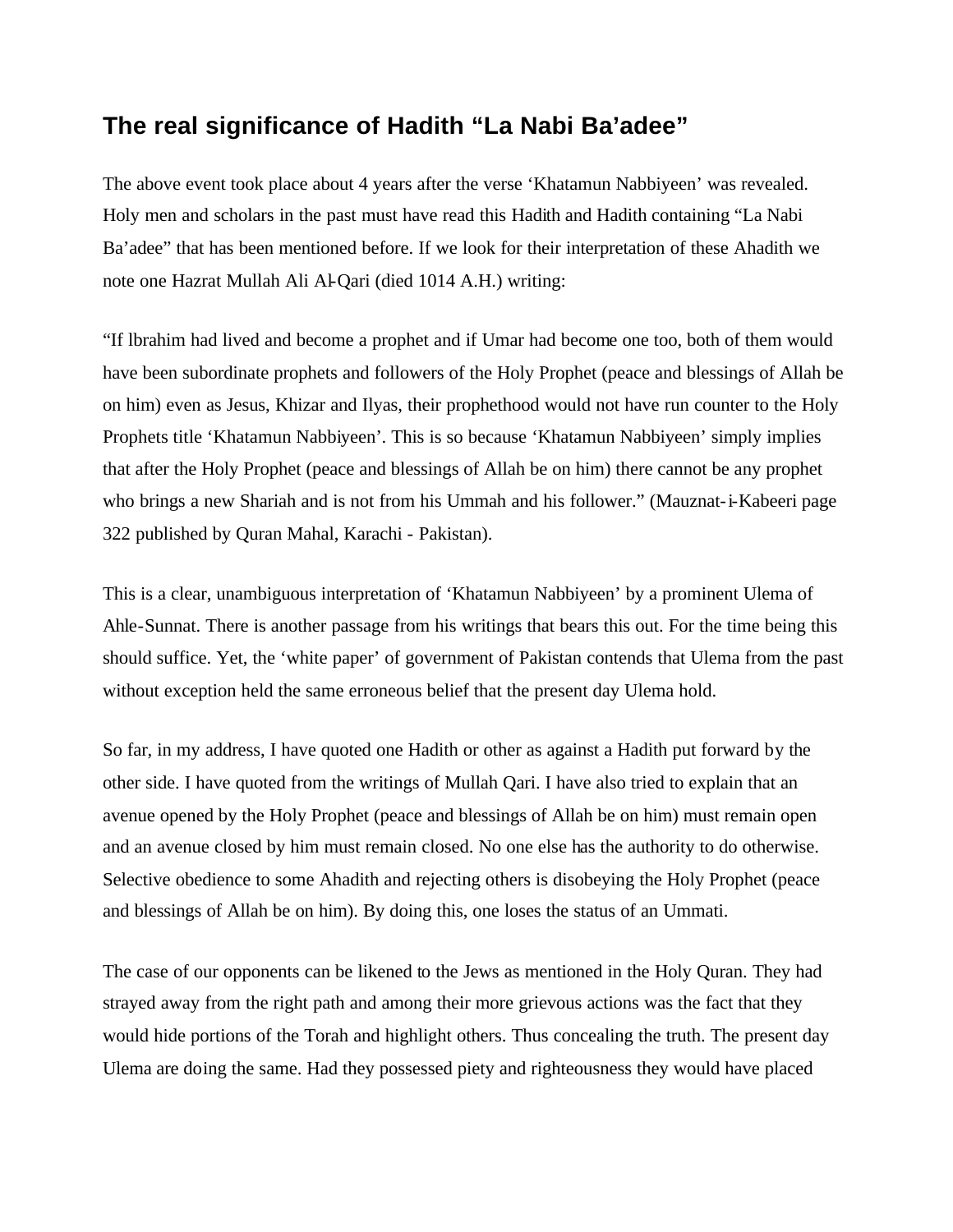before the Muslims and the world, relevant material containing both views. Had they done this, people would have no trouble discovering the truth.

Although I have presented extensive evidence to repudiate the claim of our opponents that 'Khatamun Nabbiyeen' means the end of prophethood, some may suggest that these holy men and eminent scholars (God forbid) were not familiar with the Hadith 'La Nabi Ba'adee' hence they did not talk about it. The fact of the matter is, these were learned people. They were familiar with all aspects of 'Khatamun Nabbiyeen' and 'La Nabi Ba'adee'. Let us now see what they wrote.

#### **Hazrat Ayesha Siddiqa's interpretation of La Nabiyya Ba'adee**

In this context, I would first present to you the well-known saying of Hazrat Ayesha Siddiqa (may Allah be pleased with her). She said: "Say He (The Holy Prophet) is 'Khatamul-Anbiyya' but do not say that there would be no prophet after him." (Durre Mansoor Vol 5, page 204). That is to say that Hazrat Ayesha was aware that the words of the Holy Prophet (peace and blessings of Allah be on him) would be misconstrued so she made it a point to clarify the meaning of "La Nabi Ba'adee" for the people. Being closest to the Holy Prophet (peace and blessings of Allah be on him), she understood the meaning of 'La Nabi Ba'adee' most clearly.

#### **lmam Ibn Qutaiba's interpretation**

Similarly, Shaikh Al lmam Hazrat Ibn Qutaiba (died 267 A-H.) , referring to the above noted interpretation of "La Nabi Ba'adee" writes: "This interpretation, put forth by her (Hazrat Ayesha), does not contradict the words of the Holy Prophet (peace and blessings of Allah be on him). The Holy Prophet (peace and blessings of Allah be on him) meant that there would be no prophet after him who would abrogate his law." (Taweel Mukhtalaf Al Ahadith pg. 236).

This is exactly our belief. We learnt this from the Promised Messiah (peace be on him) and from all the righteous ones from amongst the Ummah.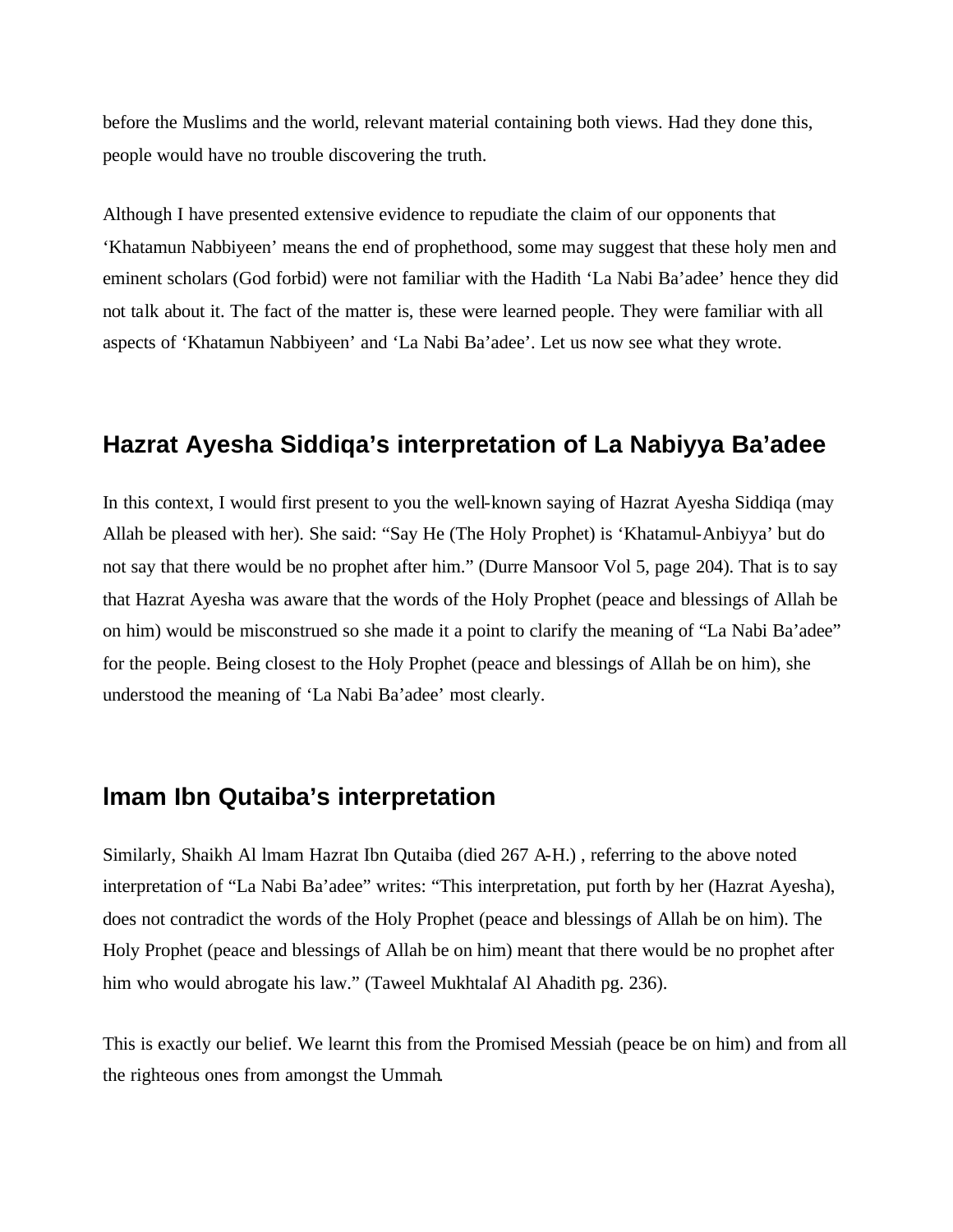#### **Decree of a righteous divine**

An eminent divine, who died in 986 A.H., Hazrat lmam Muhammad Tahir, says in his book Dun-e Mansoor Wa Takmela Majmaul Bihar page 85: "Hazrat Ayesha's statement, to call the Holy Prophet 'Khatamun Nabbiyeen' but not to say that there will be no prophet after him, was made keeping in view the advent of Hazrat Essa (Jesus Christ). The lmam says that Hazrat Ayesha's advice was in no way in conflict with the hadith, 'La Nabi Ba 'adee' because by those words, the Holy Prophet only meant that there can be no law bearing prophet in the future who will cancel his Shariah and Law. This Hadith does not bar the appearance of prophets who serve in fulfillment of Holy Prophets mission without any change in his Shariah." If the Holy Prophet meant a total termination of prophethood after him, he would have said "La Yakoona Ba'adee Nabbiyun' - no prophet would be raised after me." What he said was: 'La Nabi Ba 'adee' - there is no prophet after me." According to the arabic language, there is marked difference between the two. If these people insist that 'La Nabi Ba'adee' means total termination of prophethood, then they close the door to the second coming of the Messiah. Hence, the above interpretations by Hazrat Ayesha and lmam Muhammad Tahir.

### **A law-bearing prophet can no longer come**

Hazrat lmam Shirani, (died 976 A.H.) wrote: "The Holy Prophets (peace and blessings of Allah be on him) statement that there will be no prophet after him only meant that there will be no law bearing prophet after him." (Al Yawaqeet Wal Jawahir vol 2, page 35). This is exactly the same meaning as emphasized by the Promised Messiah (peace be on him). Yet, this meaning is so repugnant to our opponents.

Hazrat Mullah Ali Al-Qan (died 1014 A.H.), a prominent Ulema of Ahle-Sunnat and a great scholar of Ahadith, has been quoted before. He further writes, according to the Ulema, the words 'La Nabi Ba'adee', occurring in the hadith, simply mean that there would be no prophet after the Holy Prophet (peace and blessings of Allah be on him) who would abrogate his law. (Al-lshaat Fi Ashrat Al-Sa'ah page 226).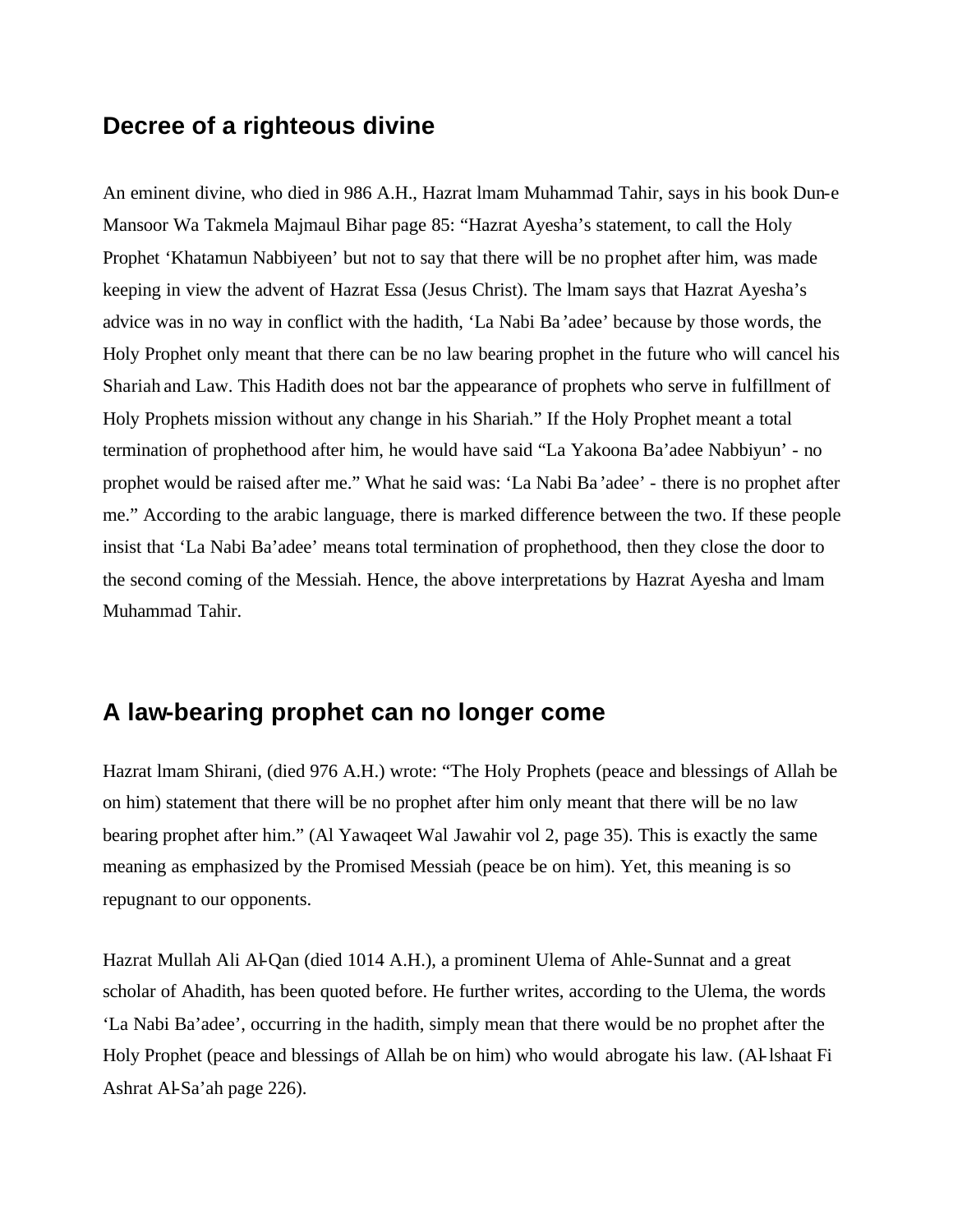#### **No bar to the advent of a non-law bearing prophet**

In short, all these holy men in the Ummah, some of whom I have quoted, have invariably held the same view of 'La Nabi Ba'adee' as expressed by the Promised Messiah (peace be on him). Yet, the Promised Messiah (peace be on him) is called a 'kafir' while these holy men are highly regarded and extolled. Even the 'white paper' of the government of Pakistan accepts them as top scholars and great thinkers in Islam. Among them, Hazrat Shah Waliullah Mohaddes Dehlavi, universally acknowledged as the Mujaddid (reformer) of the 12th century, I have quoted him earlier, as well. He writes: "We know it for certain that the words 'La Nabi Ba'adee' as used by the Holy Prophet (peace and blessings of Allah be on him) mean that there would be no prophet after him who would bring a new Law or Shariah." (Qurrat Al-Ainain Fi Tafzeel Al-Shaikhain pg. 319).

Hazrat Hafiz Barkhurdar (died 1093 A.H.), son of Hazrat lmam Sheikh Naushah Ganj, who is held in high esteem throughout the Indo-Pakistan sub-continent, writes: "The words 'La Nabi Ba'adee' simply mean that there will be no law bearing prophet after the Holy Prophet (peace and blessings of Allah be on him), save, Allah may appoint a prophet and a saint as He wills." (Nibras - foot note pg. 445).

#### **Belief of the Ulema of Ahle-Hadith**

Let us review the beliefs of the Ahle Hadith till the advent of the Promised Messiah (peace be on him). An eminent scholar of Ahle Hadith, Hazrat Nawab Nur-Al-Hassan Khan, son of Nawab Siddiq Hassan Khan, explaining his view of the Hadith 'La Nabi Ba'adee' says: "The so called Hadith 'La Wahi Ba'adee Mauti' - divine revelation will be stopped after my death is unfounded. We have a Hadith 'La Nabi Ba'adee' which according to the learned means there will be no law bearing prophet after the Holy Prophet (peace and blessings of Allah be on him) or a prophet who would abrogate his law. (Iqterab Al Sa'ah pg. 162).

It is to be noted that all these scholars have used the phrase "According to the learned...." in explaining the meaning of "La Nabi Ba'adee". It would therefore appear that an inclination to distort the meaning of this Hadith had set in by that time. Two distinct groups had emerged. One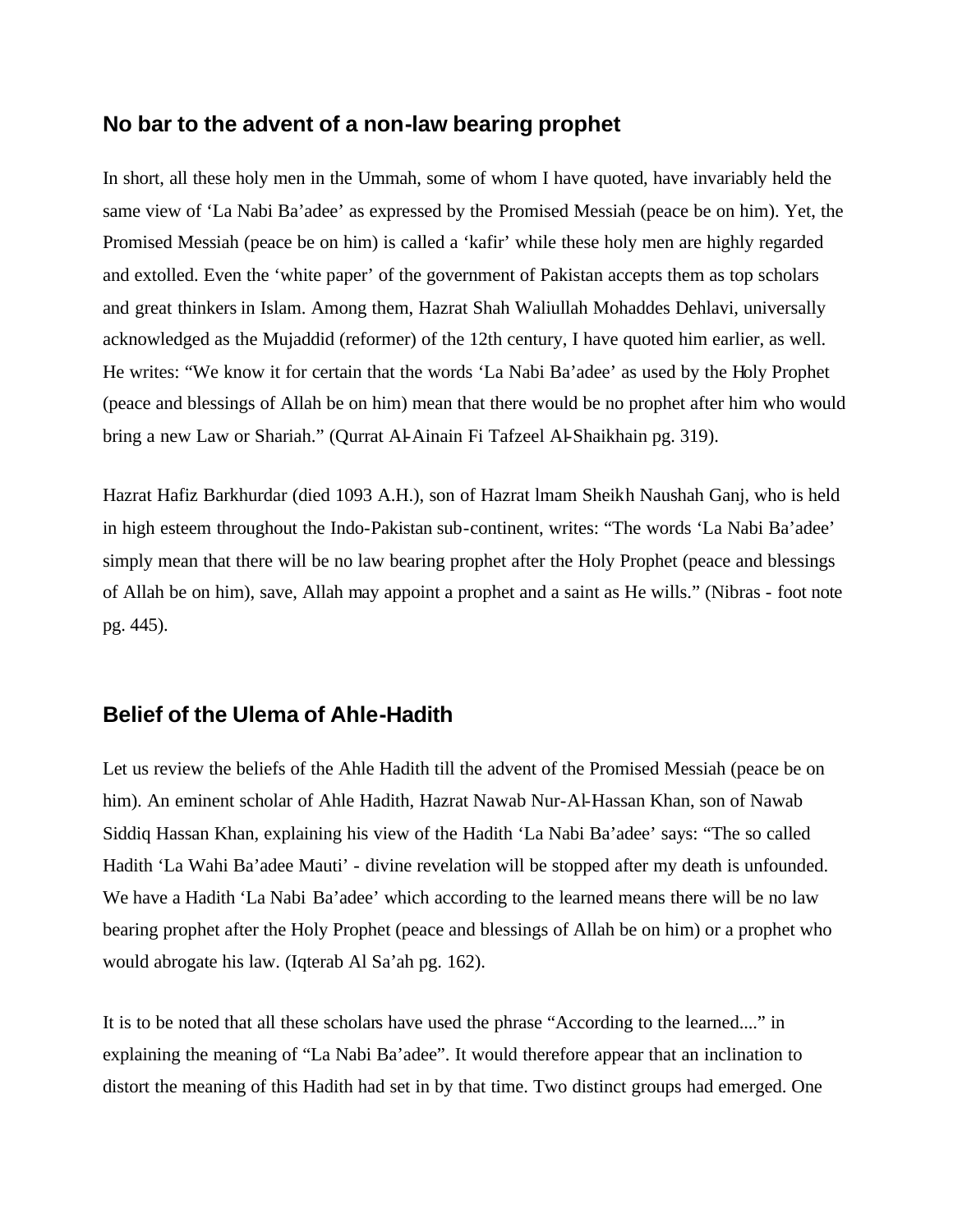comprising these God-Fearing holy men and other consisting of the common people led by their 'Ulema' who have been called by a prominent scholar as ignorant and deprived of common sense. That is why these wise people used references to other learned and scholarly people to drive home the real meaning of 'La Nabi Ba'adee' as explained in the passages above.

Bar to the advent of a prophet with a status equal to or higher than the Holy Prophet (peace and blessings of Allah be on him)

There is a Hadith that sheds more light on the word 'Ba'ad'. Hazrat Mohayuddin Ibn Arabi, the world-renowned Muslim scholar and commentator (died 638 A.H.), in his book Fatoohat-i-Makkiyya, has elaborated on the following hadith. The Hadith reads: "Hazrat Jabir Bin Sumrah reports: 'The Holy Prophet (peace and blessings of Allah be on him) said when this Caesar will die, there will be no Caesar after him. When this Khusroe will die, there will be no Khusroe after him."' (Bukhari-Kitab Al-lman Wal Nuzur chapter dealing with the sayings of the Holy Prophet (peace and blessings of Allah be on him).

That is to say, their glory, their pomp and show will be destroyed by the Muslims. In this hadith, the Holy Prophet (peace and blessings of Allah be on him) in his unique wisdom has clearly explained the meaning of word 'la' by saying 'Fala Kaisera Ba'ada Hoo' and 'Fala Kisra Ba'ada Hoo', there would be no Caesar after him (after this Caesar) and there would be no Khusroe after him (after this Khusroe)]. He makes is clear that 'La' used in this context does not signify the exclusion of an entire genus. Rather, it is used to emphasize that there would be no one who would attain their majesty and their magnificence.

Accordingly, we had Caesar succeeding a Caesar and a Khusroe succeeding a Khusroe for a thousand years after the Holy Prophet (peace and blessings of Allah be on him) but they never attained the glory and grandeur of the Caesar and Khusroe of the times of the Holy Prophet (peace and blessings of Allah be on him). Hazrat Ibn Arabi elaborating on this Hadith says: "Prophethood has not been totally abolished. That is why we had said that only prophethood bringing a new law of shariah has come to an end. This is the meaning of words 'La Nabi Ba'adee"'. This is what Hazrat Ibn Arabi understood from this Hadith about Caesar and Khusroe that led him to decipher the meaning of 'La Nabi Ba'adee" as above.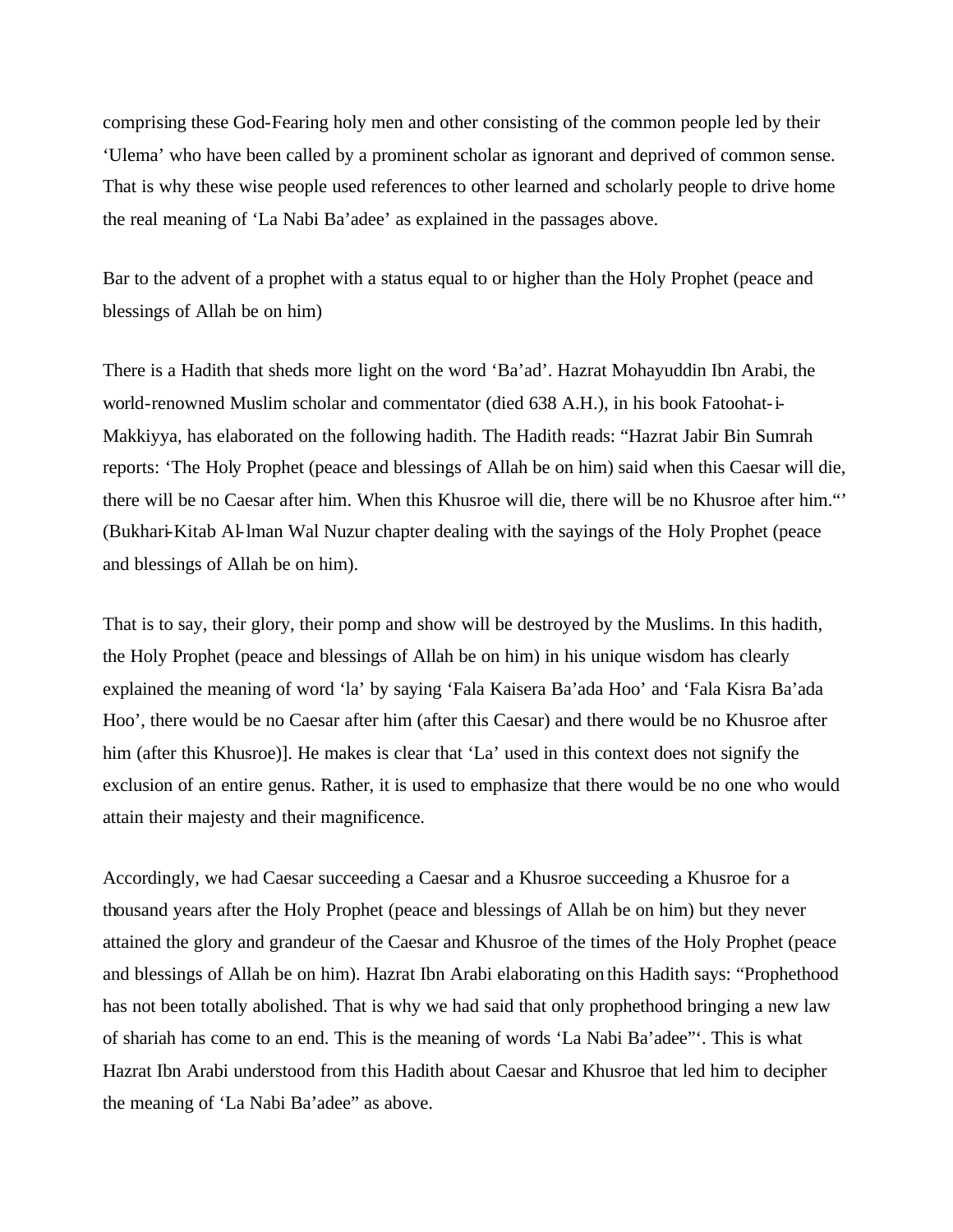#### **Another claim by the 'white paper'**

The government of Pakistan has made another claim in the 'white paper' based on what they call is study of the Holy Quran. It reads: "A close study of the Holy Quran would reveal that a new prophet was invariably raised only when the teachings brought by previous prophets was discarded or substantially changed. In addition, when Divine Will feels modification and amendments are required or a law needs to be abrogated, a new prophet is sent. Because the law brought by the Holy Prophet (peace and blessings of Allah be on him) was complete, comprehensive and perfect and it has been preserved as such, therefore a need for a new prophet does not arise. (Qadianiyyat - A Grave Threat To Islam page 5). It further states that 'The natural corollary of faith in 'Khatame-Nabbuwat' is to accept his teachings as comprehensive, categorical and perfect" (Ibid.). We agree, the teachings brought by the Holy Prophet (peace and blessings of Allah be on him) are comprehensive, categorical and perfect. It is also true that the Holy Quran is a Book preserved. We disagree with their assertion that a study of the Holy Quran would reveal that Allah would not raise a prophet but for the reasons mentioned above. Although they have not mentioned the verse they were referring to but the following verse of the Holy Quran is perhaps the one they have in mind.

It reads: "Ma Munsak… Mislayha" Whatever message we abrogate or cause to be forgotten, we bring one better than that or the like thereof." (Al-Baqara ch. 2 v. 107) The meaning of this verse is far from what they claim. It is an immutable Divine Law that Allah The Almighty never abrogates a message of a command or causes it to be forgotten, but He would bring forth one better than that. For, it does not befit His munificence to deprive the world of His bounty after bestowing it on them. If, per chance, it is subjected to abrogation. He would never fail to restore the one like it. He would, certainly, endow mankind with one better than that.

Therefore, the most that can be inferred from this verse would be that the Holy Quran is a perfect book in all respects. But if someone presumes (God forbid) that some of its verses have been abrogated or forgotten, Allah The Almighty would certainly replace them with verses better than those. No more, no less. We know the Holy Quran is a perfectly preserved book. It is impossible to suggest that any part of it could be forgotten in the sense that some of its verses could ever disappear. The question simply does not arise. No teaching whatsoever can replace those contained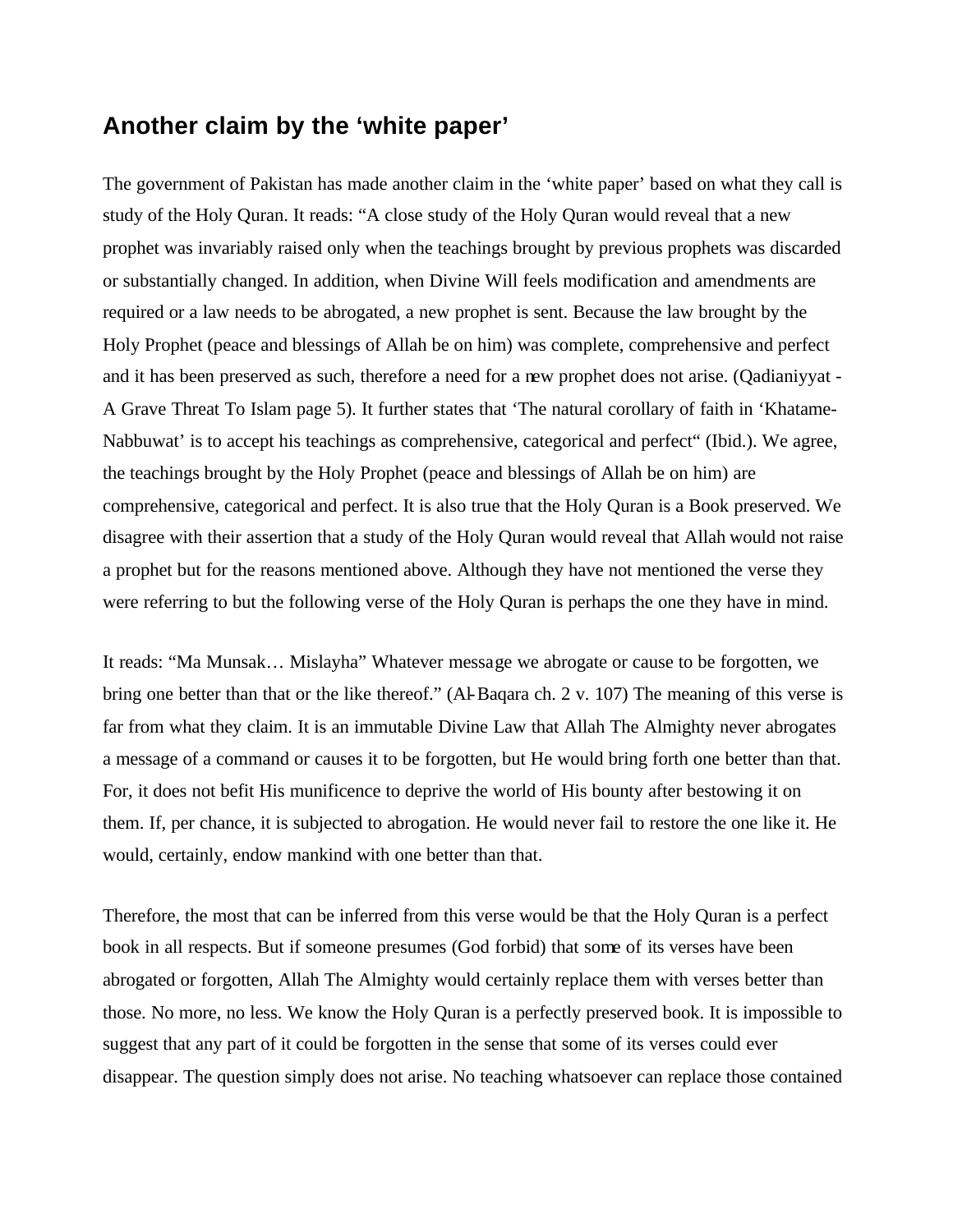in the Holy Quran. No teaching can ever surpass that of the Holy Quran. The government of Pakistan, however, has inferred an imaginative meaning from this verse as mentioned above.

#### **A profound interpretation of 'Khatamun-Nabbiyeen'**

If we review the Holy Quran, we find a different concept and meaning of 'Khatamun-Nabbiyeen'. To say that faith in 'Khatamiyyat' means that the Holy Prophet's (peace and blessings of Allah be on him) teachings were comprehensive, final and perfect is not correct. In the Holy Quran, apart from the 'Khatamiyyat' of the Holy Prophet (peace and blessings of Allah be on him), there are many verses from which we can deduce a different meaning than what is noted in government of Pakistan 'white paper'. For example, we read: "Al Yauma Akmalto... Lakomul Islama Dina" - " This day I have perfected your religion for you and have completed My favor upon you and have chosen for you Islam as religion." (ch 5, verse 4 AI-Maidah).

In this verse, we note that the perfection of religion has been promised. In other verses preserving the integrity and purity is assured. The noble attributes of the Holy Prophet (peace and blessings of Allah be on him) are not confined to 'Khatamiyyat' alone. He had numerous other characteristics and attributes that are explained to us in the Holy Quran and that we deduce from the Ahadith.

With regards to the claim of perfection of religion, we do not differ from our opponents. The Promised Messiah (peace be on him) writes: "The Holy Quran makes this claim "Al Yauma Akmalto… Lakomul Islam Dina" - "This day I have perfected your religion for you and have completed My favor upon you and have chosen for you Islam as religion." (ch 5, v 4). That is to say that the truth underlying the word Islam has been expressed by Almighty Allah Himself. You should cling to this truth. This verse has unequivocally stated that the Holy Quran constitutes a perfect teaching and that the age in which it was revealed was the most suitable for its revelation. Therefore, the claim to perfection made by the Holy Quran is fully justified and correct. No other revealed Scripture has made such a claim." (preface to Braheen-i-Ahmadiyya vol. 5, page 2-5).

To say that whosoever rejects the meaning of 'Khatamiyyat', as expressed in the 'white paper' also rejects the Holy Quran as being the perfect teaching is wrong and far from the truth. The Promised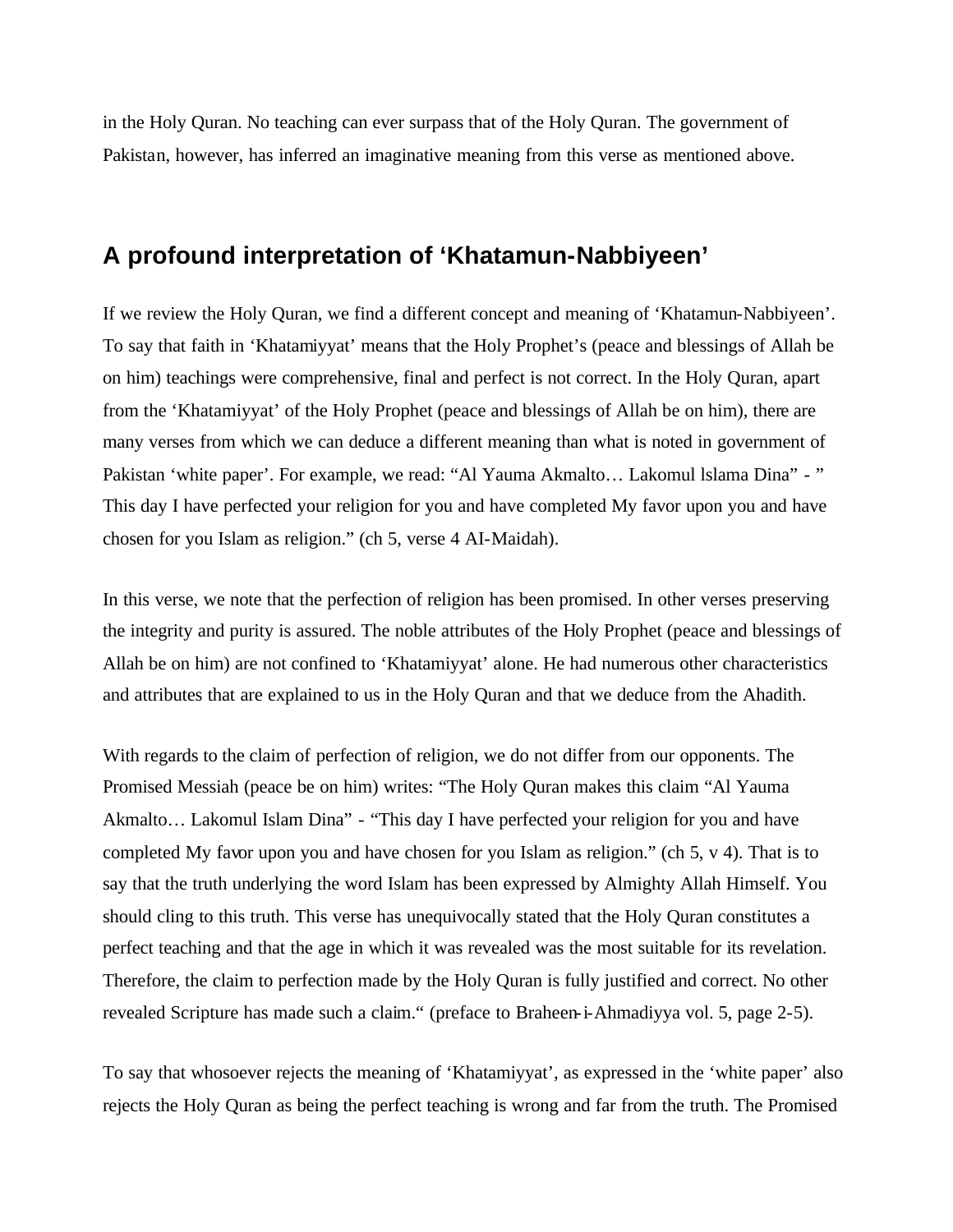Messiah (peace be on him) further writes: "The word 'Khatamun-Nabbiyeen' used for the Holy Prophet (peace and blessings of Allah be on him) requires that The Book given to him should also be the most perfect of all the revealed scriptures -' Khatam Alkutub' containing all the characteristics of perfect book." What an eloquent expression. He further writes: "The Holy Quran is a veritable miracle, the like of which never was, nor will ever be. It will continue to provide for the spiritual needs of all times, as it did in blessed days of the Holy Prophet (peace and blessings of Allah be on him). (Malfoozat vol. 3, page 36 and 57).

There are many other passages from the writings of the Promised Messiah (peace be on him) that can be quoted. For the present, these should suffice. He has conclusively proved that the teachings of the Holy Quran stand out as the most perfect of all the Revealed Scriptures and that its text has been fully preserved. He has discussed the philosophy underlying this claim and supported his claim with appropriate evidence and arguments.

## **Maladies afflicting the Ummah despite the presence of a perfect teaching**

The argument that a prophet can only come if the Teaching has been changed or become distorted is baseless. This is rejected by the Holy Quran. About the commission of the Holy Prophet (peace and blessings of Allah be on him), the Holy Quran says: "Howallazi.....Lafi Zola Lim Mubeen - He it is Who has raised among the unlettered people a Messenger from among themselves who recites unto them His signs, and purifies them, and teaches them the Book and Wisdom, though before that they were in manifest error." (Al Jummah ch. 62, verse 3).

The verse defines the fourfold work entrusted to the Holy Prophet (peace and blessings of Allah be on him). The function of the prophet is described as "Yatloo Alaihim A Ya Te He" -" He recites to them God's signs." That is he draws attention towards the teachings, to create faith. Secondly, "Wa Yo Zakki Him" - "And to purify them." That is to foster to make provision for their progress. Thirdly, "Wa Yo Allemo Homul Kitaba" - "And teaches them the Book." Teaches them the laws that govern life, through which man can make progress. Fourthly, "Wal Hikma Ta" - "The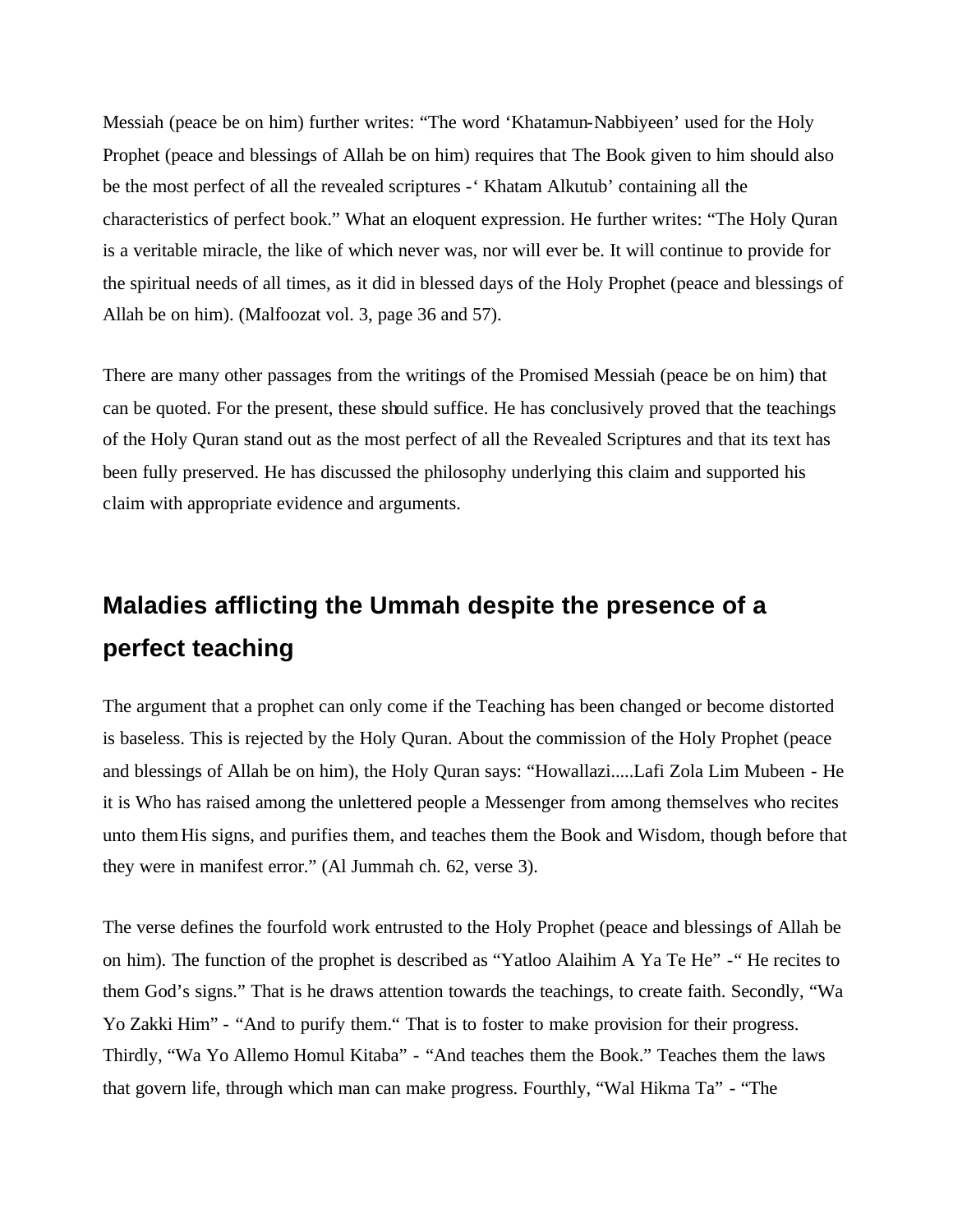philosophy or wisdom lying behind these teachings." It was necessary that philosophy behind these teachings be explained so that the intellect being satisfied the motive power for conduct and action should be created inside man. If sending a Divine Book was enough, there was no need to send a prophet and create an uproar. People could study and understand The Book on their own. The tablets given to Hazrat Musa (peace be on him) could have been given to the people. Nature of man is such, that this is not enough. God, in His wisdom and mercy, provided a living model for the people to emulate in every age.

The Muslims of today may deny the need of a prophet, but if you compare the Muslims of today with those of the times of the Holy Prophet (peace and blessings of Allah be on him) you would see a world of difference. What happened? The Book is the same. The teaching is the same. The answer is obvious. The teacher is no more. Nobody to purify them or teach them the wisdom. No model to emulate. This is the malady that is afflicting the Ummah. The mere presence of The Book is not enough.

#### **A few lessons from the history of prophets**

The history of prophets as narrated in the Holy Quran belies the thesis put forth by the Pakistan Government in the 'white paper'. We read in the Holy Quran with regards to Hazrat Musa (peace be on him): "Again, We gave Moses the Book - completing the favor upon him who did good, and an explanation of all necessary things, and a guidance and a mercy –that they might believe in the meeting with their lord." (Al-An'am ch. 6, verse 155). In chapter 2, Sura Al-Baqarah verse 88, we read: "And verily, We gave Moses the Book and caused after him messengers to follow in his footsteps; and to Jesus, son of Mary, We gave manifest Signs, and strengthened him with the Spirit of holiness. Will you then, every time a messenger comes to you with what you yourselves desire not, behave arrogantly and treat some as liars and slay others?"

These verses point out the fact the Prophets came in succession from the time of Moses (peace be on him) to the time of Jesus (peace be on him) to follow in his footsteps. Everytime a prophet appeared, he was mocked at and rejected and attempts were made to kill them. Torah was revealed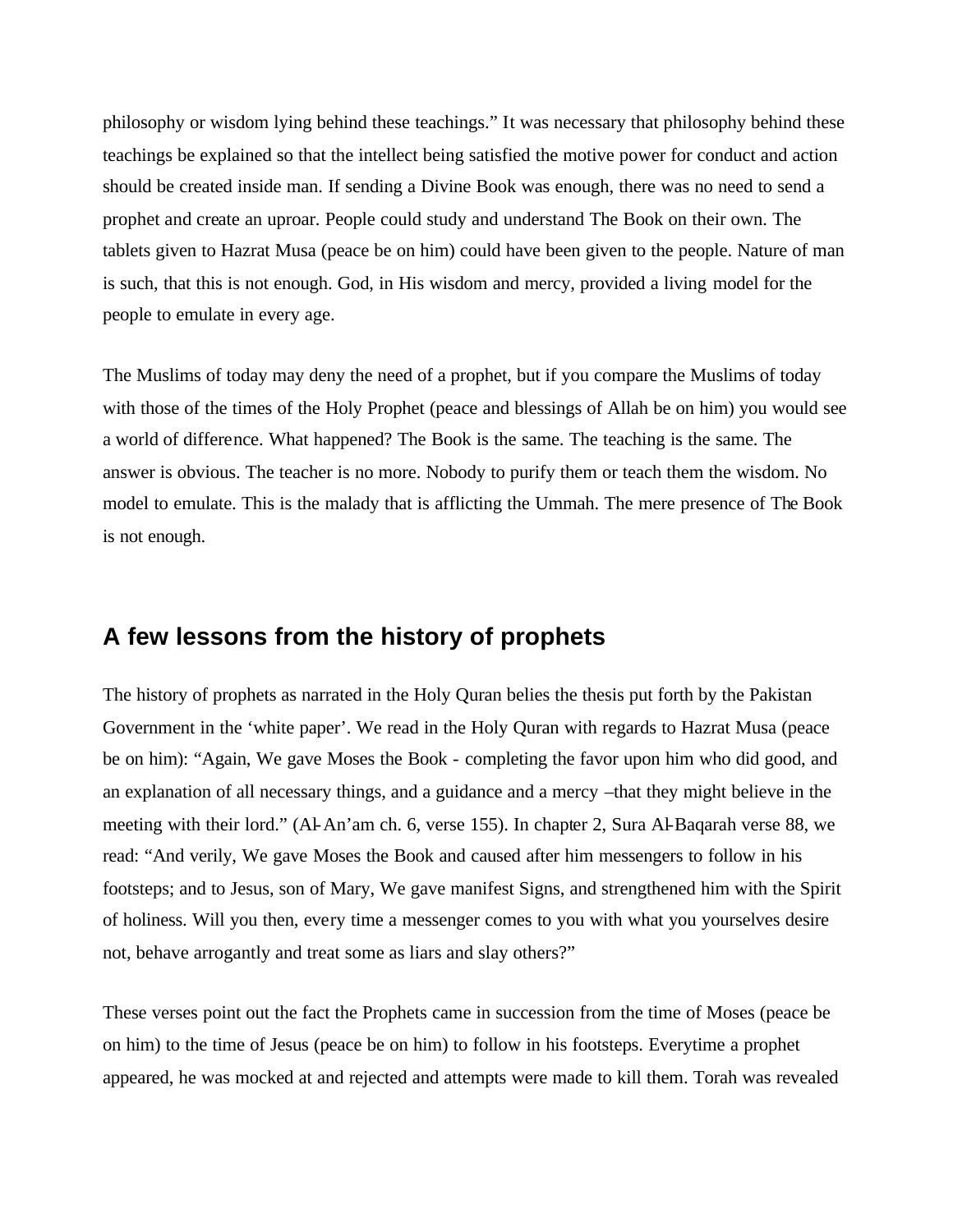to Moses (peace be on him) and Aaron (peace be on him) was commissioned in Moses' (peace be on him) lifetime. No change had occurred in the Torah for Aaron (peace be on him) to be commissioned. Similarly, one can go down the list and see prophet after prophet appearing. Prophet David (peace be on him) was raised as a prophet and was followed by his son, Solomon (peace be on him), as a prophet. No interpolation has occurred in his teachings to trigger the commission of a prophet as our opponents would argue.

If we turn to the times of Prophet Abraham (peace be on him), we see similar advents of prophets. Isaac (peace be on him) was commissioned after Abraham (peace be on him). Isaac (peace be on him) was succeeded by his son, Jacob (peace be on him). Joseph (peace be on him) was commissioned a prophet in the lifetime of Jacob (peace be on him). These facts put to rest the arguments put forth by the Pakistan Government in the 'white paper' with regards to the factors that trigger the advent of a prophet (as noted on page 5 of 'white paper').

#### **Need of a Divine Reformer in the present age**

We agree that the text of the Holy Quran is preserved in its original form. No change has occurred. To say that no divine reformer is needed since we have the Holy Quran in its pristine form is not true. As stated earlier, the Holy Quran rejects this notion. We read in Surah AI-Furqan ch. 25, verse 31: "Wa Qa Lar Rasoola… Qurana Mahjoora" - and the messenger will say, '0 my Lord, my people indeed treated this Quran as a discarded thing'." This verse depicts the agony of the Holy Prophet (peace and blessings of Allah be on him) at the sad plight of the Ummah. This exalted son of Adam, the life and soul of all prophets, pours out his anguish before his Lord about the treatment meted out to the 'most perfect book'.

We further read about this in the prophetic words of the Holy Prophet (peace and blessings of Allah be on him) in Mishkat: Kitab-UI-llm and Furuh Kafi volume 3 Kitab-UI-Rauza: "A time will come when Islam will be in name only and the Quran will be considered merely a book." Meaning, people will have deviated from the true religion and its teachings and adopted other ways but would still call themselves Muslims.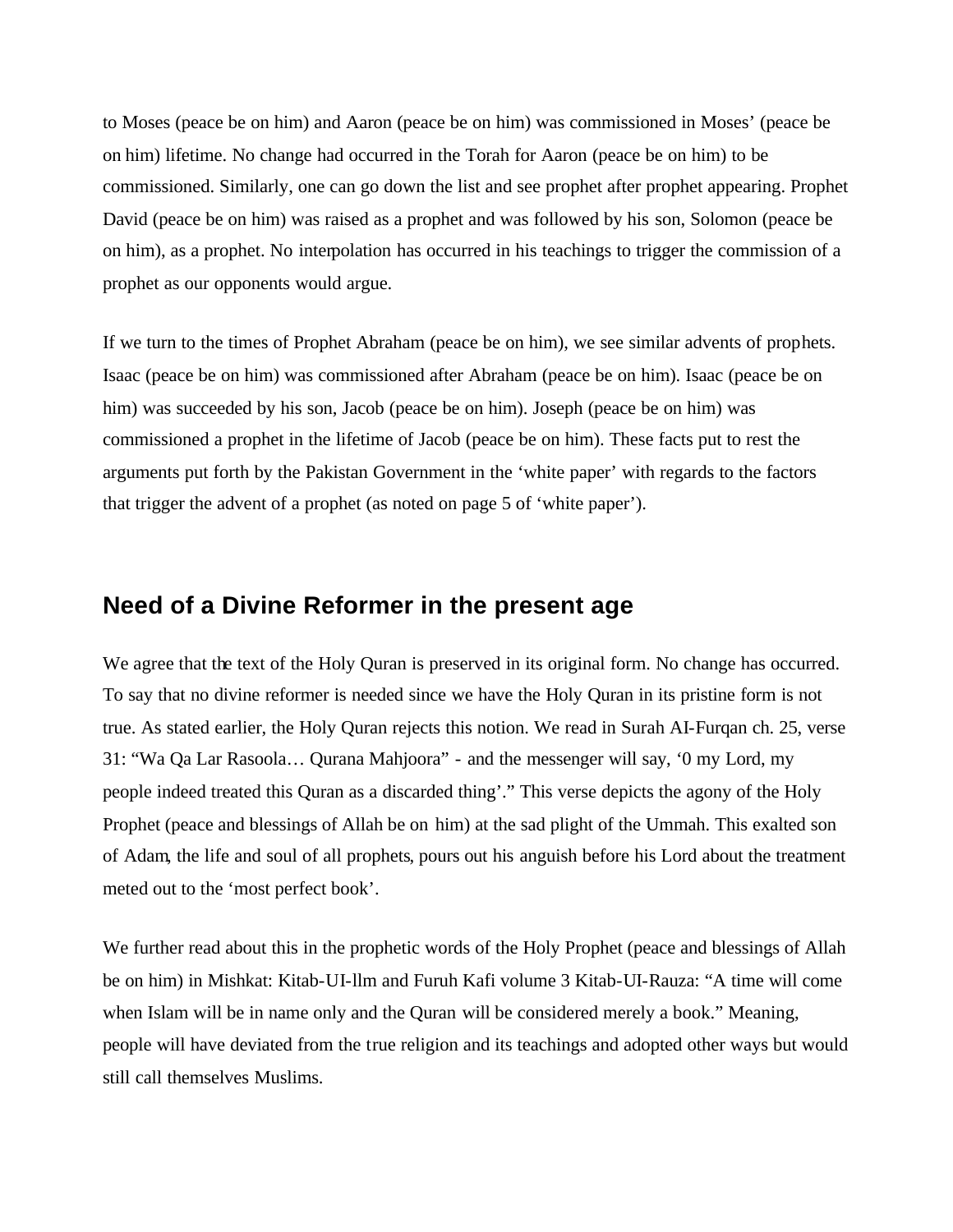The question arises whether one witnessed such a time prior to the advent of the Promised Messiah (peace be on him). If we did, this would be further evidence that would demolish the arguments put forth by the Pakistan Government in the 'white paper' page 5. A distinguished contemporary of the Promised Messiah (peace be on him), Nawab Nur ul Hassan Khan Sahib, writes in lqterab Al-Sa'ah page 12: "Islam is left in name only, The Quran a mere image". Worshippers fill the mosque but are bereft of piety and righteousness. The Ulema are the worse people under the firmament of heaven. All mischief emanates from them and passes on down from them.

A staunch enemy of the Promised Messiah (peace be on him), Maulvi Sanaullah of Amritsar expresses himself in a similar way in Ahle-Hadith page 6 June 14, 1912: "The fact of the matter is that we have forsaken the Quran. We have formal faith in it but in our hearts we consider it a mere valueless book."

Undoubtedly, the Holy Quran has remained intact throughout the ages and we have it with us in its original form. There is no controversy on this issue. But the deplorable condition of the present day Muslims runs contrary to the thesis in the 'white paper' that the need of a divine reformer to disseminate the Quranic teachings and infuse its spirit in the people and make them enjoy its blessings, has been dispensed with simply because the Holy Quran exists in its original form.

Further evidence of plight of Muslims is presented by Maulana Abu Kalam Azad in Tazkirah page 278. He writes lamenting on sad plight of those claiming to be the followers of the Holy Prophet (peace and blessings of Allah be on him): "None of these maladies or destructive processes has spared the Muslim Ummah. There is no evil or wickedness that is not found in its extreme form in these people."

It is to be remembered that Maulana Abu Kalam Azad is known as the Guru of the Majlise Ahrar. He played a significant role as an intermediary between its leaders and the leaders of the Indian National Congress that gave birth to the Majlise Ahrar.

The Maulana further writes: Muslims followed in the footsteps of the people of the book and acquired absolute similarity with them in accordance with the prophecy of the Holy Prophet (peace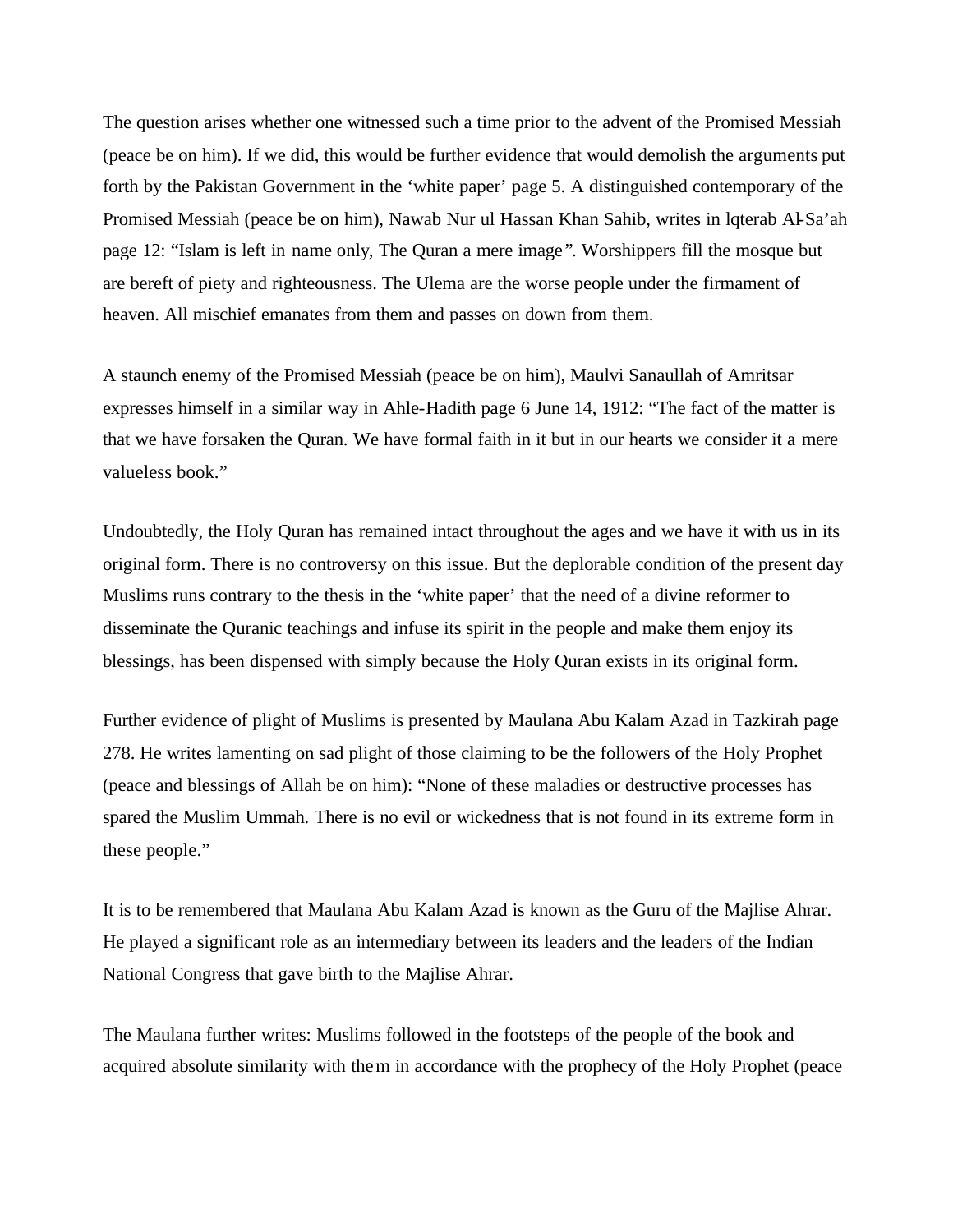and blessings of Allah be on him): "If the Jews and Christians debase themselves so much that they have to creep into a lizard's hole, the Muslims would do the same." (ibid.)

Continuing the Maulana writes: "let our lives and souls be sacrificed at the feet of the Most Truthful One. All that he said came true, so much so that Muslims came to walk in the footsteps of the idolators. Those professing Islam adopted their ways. Once freed from the worship of 'Laat' and 'Uzza' they returned to them as their slaves and servants. (ibid.) Yes, we have the book, but look at the plight of the Ummah. They have become the lowest of the low. What is missing? Naturally, a Divine Reformer who is enlightened by God and would purify them and revive them.

Allama Iqbal, held in high esteem by our opponents, also called a 'Muslim Thinker', lamented about the status of Ummah of the Holy Prophet (peace and blessings of Allah be on him). I t is painful to refer to them as the Ummah of the Holy Prophet (peace and blessings of Allah be on him) because the Holy Prophet (peace and blessings of Allah be on him) represented what was good and wholesome and to refer to these people as associated with the Holy Prophet (peace and blessings of Allah be on him) is very uncomfortable. The Holy Prophet (peace and blessings of Allah be on him) himself referred to them as "Their Ulema would be the worst creatures under the firmament of heaven." He avoided calling them as my Ummah. When talking about his people he said: "The Ulema of my Ummah would be at par with the Israelite prophets." Muslims of today may consider themselves as the Ummah of the Holy Prophet (peace and blessings of Allah be on him) but their deeds and actions speak otherwise.

Allama Iqbal writes: There is an uproar that the Muslims have been wiped out. "We wonder if Muslims ever existed anywhere on earth." He continues addressing the Muslims: "What are you? Your lifestyle is that of Christians. Your culture is that of Hindus. Even the Jews would be put to shame by your behavior. You call yourselves Sayyed, Mirza, Afghan. You may be everything but tell me - are you Muslim? (Jawabe Shikwa Bange Dara First Edition Sept. 1924 and 12th Edition August 1948 page 226).

"lnna Lillahe Wa Inna elay hey Rajeoon - Surely, to Allah we belong and to Him shall we return." (Al- Baqarah ch. 2, verse 157). The words of Allama Iqbal speak for themselves. These people may reject the words of the Quran and Ahadith, but they cannot reject the words of Allama Iqbal.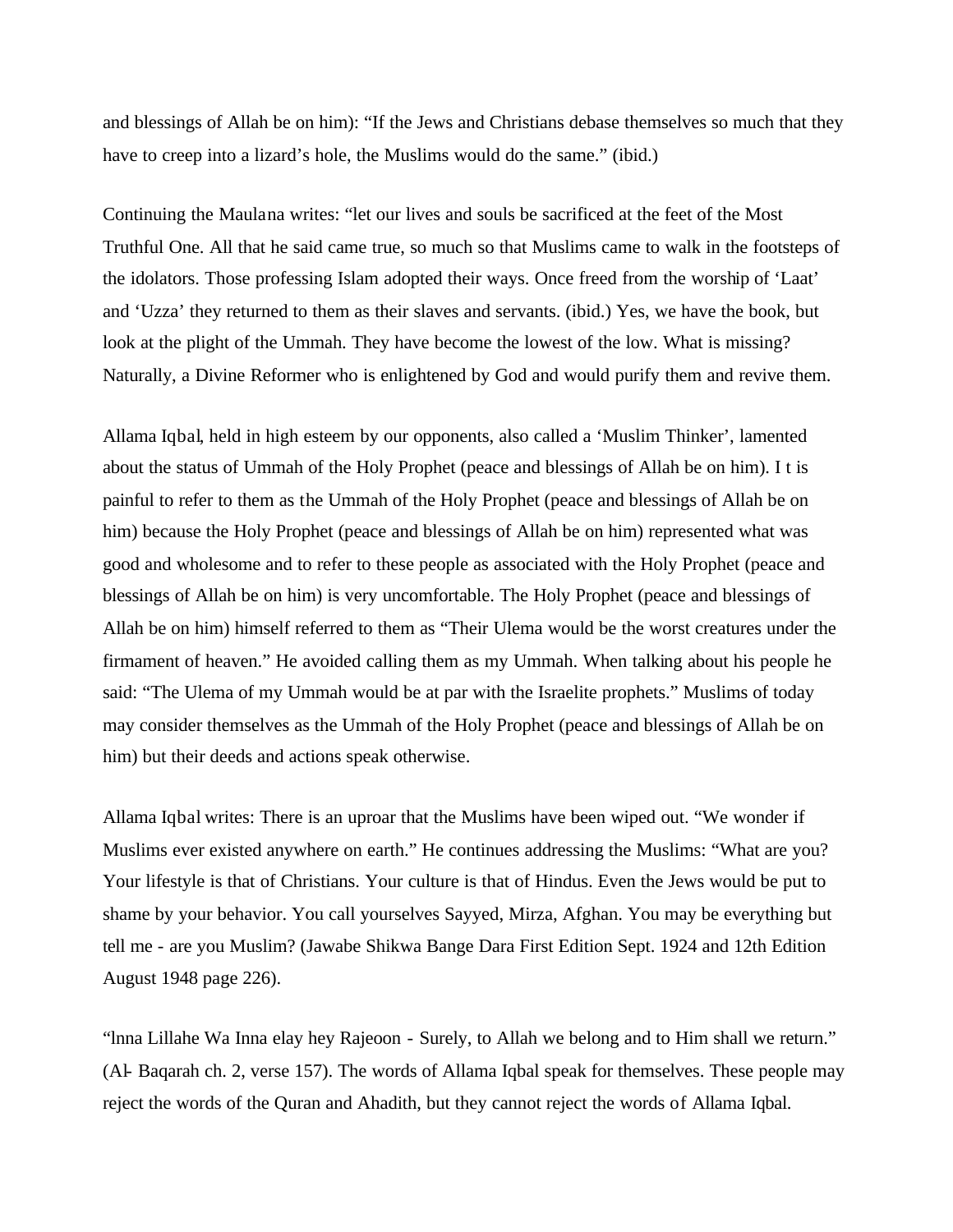Next, consider what Maulana Maudoodi had to say. The Maulana is no more, but his Jamaat enjoys the favor and patronage of the present regime in Pakistan. He wrote: "There is nothing in the Shariat based on which the Ahle Hadith, the Hanafis, the Deobandis, the Brelvis, the Shias and the Sunnis can claim to be separate sects. This is the result of ignorance." (Khutbaat vol. IV, page 76).

Having reviewed the above, you would note that the assertion of our opponents is disingenuous and incongruous. On the one hand they say there will never come a time that would require the advent of a prophet after the Holy Prophet (peace and blessings of Allah be on him) as mentioned in the 'white paper'. This assertion is clearly false, based on what I have stated from the Holy Quran and based on the writings of their own scholars. Secondly, based on their thinking, the need is there but God would not send a prophet. This is a grave calumny against God and His prophet. There is no bar to the advent of innumerable 'dajjals' so that people may be misled. But, the door to God's mercy and blessings (God forbid) is now closed. This is the essence of their belief. They will not tolerate anyone who claims to be from God.

The question is whether there is a need for the advent of a Divine Reformer. If the need is established as proven above, and our opponents still insist that no Divine Reformer can come, it is a grave calumny against the Ummah of the Holy Prophet (peace and blessings of Allah be on him). Maulana Maudoodi, reflecting on the status of the Muslims and the need for a prophet, writes in Tarjuman-Ul-Quran Dec. 1942 / Jan. 1943, pages 4-6: "The majority of the people look for a perfect man… in other words, they cry for a prophet, although orally they proclaim their faith in 'Khatame-Nabbuwat' (The End of Prophethood). If anyone professes prophethood's continuance, they will do all to silence and destroy him. But in their heart of hearts, they cry for a prophet and will settle for nothing less."

The Promised Messiah (peace be on him) says: "In their hearts, they agree with us, but, verbally, they keep denouncing us."

I swear by God, their hearts are with us. The time is ripe. Even those who are out to do away with us are crying that no one, short of a prophet, can bring the desired moral and spiritual change in them. The vice, the evil and inequity plaguing the world today has never been seen before.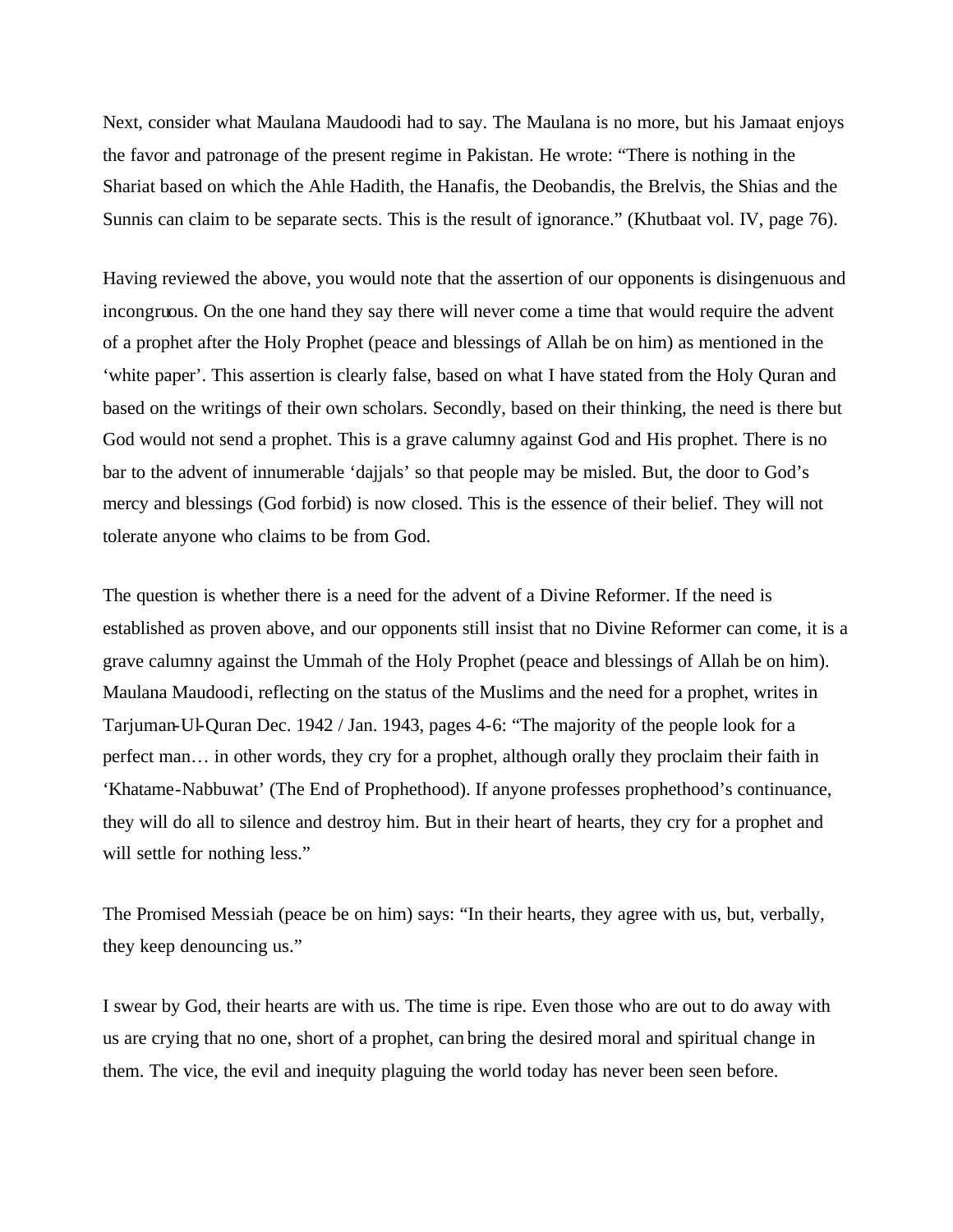A review of the history of nations, as noted in the Holy Quran, reveals that Almighty Allah has never been unmindful of the needs of His servants. He has been blessing them with His warners, reformers and prophets whenever and wherever slightest signs of moral turpitude and spiritual weakness occurred. A prophet was raised to put an end to disparity and dishonesty in weights and measures. Again, a prophet was raised to stamp out misuse of public funds or personal property. Still again, a prophet was raised to rid people of homosexuality. Revealed scriptures, notwithstanding, messengers were invariably sent to wean man away from his evil ways. How unfortunate are the Muslims today! All conceivable evil and inequity exists, yet, they adamantly deny the need for a Divine Reformer.

This reminds me of a very apt observation of a British philosopher who said: "The evil and the wickedness we see today notwithstanding, if we only consider the abomination of homosexuality alone, the need for a Divine Reformer is called for. Otherwise, the people of Sodom, to whom Lot was sent, will complain to God on the Day of Resurrection. They will say that these people were many times worse than us, yet You sent no prophet to warn them or punish them, as You did to us."

So what to speak of one abomination. Every day, new abominations are invented. New ways of oppression, tyranny and injustice are born. Yet, they would say that a Divine Messenger is not needed. They would welcome innumerable Dajjals but will not tolerate one sent by God...

#### **Waiting for the advent of a Mahdi**

Writing about the keenly awaited advent of The Mahdi, in his times, Maulana Abu Kalam Azad says: "If some of these luminaries ever pondered, for a moment, over the sad plight of the Ummah, they would console themselves and their followers by saying that their efforts to change the Ummah would not suffice. The Day of Resurrection is upon us and the destruction of Muslims is inevitable. We should therefore defer our efforts till the advent of the lmam Mahdi when the entireworld will belong to the Muslims. (Takerah 2nd Edition, pg. 10).

Similarly, we have the following in one of the most authentic works of the Shia Sect: If mankind was ever in need of a Divine Reformer, it is today. Unless we believe there was never a need of a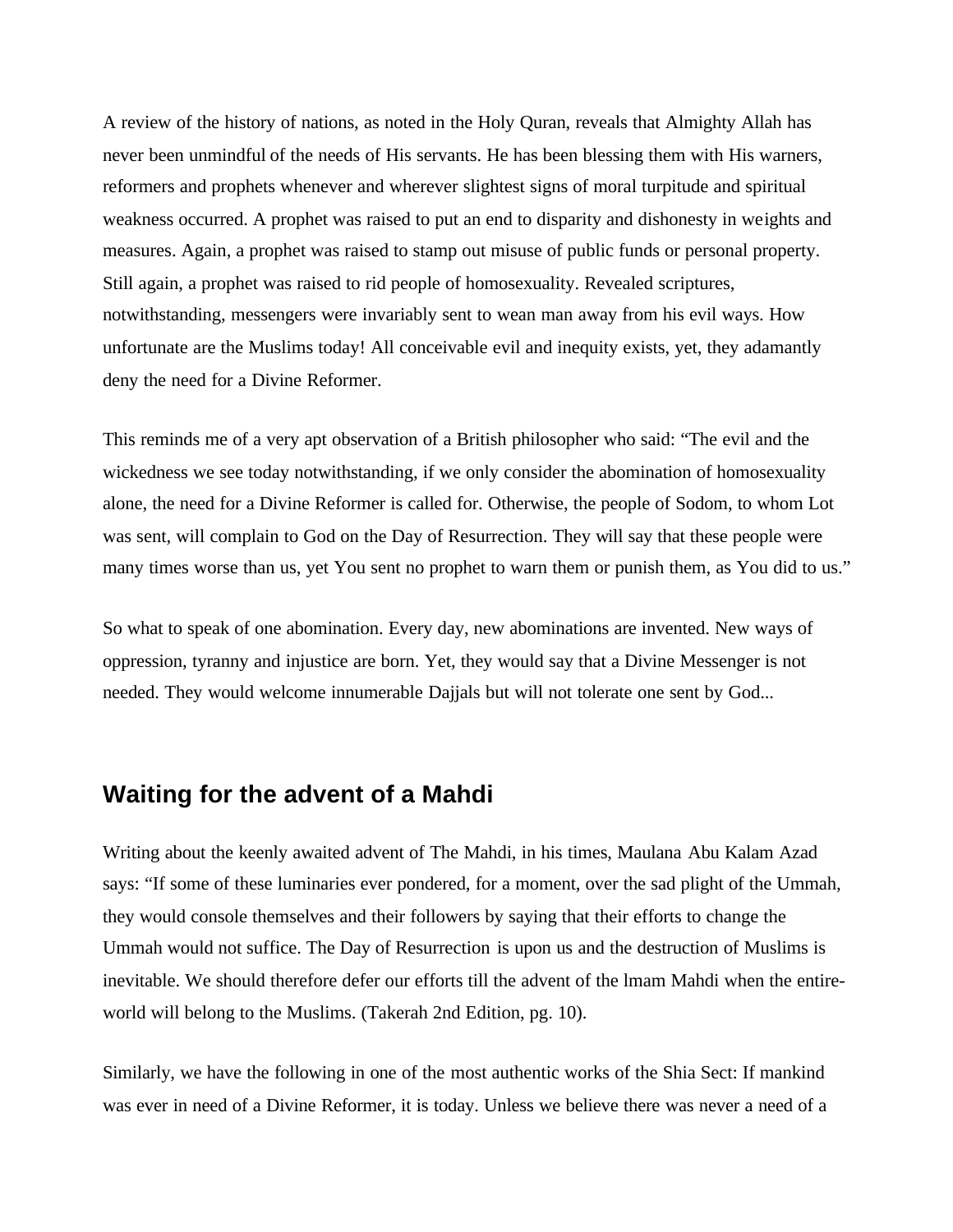Divine Reformer in the history of mankind and all previous Divine Missions were superfluous and unnecessary. If one admits to the need of Divine Reformers in the past, then he must admit to the need of a Divine Reformer today. He who rejects the lmam of the Latter Days rejects all previous prophets, Imams, etc. This also was the understanding of the Holy Prophe t (peace and blessings of Allah be on him). (Al Sirat Al Sawly Fi Ahwal Almahdi published 1335 A.H., vol. 1, pages 45-46).

These people, however, will not listen unless we find something similar in the writings of the 'Thinker of Islam'. With due diligence we found the following in a letter published in lqbal Nama Vol. I, page 41, addressed to Mr. Siraj Din Pal. It reads: My wish is that Maulana Nizami's prayers be heard and the Holy Prophet (peace and blessings of Allah be on him) may come back again and teach the Indian Muslims his religion again." According to Allama Iqbal, the revival of Islam is not possible without the re-advent of the Holy Prophet (peace and blessings of Allah be on him). In saying this, the Allama has stumbled onto the truth. He has said the same thing that is recorded in the Holy Quran since its revelation. Allah says in the Holy Quran: "Howallazi… Wallaho Zul Fazlil Azeem - He it is Who has raised among the Unlettered people a Messenger from among themselves who recites unto them His Signs, and purifies them, and teaches them the Book and wisdom, although they had been, before, in manifest misguidance. And He will raise him among others from among them who have not yet joined them. He is the Mighty, the Wise. That is Allah's grace; He bestows it on whom He pleases; and Allah is the master of immense grace." (Al Jumu'ah ch. 62, v. 3-5).

That is to say it is Allah Who has raised His Messenger, the Holy Prophet (peace and blessings of Allah be on him) among the unlettered people to recite to them his signs, to purify them and bless them with knowledge and wisdom although before this they were misguided. When The Latter Days come and the people will again have lost their way, Allah will send a most devoted servant of the Holy Prophet (peace and blessings of Allah be on him) to impart the same blessings on the people of The Latter Days. The question arises as to who this person would be. Allah says: "It is purely a grace of Allah. He would bestow it on whom He pleases…" Nobody has the right to question His choice. As the Quran says: 'Ahum… Rahmata Rabbeka - Are they then the distributors of the mercy of thy Lord?" (Al Zukhruf 43:33).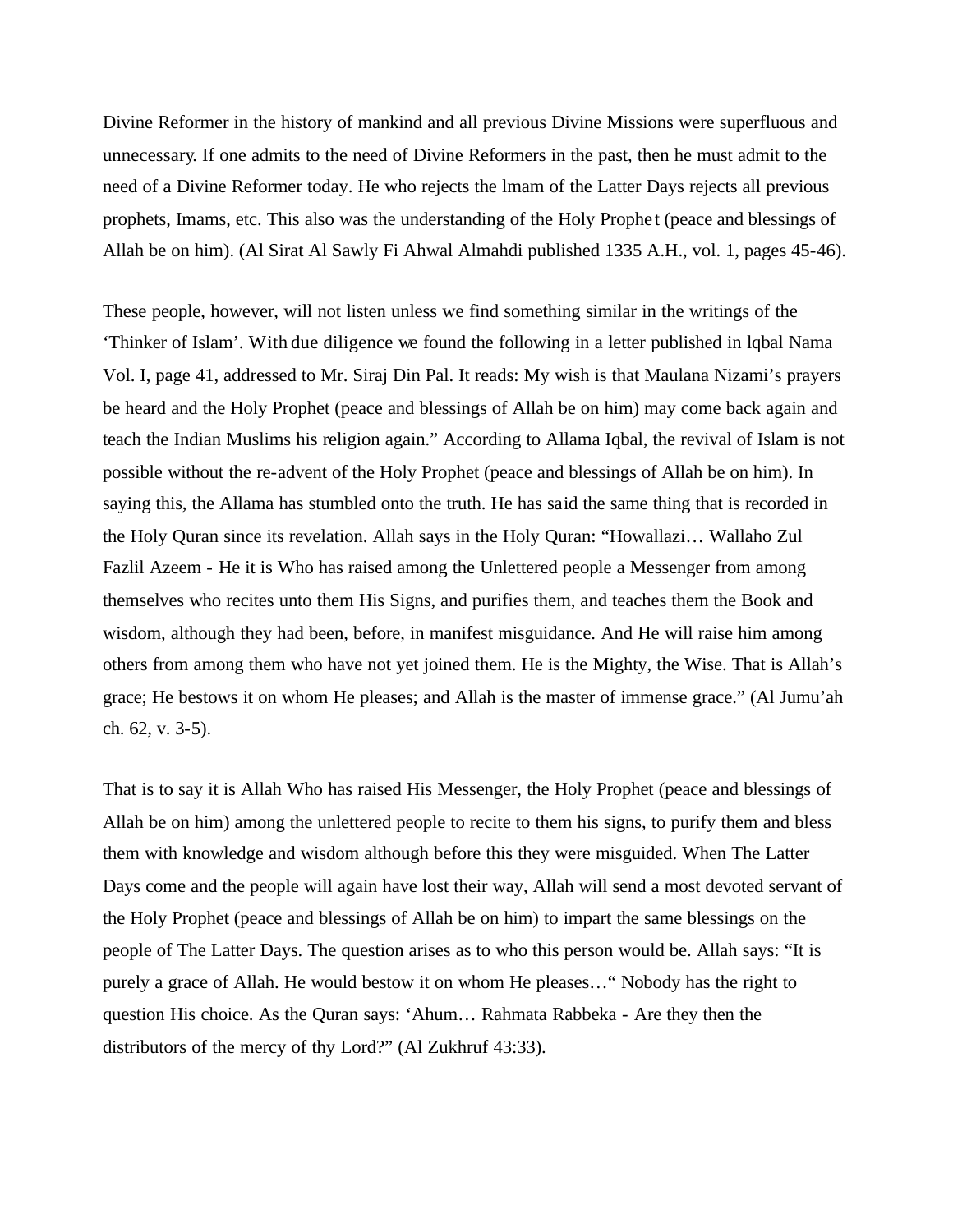These verses have a direct bearing on the concept of the continuity of prophethood. They, in fact, deal with the second advent of the Holy Prophet (peace and blessings of Allah be on him).

Who are the people of The Latter Days? The Ulema of today evade the issue of who these people of The Latter Days are by saying these are the people who joined the Holy Prophet (peace and blessings of Allah be on him) and his followers in later years and in his own lifetime. This interpretation has been categorically refuted by the Holy Prophet (peace and blessings of Allah be on him) himself. A Hadith from Al Bukhari, universally accepted as the most authentic compilation of Ahadith, states that when the Holy Prophet (peace and blessings of Allah be on him) recited the verses under comment, one of his companions asked the Holy Prophet (peace and blessings of Allah be on him) "Mun Ha Olaey - Who are these people?" (referred to in these verses). The Holy Prophet (peace and blessings of Allah be on him) put his hand on the shoulder of Salman, the Persian, and said: "Lo Kana Imano… Rejalun Min Ha Olaey - If faith were to go up to the Pleiades some men from these would, surely, find it."

According to another version he said: "Lo Kana lmano… Rajolun Min Ha Olaey - If faith were to go to the Pleiades a man from these would, surely, find it." This answer by the Holy Prophet (peace and blessings of Allah be on Him) is most profound and covers a lot of issues in one small sentence. He says a time can come when faith will ascend to the stars, that is, people will become misguided again. When this happens, a person (or persons) of Persian descent will bring it back to the people. The Holy Prophet (peace and blessings of Allah be on him) is obviously talking about a distant time. During his lifetime such a loss of faith could not occur. He himself indicated that his spiritual light would extend for three centuries and people will continue to benefit from it. Thereafter a process of decline and darkness will set in. No one will be able to dispel it. Faith will have evaporated to the stars. These are the people of The Latter Days. These are the times about which Allama Iqbal writes: "My wish is that Maulana Nizami's prayers be heard and the Holy Prophet (peace and blessings of Allah be on him) may come back again and teach the Indian Muslims his religion again."

Did he want the Holy Prophet (peace and blessings of Allah be on Him) to come back and receive the same treatment meted out to his devoted servant? In the last two paragraphs of his famous book "Introduction to Sociology" Professor McKenzie makes an interesting point. He says: Society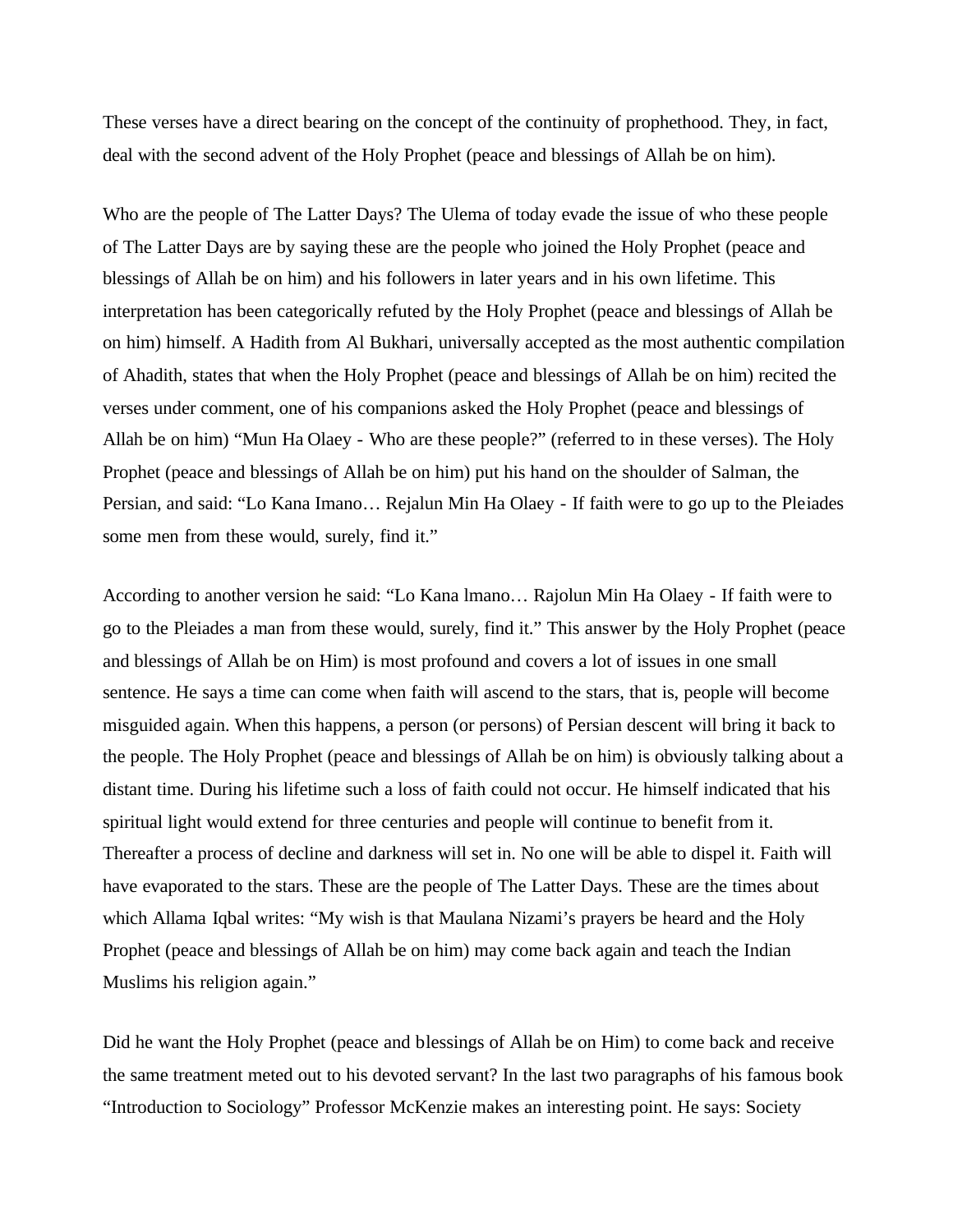needs perfect men to reach its zenith. This not only requires true recognition of the situation but also the launching of an aggressive movement… we need a teacher and a messenger… probably a new messiah… a messenger of this age who is able to preach and propagate to these afflicted people."

I chose to quote Professor McKenzie because Allama Iqbal, in his letter dated Jan. 24, 1921 to Dr. Nicholson (who translated Asrar-i-Khudi into English) writes, after quoting the above paragraphs, "How true Professor McKenzie was when he said that the conditions of our times warrant the advent of a Messenger of God, a veritable Messiah who would heal society of its ills." The way Allama Iqbal said it, one gets the impression that he not only agrees with this observation but was lamenting his own failure to voice the truth.

### **Strange logic put forth in the 'white paper'**

Let us look at what the 'white paper' says. They have come up with strange comments and arguments. The 'white paper' says on page 6: "Anyone claiming to be a prophet after the Holy Prophet (peace and blessings of Allah be on him) was invariably rejected by the Ummah and was treated callously. It was not necessary to have discussions with or engage such a person in debate. This is proof that Mirza Sahib was an impostor." Continuing further, they write: "During the last fourteen hundred years 'Khatamun-Nabbiyeen' has universally been interpreted by Muslims to mean that the Holy Prophet (peace and blessings of Allah be on him) was the last prophet and that there would be no prophet after him. It was because of this unshakeable faith the Muslim Ummah vigorously opposed anyone who made a claim to prophethood and never forgave him." (Qadianiyyat: A Grave Threat to Islam pg. 24-25).

Based on the above, one can conclude that according to them because a claimant to prophethood has been opposed, no prophet can come and that the Promised Messiah (peace and blessings of Allah be on him) (God forbid) was an impostor. They put forth arguments based on strange logic and based on a short period of history. A review of the entire history indicates that from the very beginning, from the time of Adam (peace be on him) to the time of the Holy Prophet (peace and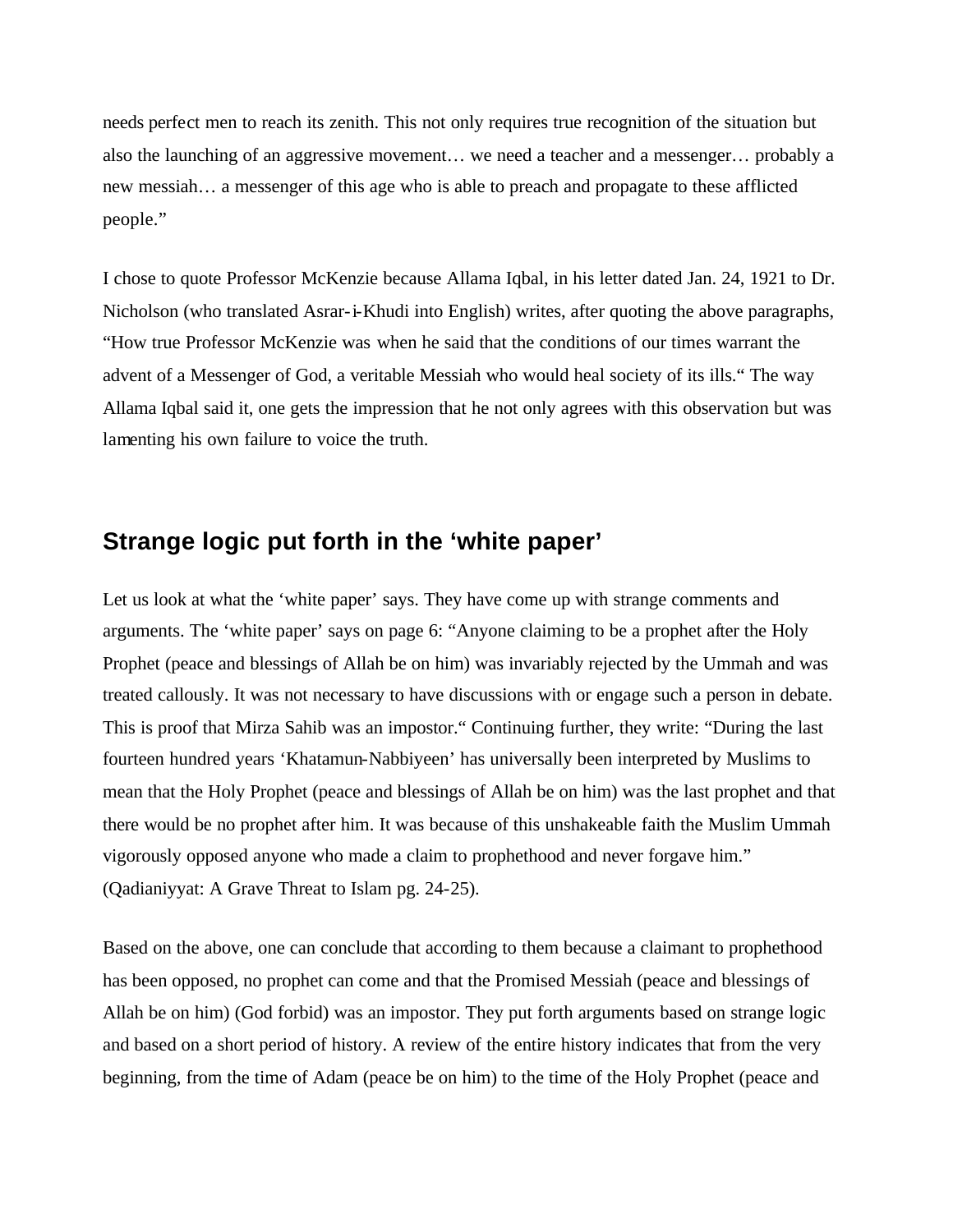blessings of Allah be on him) and even after him, all claimants to prophethood have been opposed, persecuted and laughed at.

Allah says in the Holy Quran: "Ya Hasratun… Kanu Yastahzeoon - Alas for My servants! There comes not a Messenger to them but they mock at him." (Ya'sin Ch. 36, v . 31). To reject and mock at a Messenger is an age-old custom. Bearing witness to this will you reject the truth of each and every prophet simply because he was faced with hostility and antagonism. How would you justify your inference based on the above verse of the Holy Quran? Also, I quoted verses from the Holy Quran earlier on, indicating opposition of all prophets following Moses (peace be on him). Yes, some impostors also faced opposition but they were negligible. Allah is expressing His grief over the invariable rejection of His True Messengers- The arguments you have used to prove that the Promised Messiah (peace be on him) was an impostor, in fact, are a telling proof of his truthfulness.

# **Quranic instructions about our attitude towards a claimant to prophethood.**

I would now draw your attention to the directive in the Holy Quran with regards to the attitude we should adopt towards a person who claims to be from God and therefore a prophet. Citing an incident from the time of Hazrat Musa (peace be on him) the Holy Quran tells us that when Hazrat Musa (peace be on him) made his claim to prophethood there was an uproar amongst the people and chiefs from amongst the people planned to put an end to his life. Thereupon a believing man from among the people of Pharaoh, who kept his faith hidden sought to dissuade them. He pleaded: "Wa Eyako Kaazebun… Ya Eh Do Kum - and if he be liar, on him will be the sin of his lie; but if he is truthful, then some of that which he threatens you with will surely befall you." (Al Mu'min Ch. 40, V. 29).

That is to say that if Hazrat Musa (peace be on him) is an impostor, he will be punished for his falsehood. The people need not worry about it. God alone knows the truth and He knows best how to vindicate himself. However, if he (Hazrat Musa (peace be on him)) is speaking the truth and you oppose him, then you are bound to be punished and you would be the losers. This is the attitude one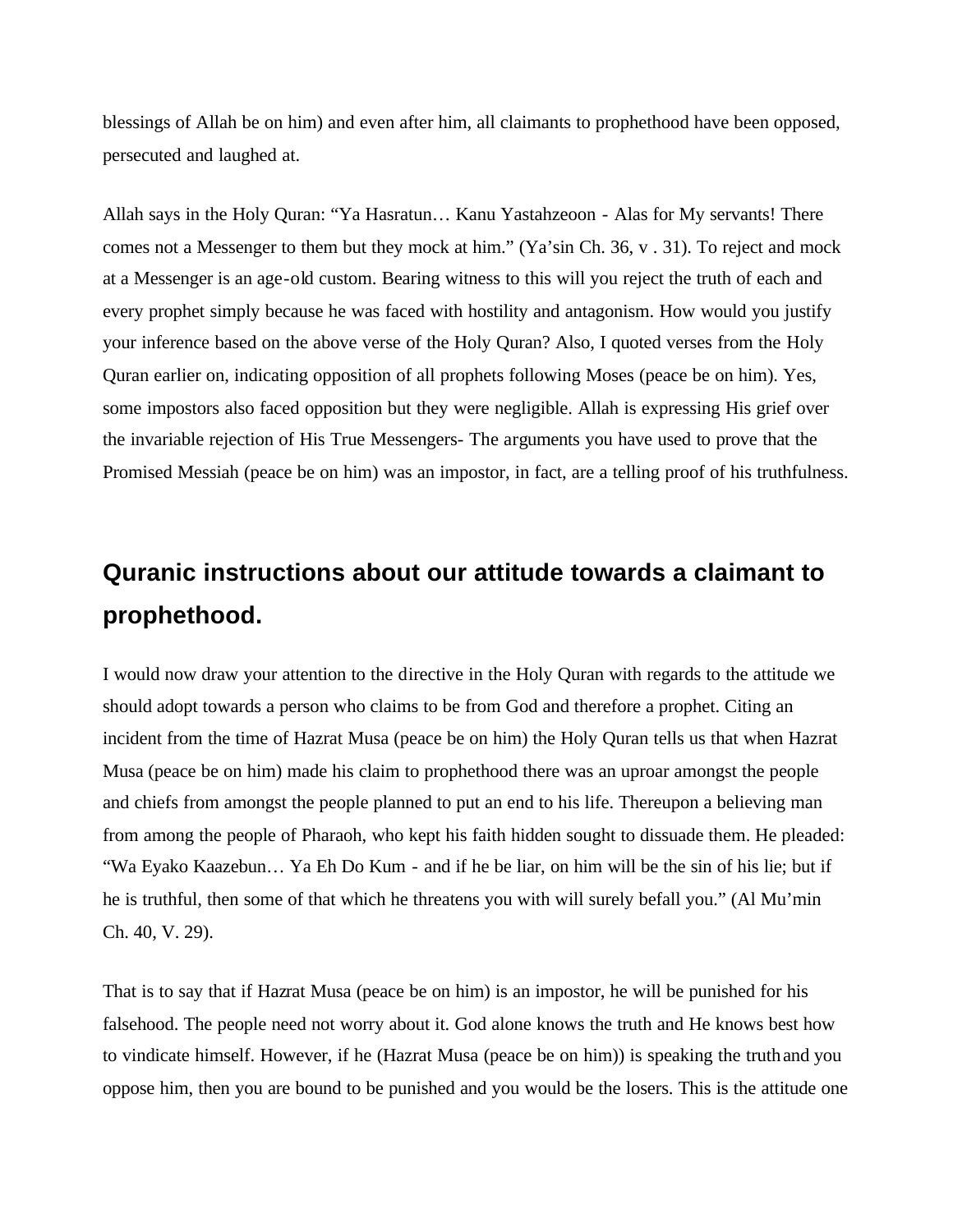should adopt towards a claimant to prophethood. These words of a weak man who kept his faith hidden are full of wisdom and preserved in the Holy Quran so that the people who come later may be guided by this principle. However, the writers of the 'white paper' are ignorant of all guidance contained in the Holy Quran. In their zeal to oppose the Promised Messiah (peace be on him) they have stated that the Muslim 'Ummah' has treated all false claimants to prophethood equally, that is by ignoring them and not engaging them in a debate, etc.

In their folly, they have put forth a statement the real significance of which they have not grasped. The events tell us that their attitude towards the Promised Messiah (peace be on him) was exactly the opposite and similar to the treatment meted out to the true claimants to prophethood. They vigorously opposed the Promised Messiah (peace be on him) after he made his claim. They engaged him in all kinds of debates, including prayer contests and used every strategy to disgrace and dishonor the Promised Messiah (peace be on him). In short, they did everything that is done to a true claimant of prophethood, thus testifying to His (Promised Messiah (peace be on him)) truth.

We heard the cry 'Aksarta Jadalana....." - Thou has indeed disputed with us long and disputed with us many a time; bring us now that with which you threaten us; if you are of those who speak the truth." (Hud Ch. 11, v. 33).What to speak of their treatment? Allah The Almighty blessed the Promised Messiah (peace be on him) with His endearing treatment that we always see with His true messengers. That is really what matters the most.

Let us see what Hazrat lmam Ibn Al Qayyam has to say with regard to this. He is regarded by our opponents as a top religious scholar, philosopher and thinker. He says in Zaad Alma'ad Vol. 1, page 500: We are not going to deny that a number of impostors made their appearance. They did achieve some pomp and glory at the outset. Their seeming glory was short-lived. The true prophets of God and their followers exposed them and their motives and these impostors and their followers thus disappeared. This has been the Divine practice since the beginning of times and will continue till the Day of Judgement."

The lman is making the same points I made earlier. He has put forth great wisdom in this short passage. He says that impostors achieve some glory and pomp initially. This is a subtle point but it distinguishes a false prophet from a true prophet. All imposters start off with some support and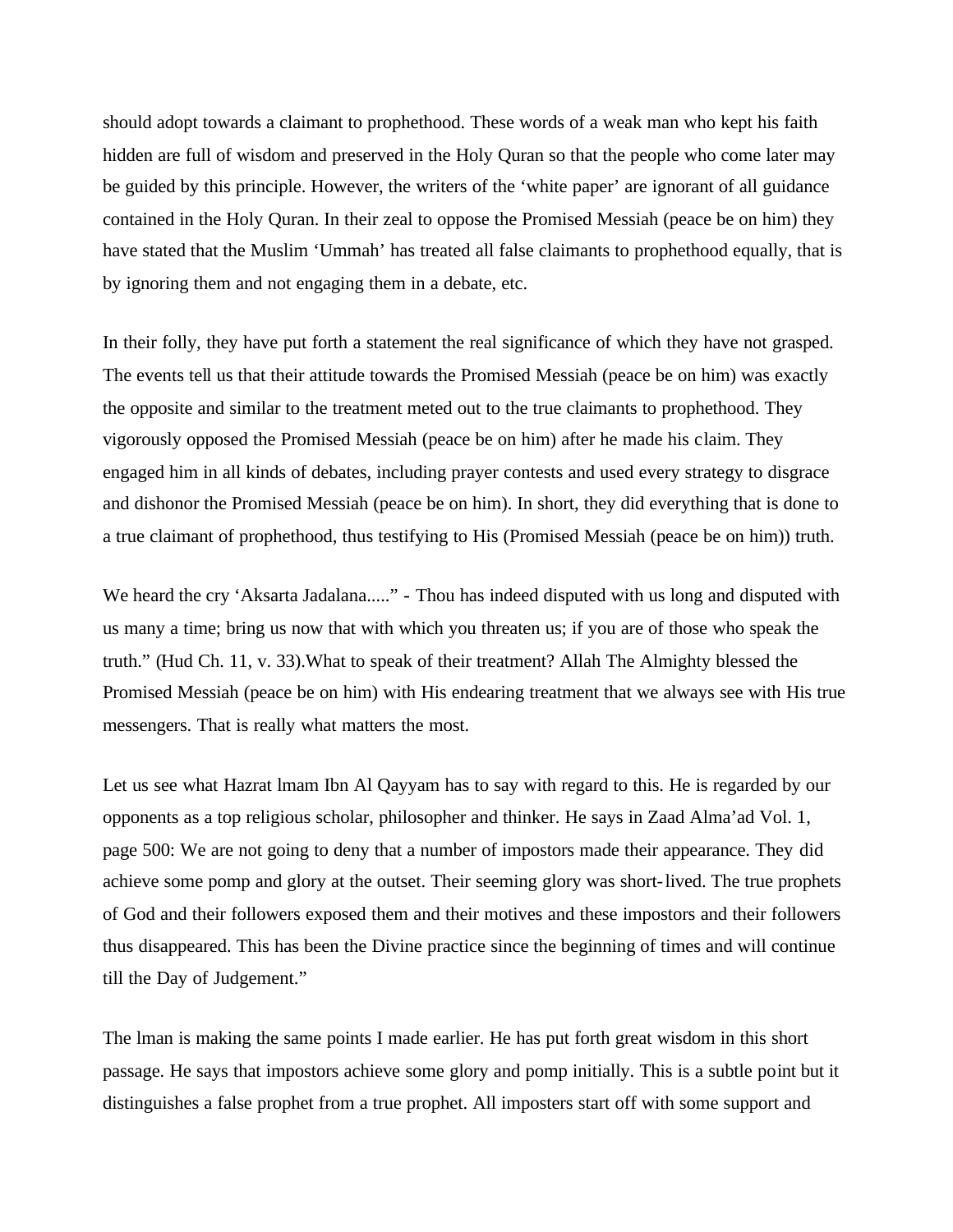backing. They flourish initially, achieving some success, but then, in time, truth prevails and these impostors and their followers wither away and disappear. The reverse is true of true claimants to prophethood. Initially, they have no human backing. God is their only support. As soon as they make a claim, they excite the wrath of the people and are vigorously opposed, persecuted and killed. But, slowly and steadily, as truth prevails, they achieve success.

To our opponents, I say, listen to lmam Ibn Al Qayyam. You hold him in high esteem. Just look at your own efforts to wipe out the Promised Messiah's (peace be on him) mission. You have tried and you have tried, yet, by your own admission, Jamaat Ahmadiyya continues to grow and flourish. You are distressed to see their unfettered progress despite your stubborn resistance and long unrelenting opposition. You have boastfully taunted in the 'white paper' that the Promised Messiah (peace be on him) was forsaken by his people. His own sons did not believe in him. He was despised and detested by all. This is the treatment meted out to the true prophets of God at the beginning of their ministry. You will not listen to the Holy Quran. You will not listen to us. You should listen to lman Ibn Al Qayyam. You will no doubt be led to realize the glaring and great difference between an impostor and a true claimant. An impostor starts off well and perishes, while a true claimant is denounced and disserted by all, but Allah helps him and he triumphs despite all opposition and obstruction.

As Allah says in the Holy Quran: "Kataballaho… Rasooly - Allah has decreed; most surely, I will prevail, I and My Messengers." (Al Mujadilah ch. 58, v. 22).

## **The real reasons behind the opposition of one appointed bv God**

If opposition to one who is appointed by God is used as a criteria for the truth and veracity of a claimant, then no true claimant will ever appear among these people. History tells us otherwise and their own elders held a different view. In lqterab Alsa'at Nawab Nurul HassanKhan (died 1336 A.H.) writes on page 224: "Should the Mahdi make his appearance, his plight would be the same.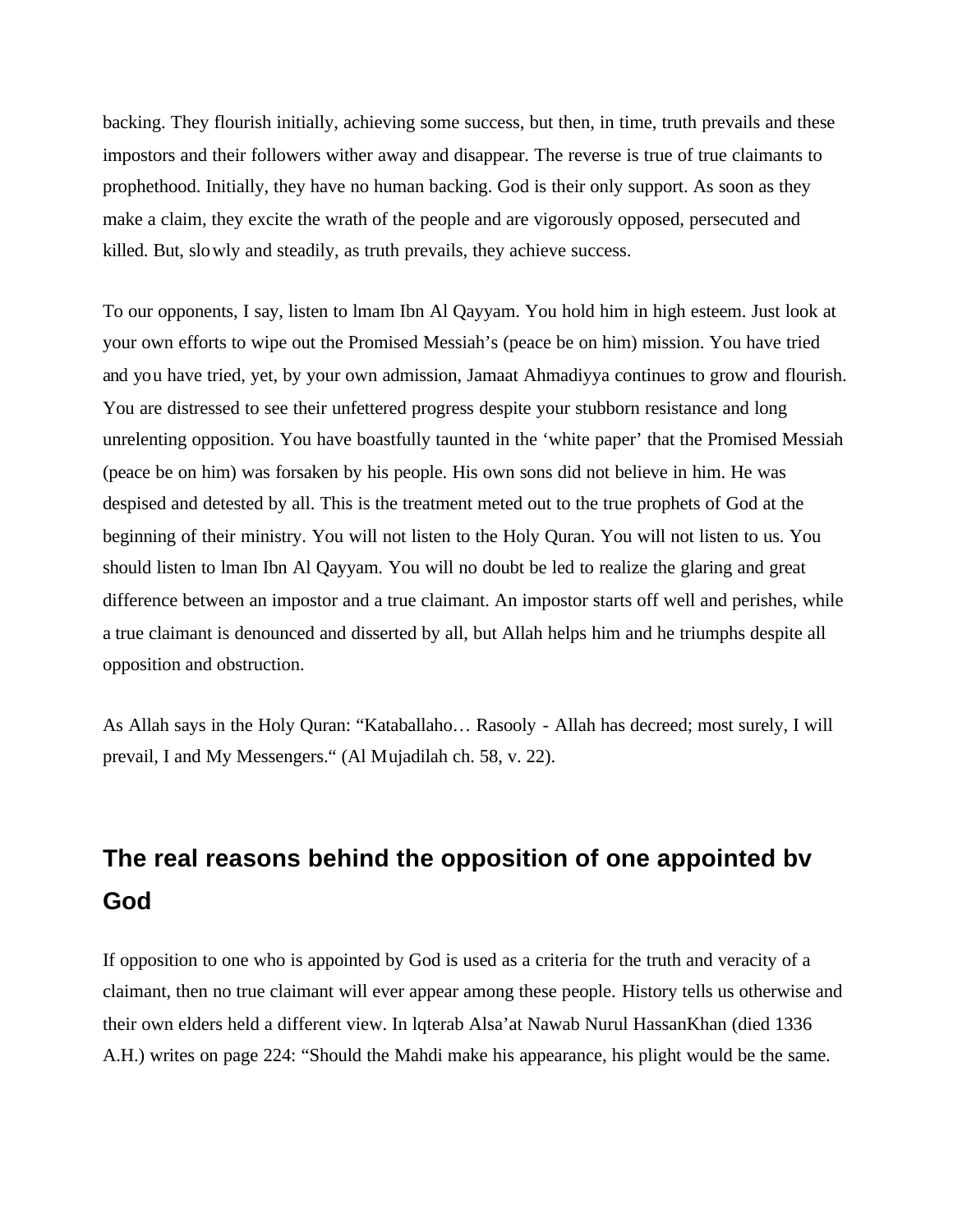The Orthodox brethren will be his most ardent enemies and will seek to kill him and charge him with distorting their religion."

Similarly, Hazrat Sheikh Mohayuddin Ibn Arabi, the renowned muslim scholar (died 638 A.H.) wrote in Fatoohat-i-Makkiya Volume 3, page 374: "When the Imam Mahdi makes his appearance, none other than the Orthodox Ulema and theologians would be his most ardent and open enemies."

These predictions have literally been fulfilled. The one who was to come has already come. No one else is going to come. For the sake of argument, let us assume a 'True Mahdi' appears. You will still oppose him because you have made this your destiny by being stubborn and obstinate. It will be Ahmadis alone who would still accept him because we believe in all those who are sent by God. It has been your characteristic that you reject all those who claim to be from God. How can you treat the Mahdi differently?

Nawab Siddique Hassan Khan writes in Hijaj Alkirama on page 363 about the time when the lmam Mahdi would come: "Ulema of the time having inherited the habits of their theologians, their companions and their ancestors will accuse the Mahdi of having come to destroy their religion and their nation. They will band together against him and in accordance with their characteristic will do their utmost to humiliate him and destroy him." This prediction has also been fulfilled word for word. You would note the 'white paper' is titled 'Qadianiyyat - A Grave Threat To Islam'.

These 'Ulema' will have a difficult time rejecting what the well known Mujaddid (Reformer) Alfe Sanni, Hazrat Ahmad Sarhindi, in his Maktoobat wrote. He states in Volume 2, page 55: "It will not be surprising if these so called Ulema will reject Prophet Jesus (peace be on him) based on his insight and deep understanding of Islam and the Shariah. They will adjudge his teachings as contrary to The Book and The Sunnah.

This reference is very significant. We had several references mentioning the opposition the Mahdi would face but this reference specifically mentions the Messiah, Jesus (peace be on him) and the opposition he would face. The 'Ulema' believe he would descend from Heaven with his hands upon the shoulders of two angels and that he would be clad in two yellow sheets. If this is how The Second Coming is to take place, who dare would reject him? Everything would be very obvious.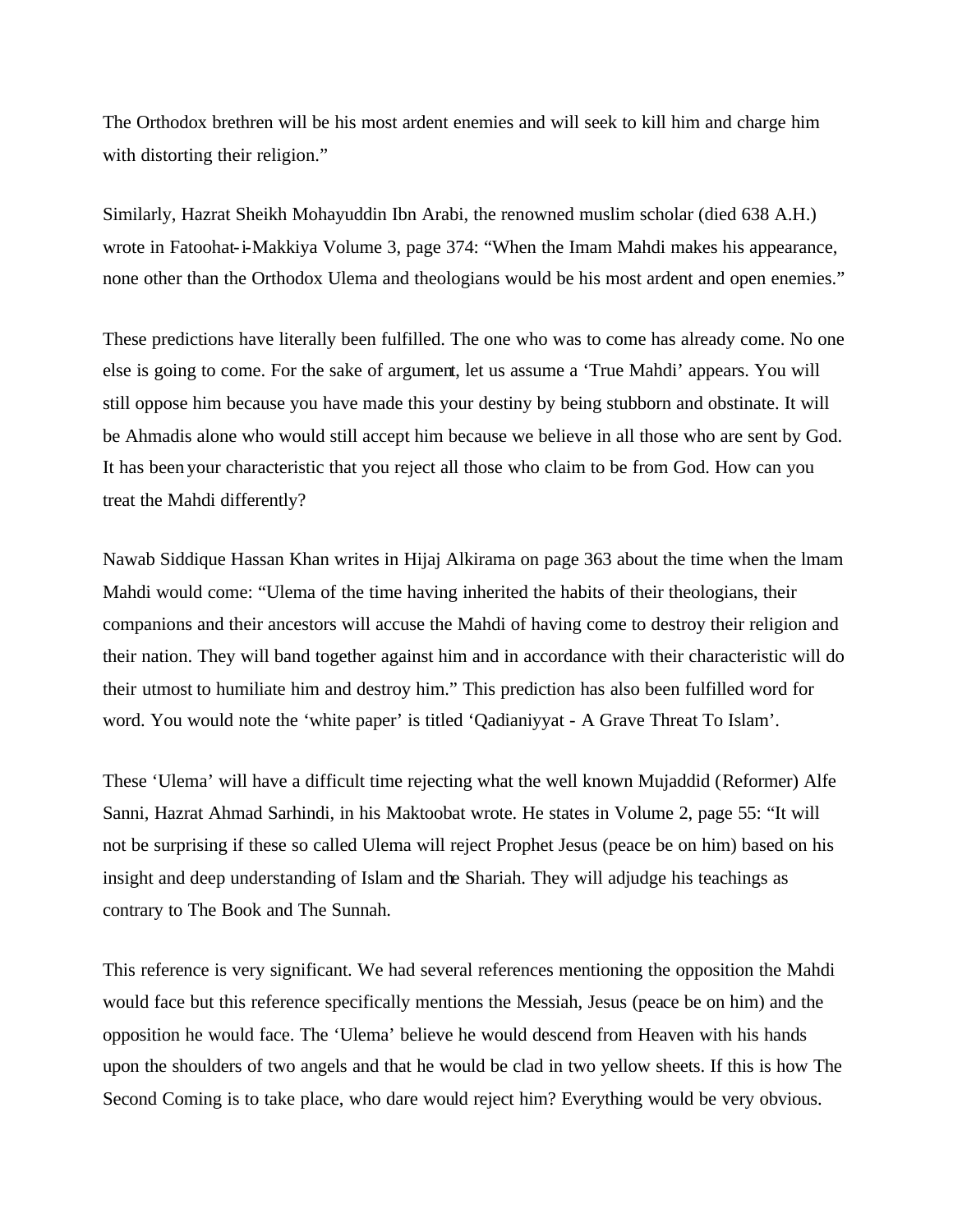These 'Ulema' further claim that The Messiah would join in prayers behind the Mahdi. There will be no dissension and all will be well. These are all tales. Hazrat Ahmad Sarhindi, an outstanding Divine, makes a very subtle and significant point as mentioned above. He notes that these 'Ulema' will oppose The Messiah because they will not be able to comprehend the divine understanding and knowledge of The Messiah and because of their ignorance and arrogance will call him a heretic and one who is repudiating The Book and The Sunnah.

#### **Disjointed words and ideas in the 'white paper'.**

The 'white paper' is not very easy to understand because it is a hodgepodge of disjointed words and ideas. It is not easy to decipher the precise meaning without spending a lot of time on it. A passage from the 'white paper' on page 6 reads: "This brief discussion would make is crystal clear that the doctrine of 'Khatame Nabbuwat' is an integral part of our faith. It is not only based on cogent reasoning but has provided us with a social order and an Islamic culture." What they mean to say is that this concept of 'Khatame Nabbuwat' has provided us with a purpose in life and unanimity and our livelihood is based on it. How can we let go of such a concept?

Further, the 'white paper' says pertaining to the belief of total termination of prophethood: "…has indisputably been accepted as an integral part of our Faith. Our cultural foundation rests on it…" This doctrine has served to bring people of different ages, different races, different colors as so many pearls in a string and formed them into a distinct Ummah… lt has given an impetus to human intellect in its inquisitiveness and thus laid distinct foundations for a great and singular cultural structure. (Ibid page 6-7).

Have you followed their logic? They are trying to say that their concept of 'Khatamun Nabbiyeen' has brought the Islamic culture into being and has sustained it. What about the one hundred and twenty four thousand prophets gone by? None of them was 'Khatamun Nabbiyeen' yet they had a culture. What was the basis of their culture? How were these people united? Was the past just a sport? Has The Almighty now discovered the secret of unity and cultural stability?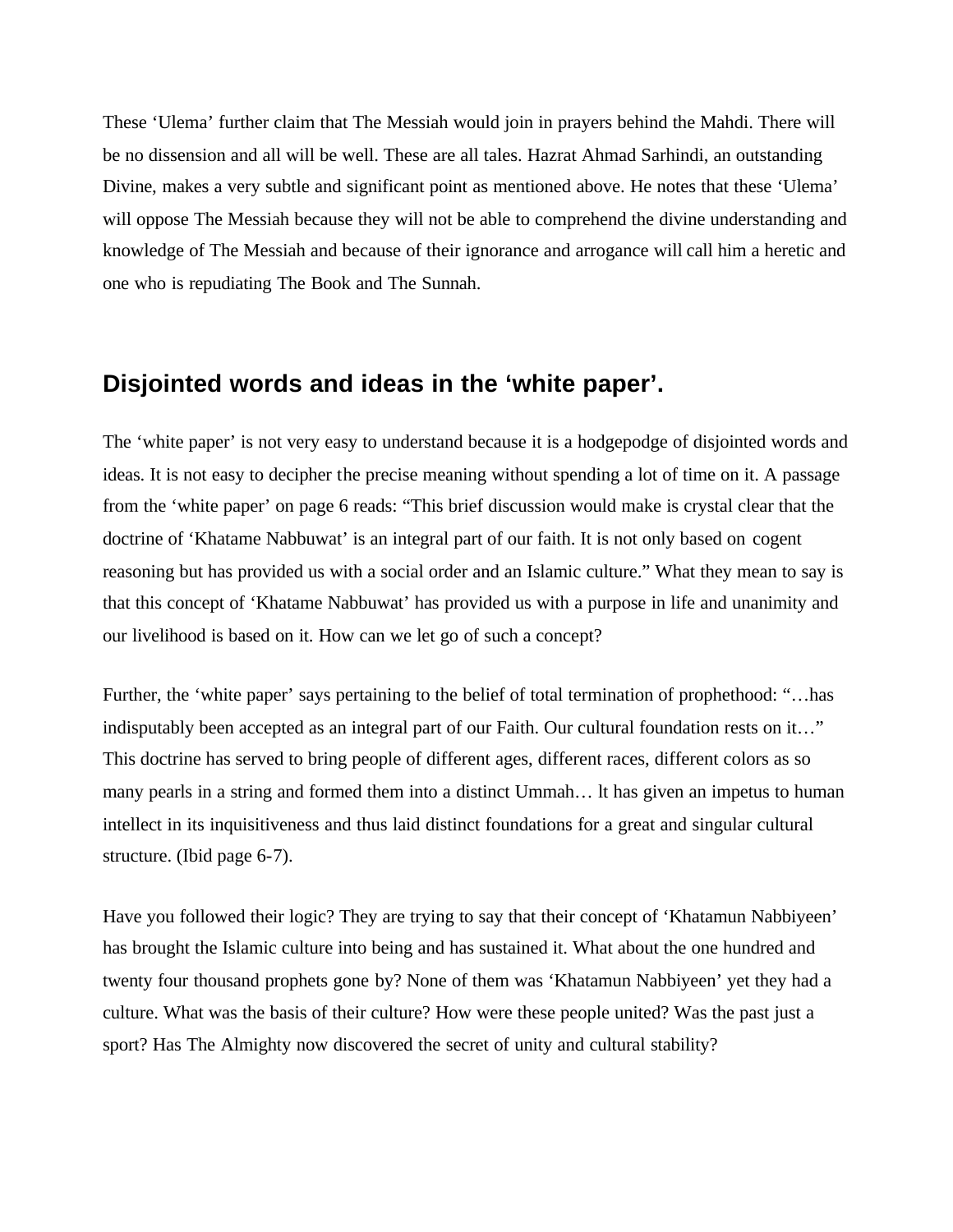#### **Belief in Khatame-Nabbuwat and fundamentals of Islamic faith**

As far as the belief in Khatame-Nabbuwat is concerned, we Ahmadis have a staunch belief in it. As I have stated earlier, we do not agree with the interpretation of 'Khatamun Nabbiyeen' these people put forward. This is an innovation that is in vogue today. In the times of Hazrat Yusuf (peace be on him) after his death people said there would be no more prophets. As also in the times mentioned in Surah Al- Jinn of the Holy Quran where it is also mentioned that this notion of no more prophets is a notion of the foolish people. I have discussed all this earlier on. Their own scholars and saints, as documented earlier, never put forth such an interpretation.

Despite all this proof we have presented, these people would insist that anyone differing from their interpretation should be considered a heretic. As pleasing as their stand may seem to the man in the street, it has nothing to do with the truth.

The fact of the matter is that belief in 'Khatamun Nabbiyeen' has never been part of the 'fundamentals' of Islamic faith. Who would be more competent that the Holy Prophet (peace and blessings of Allah be on him) to tell us what our fundamental beliefs ought to be? It was He to whom the Holy Quran was revealed. In talking about the Fundamentals of Islamic faith, we have a Hadith: "lbn Umar (may Allah be pleased with him) relates: "The Messenger of Allah (peace and blessings of Allah be on him) said: Islam is based on five fundamentals. One, bearing witness that there is none worthy of worship save Allah and Muhammad is His Messenger. Two, observing Salat. Three, paying Zakat. Four, making the pilgrimage to the House of Allah. Five, fasting in the month of Ramadhan." (Tirmizi Kitab Al-lman).

That is all the Holy Prophet (peace and blessings of Allah be on him) said with regards to the Fundamentals of Islamic Faith. Five of them no more no less. Now these people have added a sixth one. God forbid, as if the Holy Prophet (peace and blessings of Allah be on him) was not aware of it.

We can look further to see if ever in history the doctrine of 'Khatamun Nabbiyeen' was part of the Faith or Iman. There is another Hadith in Tirmizi Kitab Al-lman which talks about Iman: Umar Bin Alkhattar (may Allah be pleased with him) narrates: "We were in the company of the Holy Prophet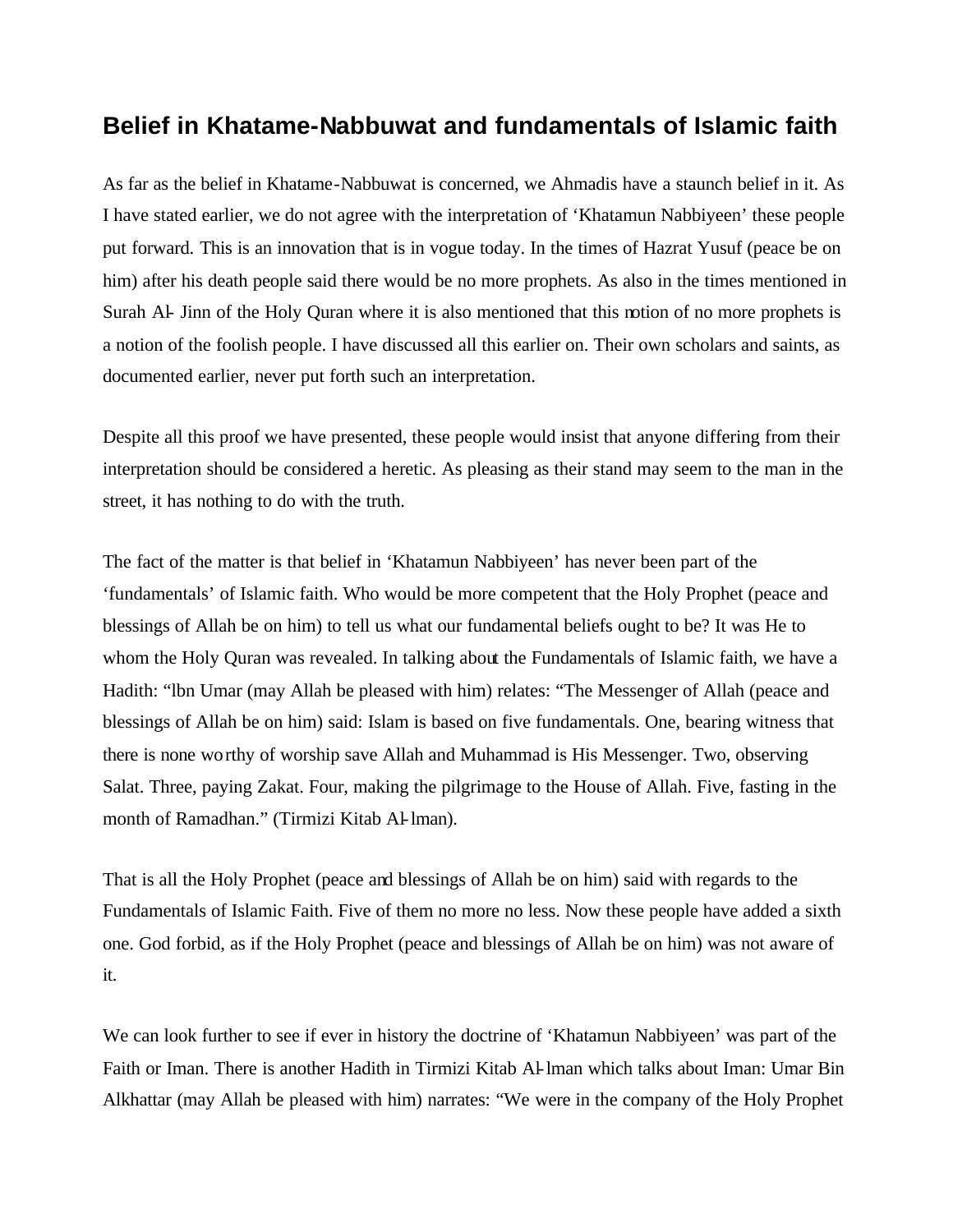(peace and blessings of Allah be on him) when a stranger joined us. He was clad in white, had jetblack hair, had a fresh appearance. None of us had seen him before. He came and reverently seated himself before the Holy Prophet (peace and blessings of Allah be on him) with his knees touching the knees of the Holy Prophet (peace and blessings of Allah be on him). He asked: 'What is Iman, 0 Muhammad?' The Holy Prophet (peace and blessings of Allah be on him) replied: 'Iman means that your should believe in Allah, His angels, His Books, His Messengers, in the Day of Resurrection and in Taqdeer (pre-determination) good or bad."

This Hadith is very significant in that the narrator reports that after hearing the Holy Prophet (peace and blessings of Allah be on him) the stranger confirmed the statement of the Holy Prophet (peace and blessings of Allah be on him) by saying 'you said it right' and left. The companions wondered if he had come to learn or test the knowledge of the Holy Prophet (peace and blessings of Allah be on him). Realizing their astonishment, the Holy Prophet (peace and blessings of Allah be on him) said: 'He was none other than Gabriel and had come to teach you your religion.'

You would note that no mention of 'Khatamun Nabbiyeen' is made in this Hadith as being part of Iman. Jamaat Ahmadiyya, however, staunchly believes in 'Khatamun-Nabbiyeen'. The Promised Messiah (peace be on him) has repeatedly asserted his firm belief in 'Khatamun Nabbiyeen' and that whoever rejected this doctrine was not a Muslim. We believe in this doctrine not because it is a Fundamental of Islamic Faith but because the Holy Quran says so. We believe anyone who rejects a jot of the Holy Quran is a renegade and outside the pale of Islam.

# **Belief in Khatame Nabbuwat and its impact on civilization and culture**

The verse with the phrase 'Khatamun Nabbiyeen' was revealed in the year 5 A.H.. The major portion of the ministry of the Holy Prophet (peace and blessings of Allah be on him) had elapsed by that time. The natural question that arises is what did the Muslims base their unity, culture and civilization on? What special factors came to play in the 5th year of Hijra to give the Muslims a distinct entity and a special culture and civilization? The ir statement that belief in 'Khatamun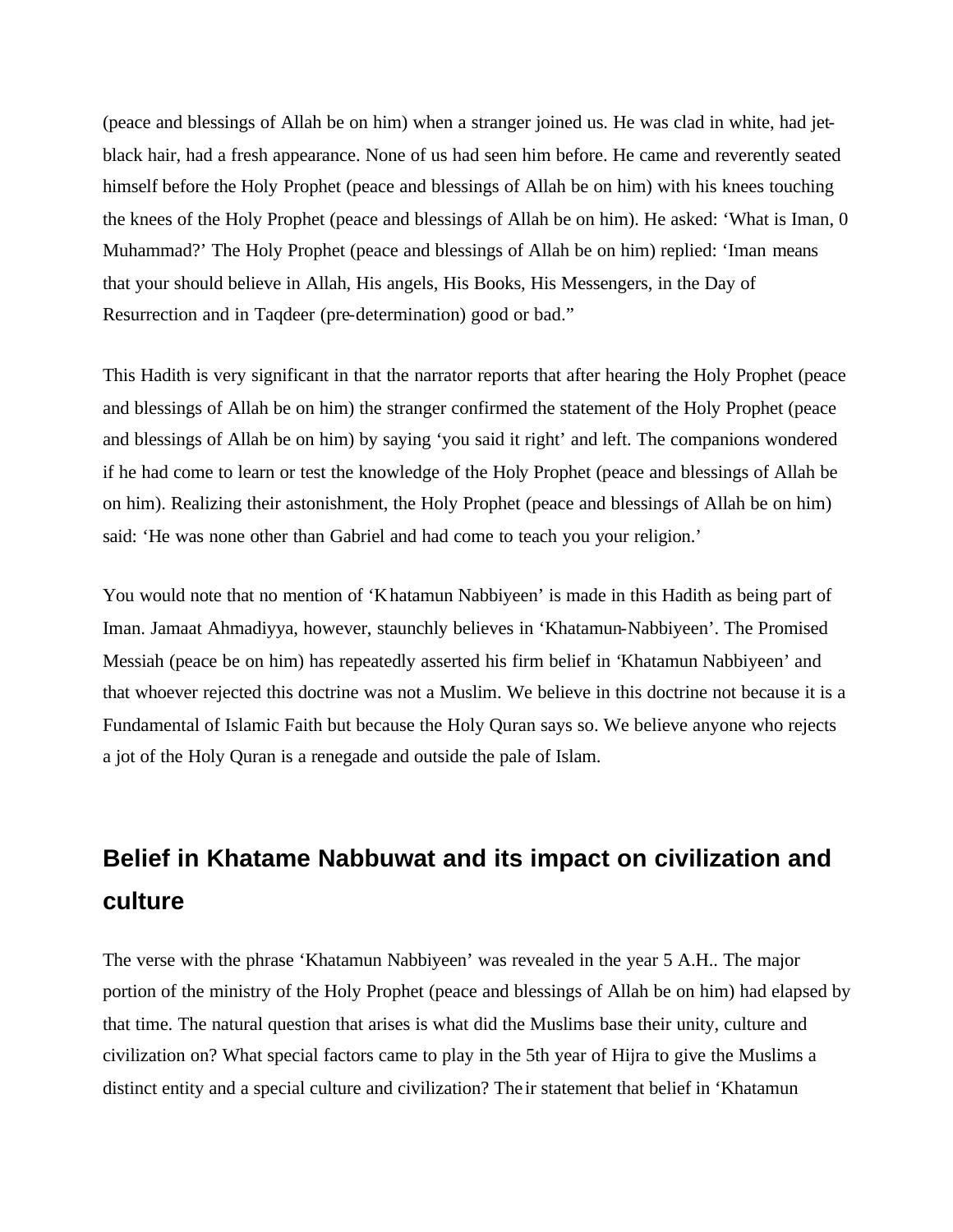Nabbiyeen' had a significant impact on Muslim culture and civilization is preposterous. What has happened to them now? Why are they so split and facing one crisis after another? This belief is of no help to them now.

On the other hand, look at the Ahmadis. Allama Iqbal, their own 'Thinker of Islam' says: "If you want to see a true expression of the Muslim character, its culture and civilization, you will see it in the people of Qadian." (The Muslim Community - A Sociological Study: by Allama lqbal page 23).

This theory that belief in 'Khatame-Nabbuwat' is at the root of Islamic culture is altogether fictitious and fabricated. It is devoid of even a semblance of truth. A honest seeker of truth will see the light when he compares the Ahmadis to the non-Ahmadi Muslim. According to them, we do not believe in 'Khatamun Nabbiyeen' and therefore not Muslims. Look at what has happened to them. They are all at odds with each other. Their culture, their lifestyle varies from place to place. Their marriage ceremonies are different. The way they observe 'Purdah' is different. In short, in all their habits, their dress, their customs they all differ. Muslims in Indonesia, Africa, Czechoslovakia, Finland and Hungary all differ. When Bangladesh seceded from Pakistan, they proclaimed that though they are Muslims, their culture is different. Yet, they all believe in the same doctrine of 'Khatame Nabbuwat'. Further, they differ in religious beliefs as well. Even the mode of their worship is not identical. Some say the prayers with arms by the side. Other say prayers with arms folded up on the chest. There are many other differences. In short, diversity, discord and disagreement is seen in every field of their cultural and religious activity. Their claim that belief in 'Khatame Nabbuwat' has given Muslims unity, consistency and harmony is incredible. The facts speak otherwise.

#### **Islamic civilization and culture as seen by Ulema**

The next question is what is culture? Who would define it? Their own 'Ulema' say the following. Maulana Maudoodi writes (in Musalman Aur Siyasi Kashmakash Vol 3, page 26 6th Edition): "If you examine the so-called Muslim society today, you will see the Muslims to be of diverse denominations. Countless and a veritable zoological garden where in ravens, crows, vultures,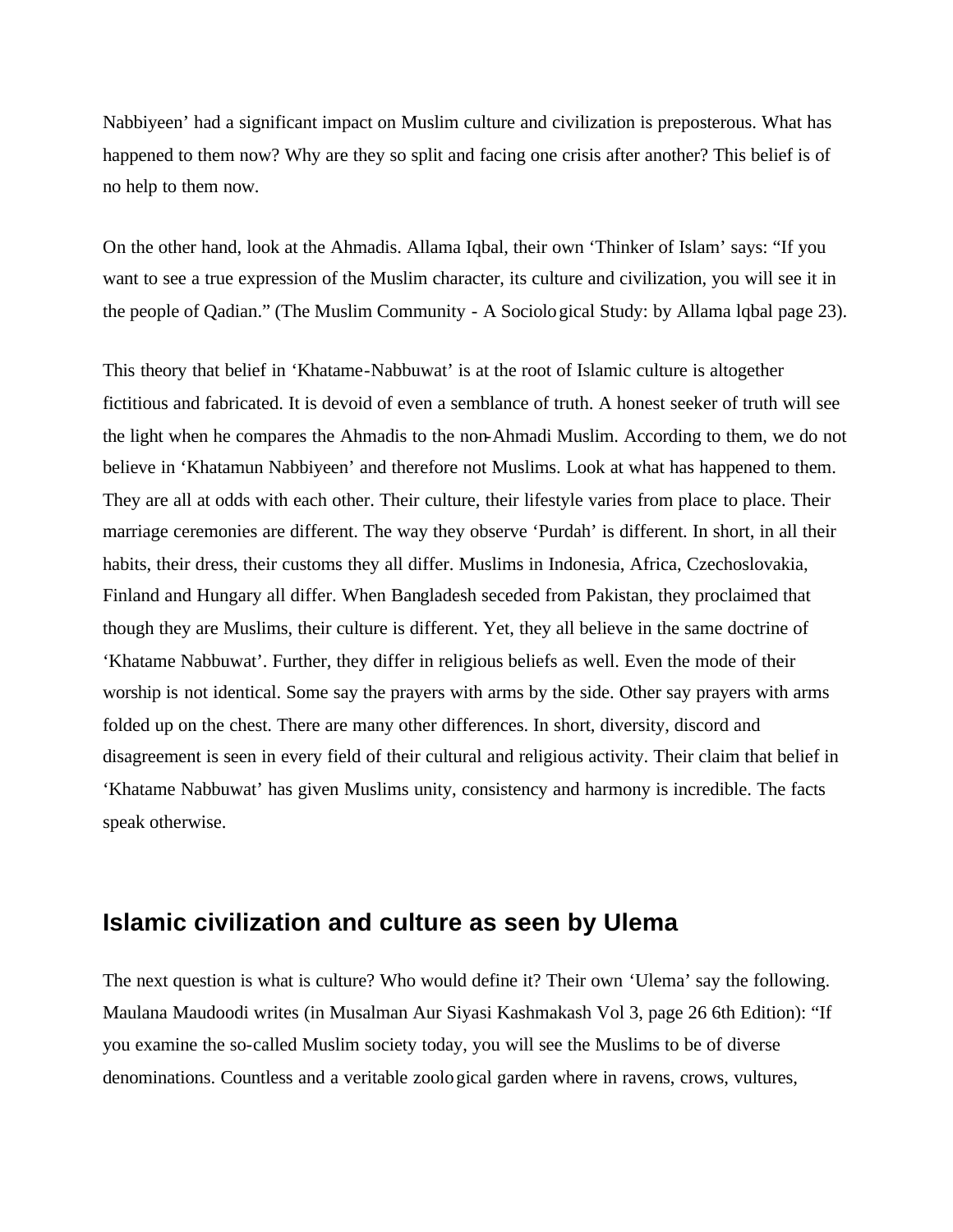quails, pheasants and a myriad of fowls have been gathered together. Each one of them is a 'chirrya' (a bird)."

What a tragedy. The Maulana is so angry he has debased the whole Muslim society. Has called them 'chirrya' (a bird) - an abusive term in vogue in India at that time. This is the plight of the Muslims who have united in 'their' belief of 'Khatamun Nabbiyeen'.

Further documentation of the plight of this Muslim Ummah is noted in the paper Ahle Hadith of April 16, 1910. A correspondent of the paper writes about his visit to Burma: "I have been staying here for the last ten days. A big gathering was scheduled to be held at the Jamia Mosque at 2 P.M. I went to the mosque for prayers at the time fixed for the afternoon prayers. The mosque was filled to capacity. There were strange happenings. Cups full of sharbet and trays full of bananas and dates were placed before the Imam. He constantly raised his hands in prayer. Some audible words were 'Abd Al Qadir Jilani - the beloved of God.....' (as if he were supplicating to Abd Al Qadir Jilani). Thereafter, the mosque resounded with musk accompanied by the chanting of 'Ya Muradi, Ya Muradi' (0, object of my love…).

Then the necks and foreheads of the gathering were besmeared with an admixture of sandalwood powder and powder according to the custom in vogue among the Hindu Pandits. Thereafter, a harlot stood up, dancing in the mosque as though in ecstasy. She pretended to fall headlong into the burning tenser and skillfully covered her face with her hands. This was followed by a harsh beat on the tambourine by the trustee of the mosque which brought a hush in the mosque. Then the lmam said the final prayers and sharbet and bananas and dates were served. The people were then garlanded with wreaths of flowers.

At about 4 P.M., everyone stood up and kissed the banners (about 50 of them) in the central part of the mosque. These were then taken out and three horses were decorated with them. The spirit of Qadir Auliya (the Saint of the Madras Region, whose anniversary they were celebrating) was, so to say, mounted on one of them. Spirits of his disciples were mounted on the other two. The lmam accompanied by the congregation made a round of the city begging alms. Some chubby people, wearing thick, long beards, all naked except around the loins, body covered with cow-dung ashes, led the tumultuous crowd singing 'Ya Muradi, Ya Muradi, Abd Al Qadir'. The scene was so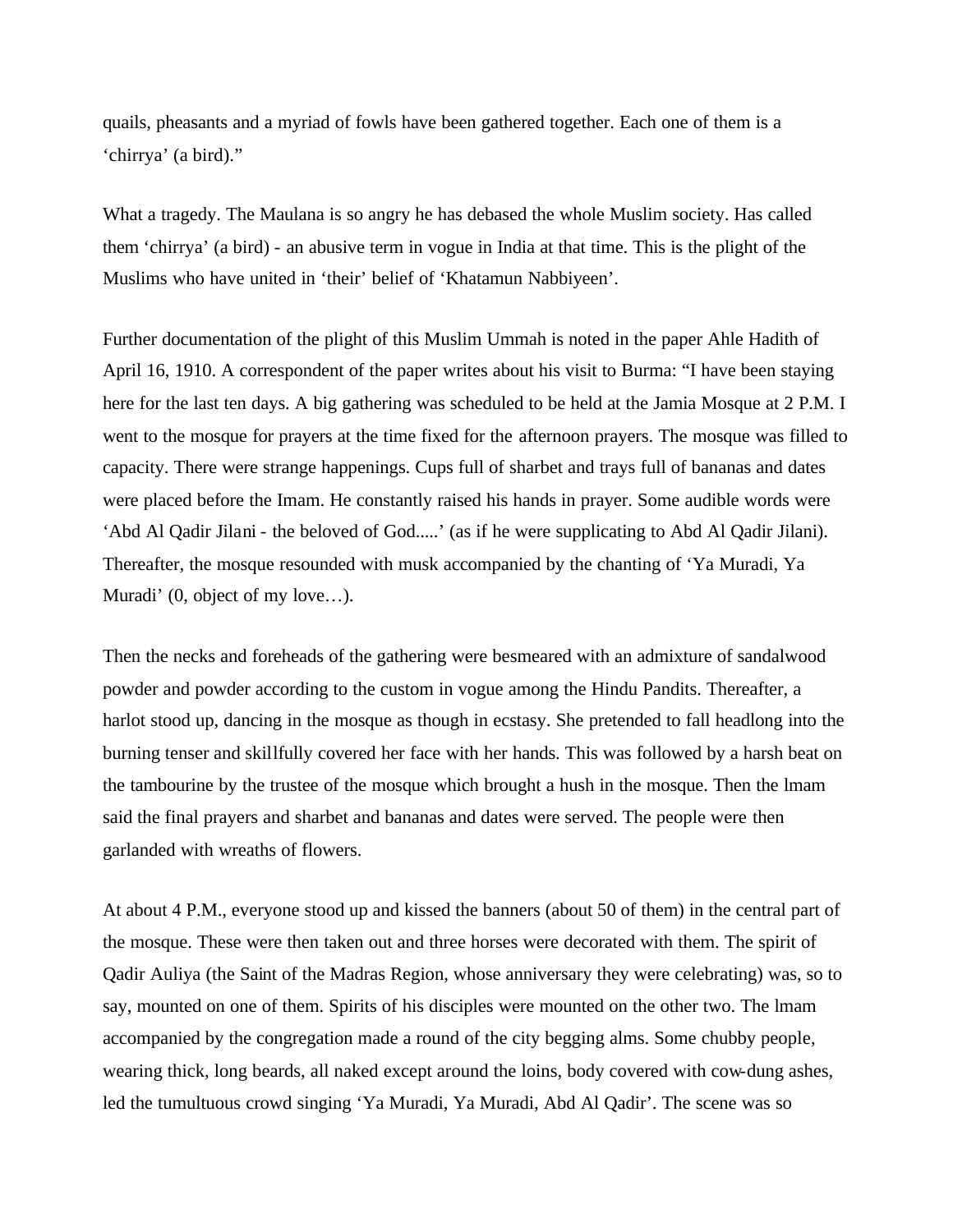ludicrous that it was not possible for me to suppress my laughter. The wanton crowd, beating their drums, returned to the mosque before evening prayer. Alas, the Muslims, once wedded to the doctrine of the oneness of God, have now sunk so deep into the filth of polytheism and heresy, they are not ashamed to indulge in such practices, even in a mosque."

This is an example of 'Muslim culture' that these people are proud of. In Pakistan, one would see a queer culture being displayed at the anniversaries of different saints. The Wahabis and Shias show their own distinct culture. In short, new aspects of culture are being born at various places. Novel notions and concepts have left no harmony and concord in the culture that could be called a Muslim culture. This is the evidence of their 'uniform culture' they claim to have inherited as a result of their concocted faith in 'Khatame-Nabbuwat'.

### **A claim without evidence**

Our opponents further assert: "The Old and the New Testaments bear witness to the fact that all previous prophets have invariably been foretelling the advent of the prophets succeeding them. But, the Holy Quran makes no mention of a future prophet. On the contrary, it contains numerous verses that categorically state that there will be no more prophets. Moreover, there are several authentic Ahadith that are unanimously accepted which support this view." (Qadiyyaniat - A Grave Threat To Islam pg. 6).

Earlier on, I have already answered their claim with regards to the Ahadith. As for the Quranic verses, it is noteworthy that they have not put forth a single Quranic verse to support their claim. As noted earlier, they mentioned some 'Thinkers of Islam' and, rightly or wrongly, have quoted them to support their own viewpoint. They have also utilized some Ahadith to substantiate their 'thesis', including the one that mentions 'thirty impostors'. All these arguments have been refuted by me. They have not put forth a single verse from the Quran.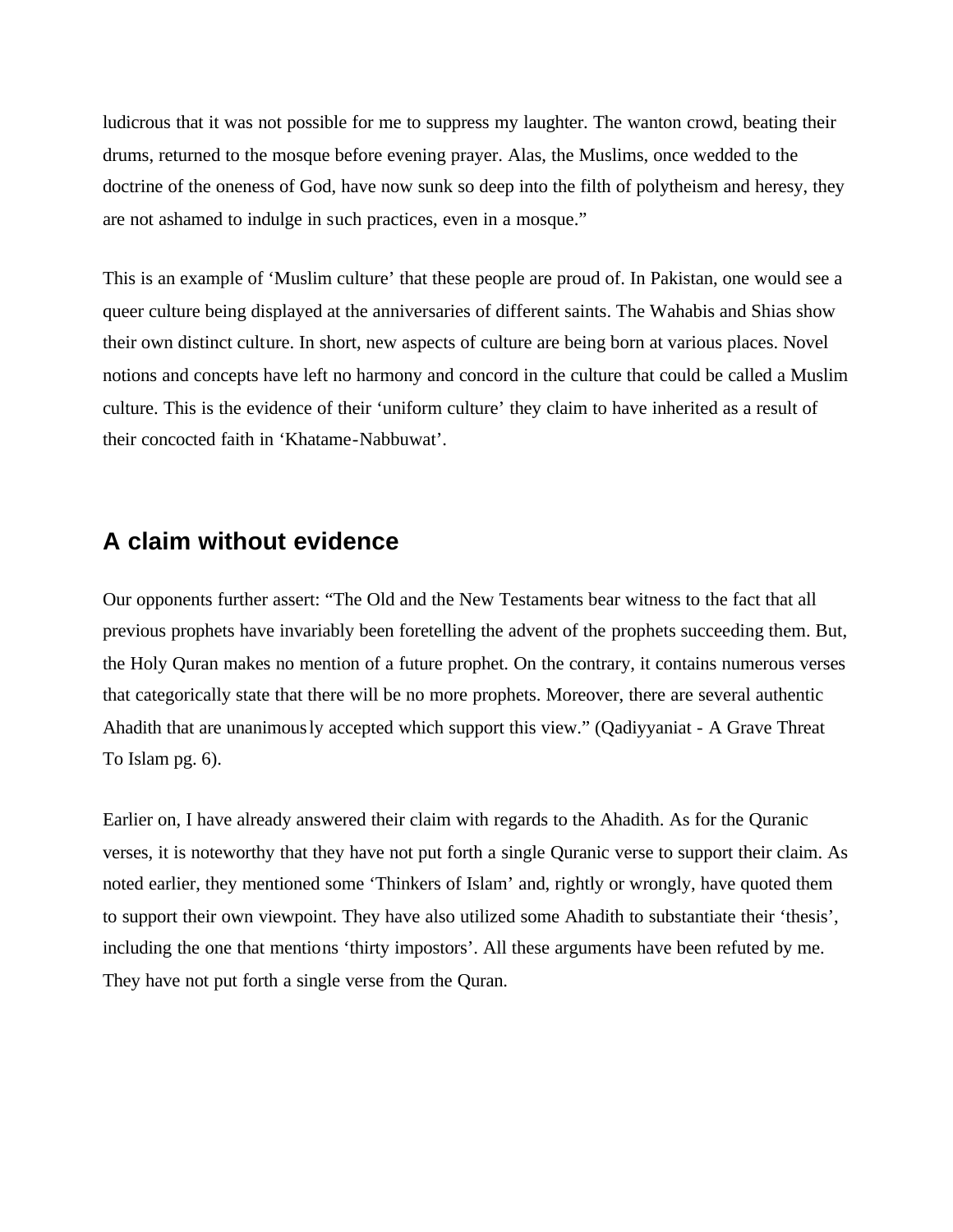# **Willful oversight of the clear meaning of the verses of the Holy Quran**

We can now review what the Holy Quran has to say with regards to the one coming after the Holy Prophet (peace and blessing of Allah be on him). These people claim that they have not found any such verse. Their pretense is similar to the Christians who claimed that no mention is made in the Bible, Old Testament and New Testament, about the coming of the Holy Prophet (peace and blessings of Allah be on him). If they only had eyes that could see. Mention is made about the coming of the Holy Prophet (peace and blessings of Allah be on him) in bold, both in the New and the Old Testament several times. In some places, a general reference is made. At others, a specific reference is made. People who wish to close their eyes to this; one cannot force them to see.

With regards to the coming of the Promised Messiah (peace be on him), I have already mentioned a clear reference as noted in Surah Al-Jumu'ah, chapter 62 of the Holy Quran. Another reference is made in the following verses of the Holy Quran Surah Al-Nisa, chapter 4, verses 70-71: "Wa Maeen Yoote Allaha… Wa Kafa Billahe Aleema - And whoso obeys Allah and this Messenger shall be among those on whom Allah has bestowed His blessings –the Prophets, the Truthful, the Martyrs and the Righteous, and excellent company are they. This grace is from Allah and Allah suffices as One Who is All-knowing."

What a grand proclamation. It unfolds the unique and lofty station of the Holy Prophet (peace and blessings of Allah be on him). These verses say that from now on, only those who will 'obey Allah and this Messenger' shall be the recipients of the spiritual rewards of the highest order i.e. prophethood, truthfulness, martyrdom and righteousness. Here the word used in not just 'Rasool' (messenger) but 'Al-Rasool' (this messenger) pointedly referring to the Holy Prophet (peace and blessings of Allah be on him)

Allah says: "Fa Olaaeka Ma'allazena Un Amallaho Alehim - it is they who shall be among those on whom Allah has bestowed His blessings." Here, our opponents argue that the practice "Ma's" means 'with' and not 'among' as we translate it. Meaning 'it is they who shall be with those on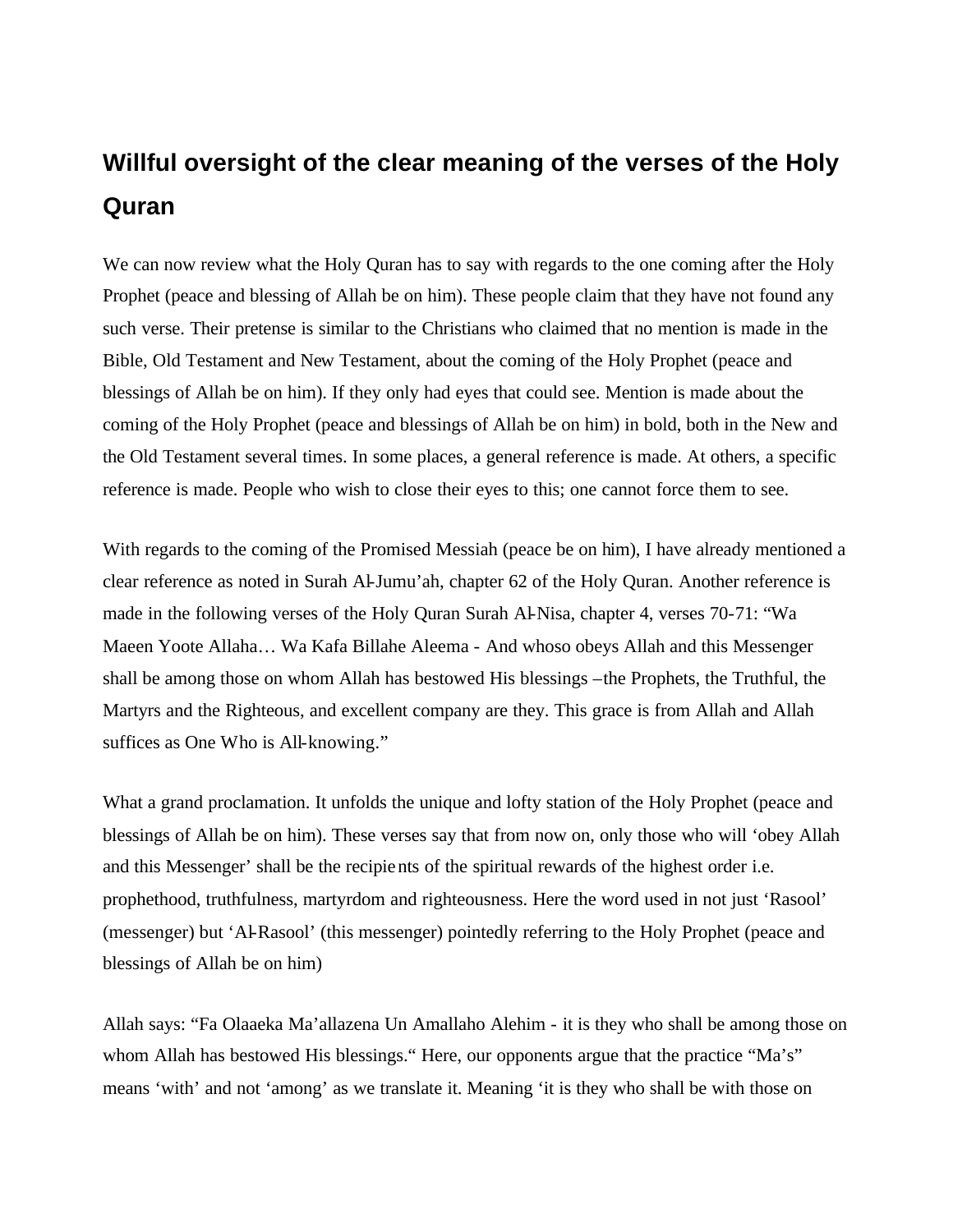whom Allah has bestowed His blessings." Anyone with common sense would know that their argument is absurd. An August Divine Decree has been announced conferring spiritual ranks of the highest degree on those obeying Allah and the Holy Prophet (peace and blessings of Allah be on him). But our opponents would have you believe that your reward for obeying Allah and His prophet would be that you would only be placed amongst people who have achieved these lofty spiritual ranks.

In the past, Divine promises were made to people to be endowed with His favors, if they obeyed Allah and Prophet Moses (peace be on him), Allah and Prophet Abraham (peace be on him), Allah and Prophet Noah (peace be on him), Allah and Prophet David (peace be on him) and Allah and Prophet Solomon (peace be on him). Today, a Divine Decree is announced enticing believers to follow Allah and this Messenger holding the loftiest spiritual rank so they may become recipients of the rewards promised. Yet, our opponents say that it does not mean that you would be the recipients of the rewards, rather you would be placed with the recipients of the rewards. This is utterly absurd. It is insulting to the lofty station of the Holy Prophet (peace and blessings of Allah be on him) and the Holy Quran.

The Holy Quran belies their translation of the particle "Ma's". At another place, we read 'Wata Waffana Ma'al Abrar - in death join us with the righteous. (Al Imran Ch. 3, v. 194). Here the same particle "Ma's" has been used, not "Min". The particle "Min" means from among, while the particle "Ma's" means 'with' and 'from among', depending on how it is used. The Muslims have been enjoined to implore Allah the Almighty saying: "Cause us to die with the righteous." Obviously, this does not mean that we should pray to die as and when a righteous one dies. This is height of absurdity.

The fact remains that in the above example, Ch. 4, verses 70-71, "Ma's" cannot mean anything but "Min" - from among. In Arabic, when referring to more than one person and expressing admiration "Ma's" would invariably mean "Min" - from among. But should the species change, it would not be so. As Allah says in the Holy Quran Chapter 2, verse 154: "lnnallaha Ma'a Us Saabereen - Surely Allah is with those who patiently persevere.: Here the species has changed, hence the particle "Ma's" cannot be used in the sense of "Min" –from among.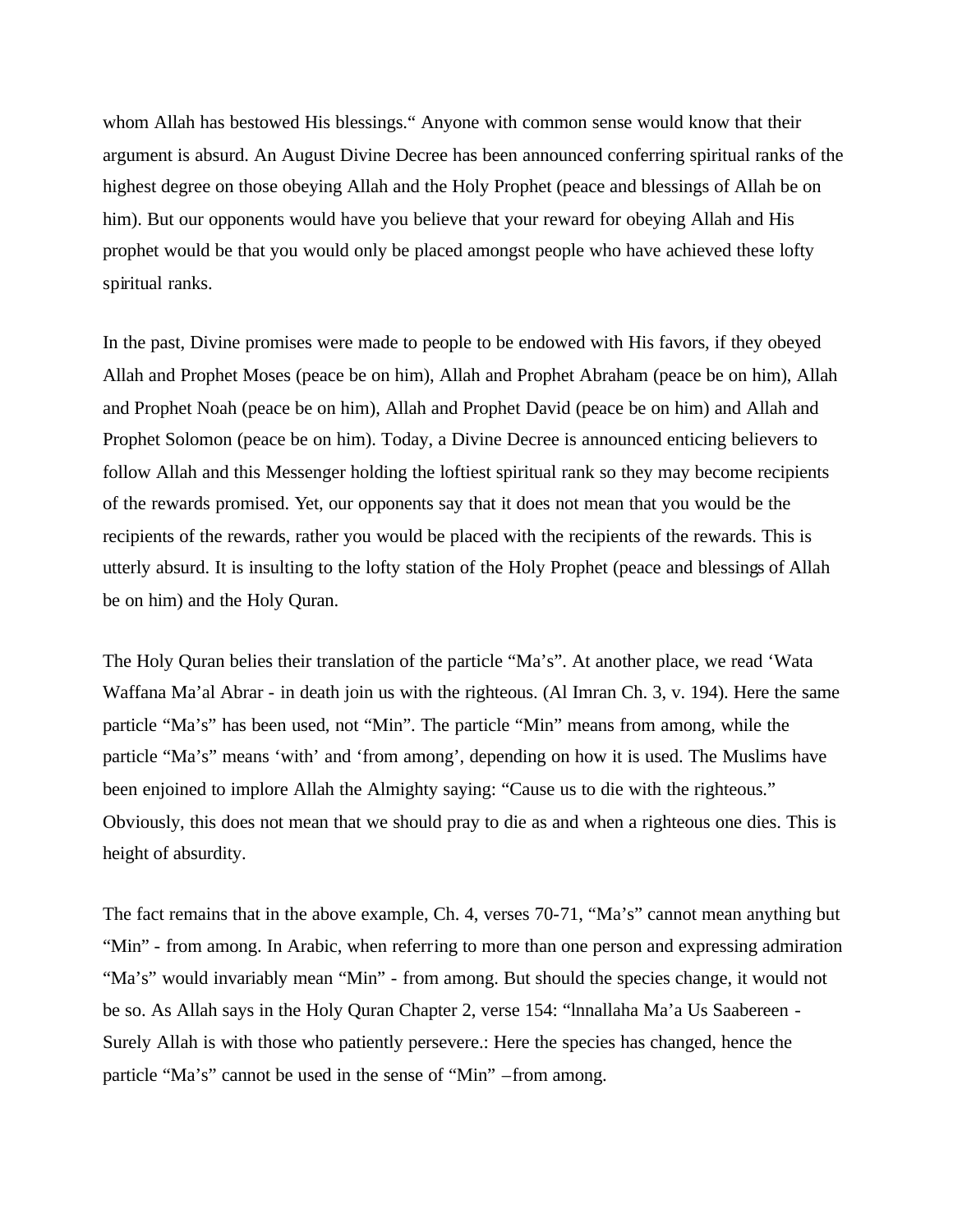An example of species change would be "donkey is with the people" instead of "donkey is among the people". Similarly, "Zaid is with good people" would mean "Zaid is among good people". When the Holy Prophet (peace and blessings of Allah be on him) said "I am with him who loves me" in these instances "Ma's" would carry the sense of "Min" . The Holy Quran clarifies this issue further. If you refer to the verse under discussion Chapter 4, verse 70: "Among those on whom Allah has bestowed His blessings" it further reads "Minnun Nabbiyeena - among the prophets". That is to say those receiving His blessings would be "among the prophets.....". The particle "Ma's" has not been repeated. "Min" has been used to elucidate the meaning and to eliminate any possibility of misinterpretation.

There is another verse of the Holy Quran in Surah Al-Hajj, chapter 22, verse 76, which reads 'Allaho Yustafi Minnal Malaikate.....Allah chooses His Messengers from among angels and from among men. Surely, Allah is All-Hearing, All-Seeing."

According to our opponents, this verse was revealed after it has been pronounced that the Holy Prophet (peace and blessings of Allah be on him) was 'Khatamun Nabbiyeen' and no prophets were to come. Yet, the verse says "Allah chooses His Messengers from among angels and from among men" instead of saying "Allah used to choose His Messengers.....". This would clearly mean that prophethood has not been terminated. Proof to support our argument is seen in the Holy Quran where Allah says with regards to Jesus and his mother "Kana Ya Kolanetaam....." they both used to eat food." (Al-Maidah chapter 5, verse 76).

It is a fundamental rule of grammar that 'present continuous' cannot be used for an action that has come to an end. The Quran proves this here. So, in case Allah had totally stopped sending Messengers from among men, He would have said so in the words "Kanallaho Yustafi… Allah used to choose Messengers....".

A prominent Shia commentator Tibrisy in his book Majma'ul Bayan on page 96, vol. 9 commenting on this verse writes: "Allah chooses His Messengers from angels eg. Gabriel and Michael; and from among men i.e. the prophets". Here a mere Messenger is not meant but stress has been laid on the word prophet.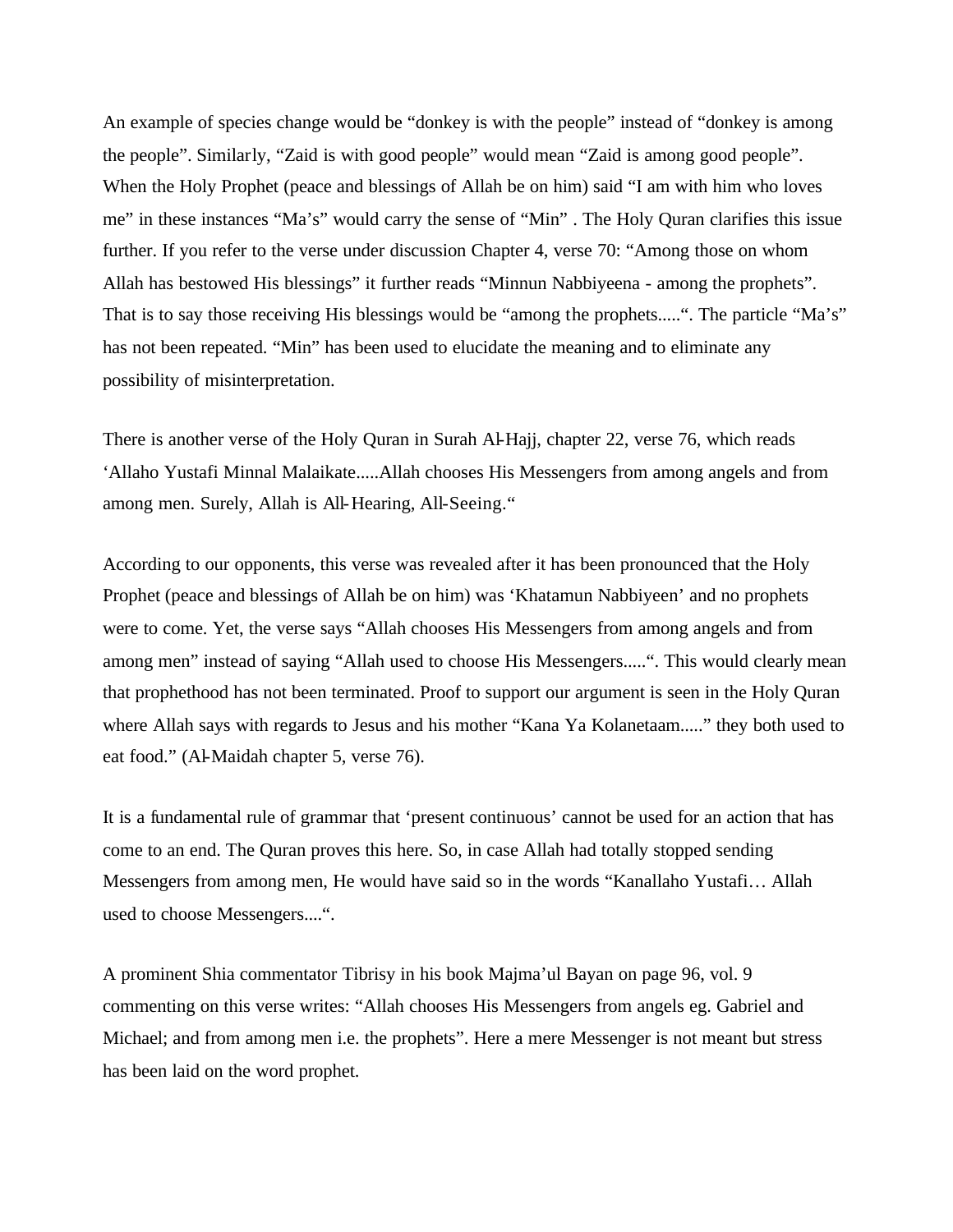At another place in the Holy Quran reference is made to a covenant. In Surah Al-Imran chapter 3, verse 82 we read: 'Wa Iz Akazallaho… Minasshahedeen - and remember the time when Allah took a covenant from the people through the Prophets, saying: 'Whatever I give you of the Book and Wisdom and then there comes to you a Messenger, fulfilling that which is with you, you shall believe in him and help him'. And He said: 'Do you agree, and do you accept the responsibility that I lay upon you in this matter?' They said: 'We agree; He said: 'Then bear witness, and I am with you among the witnesses."'

The verse speaks of a covenant Allah had taken from the People of the Book through their Prophets. The covenant bound them to believe in all the messengers coming to fulfill all that had been given to them of His Word and Wisdom and to help them in their mission. The verse also lays down that the people had solemnly agreed to abide by the covenant. Then he said to the people to bear witness to this covenant and that He too would bear witness along with them.

In Surah Al-Ahzab chapter 33, verses 8 and 9, we read: "Wa Iz Akazna… Azabun Aleema." And remember when We took from the Prophets their covenant, and from thee; and from Noah, and Abraham, and Moses, and Jesus, son of Mary, and We indeed took from them a solemn covenant; that He may question the truthful about their truthfulness. And for the disbelievers He has prepared a painful punishment."

Here is another verse dealing with the covenant Allah had taken from the Prophets and, through them, from their peoples. The gist of the covenant was if future prophets come supporting what is contained in the Book and the Wisdom bestowed on them then the people should not oppose him but support him and assist him and believe in him. The Prophets are being placed under obligation to enjoin their people not to reject a claimant to prophethood in the future who meets these criteria. What a remarkable covenant. Having said this, the Holy Prophet (peace and blessings of Allah be on him) is addressed directly in this verse: "And remember when we took from the prophets their covenant, and from thee…".

That is to say the Holy Prophet (peace and blessings of Allah be on him) was pointedly charged with the responsibility to place his Ummah under obligation to believe in the Prophet appearing after him with the condition that this prophet would support the Book and Wisdom previously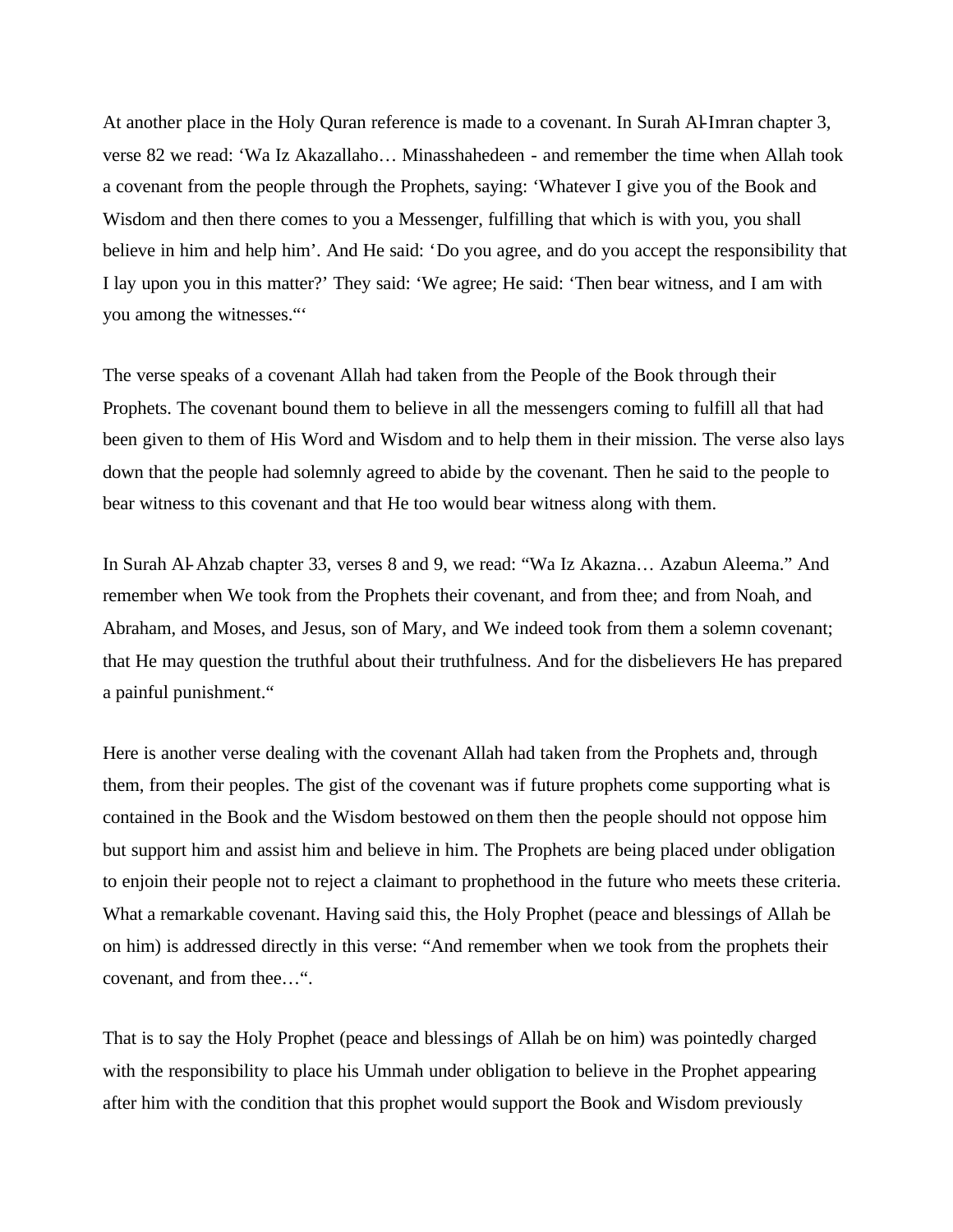bestowed on the people and would devote himself to the service of the Faith. This covenant was taken from the Holy Prophet (peace and blessings of Allah be on him) even when the Teaching and prophethood had achieved perfection.

Commenting on this verse, Allama Fakhruddin Razi says in Al Tafseer Al Kabir Vol. 8, page 114 (printed in Tehran): "The only meaning of this verse is to clearly state that Allah had made it incumbent on all prophets (and their followers) to believe in every prophet who comes 'fulfilling that which is with them'."

Allama Razi has made a very subtle point. It means that as long as a Divine Dispensation remains operative and it is not abrogated by God, a false prophet would not come and work towards the fulfillment and completion of the Divine Dispensation. A false prophet would come to work against the truth. A claimant to prophethood who works in the service of the Faith must be fully supported by the people. The covenant is addressed to the prophets since they are the leaders of the people. The prophets themselves would never oppose the truth.

About the Holy Prophet (peace and blessings of Allah be on him), the Holy Quran says so great was his submission to the Will of Allah that if there were ever to be a real son of God, the Holy Prophet (peace and blessings of Allah be on him) would be the first to accept him. He loved God and would submit readily to any commandments from Him. In the presence of all these verses from the Holy Quran, our opponents still oppose the truth.

## **Total disregard of the Ahadith and writings of prominent Imams**

Our opponents are disingenuous. They claim that the Holy Quran states prophethood has been terminated, yet, they put forth no verses to support their claim. They also would create an impression that the Ahadith support their view but then disregard the number of Ahadith that belie their point of view. They cling to the Hadith containing "La Nabi Ba'adee" which, according to them, means total termination of prophethood. Yet, their own scholars have interpreted this Hadith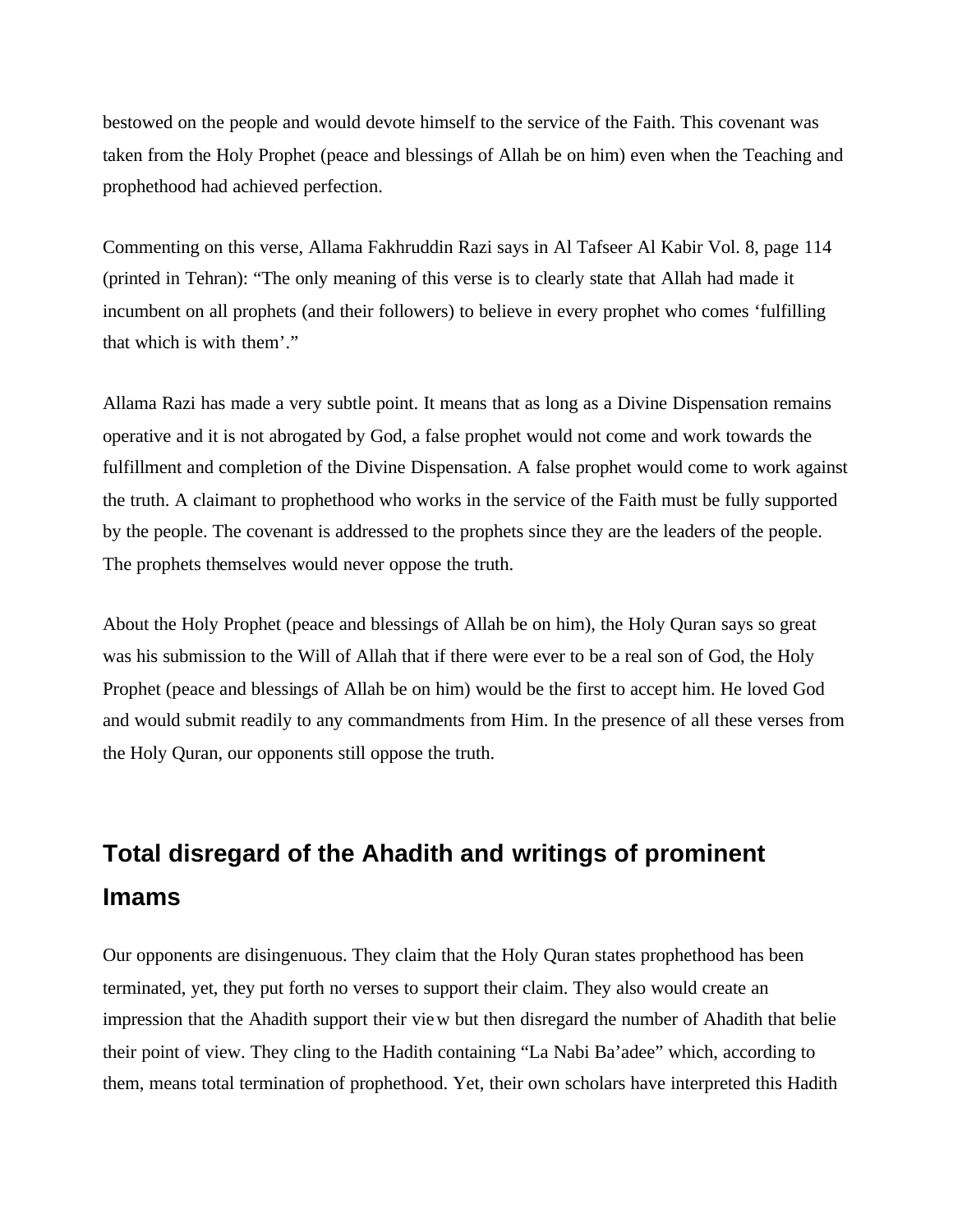the way we do. Their claim that no mention is made in the Holy Quran about the coming of a Messenger has been adequately rebutted above. Moreover, the Holy Prophet (peace and blessings of Allah be on him) had made unambiguous prophecies about the coming of the Mahdi and Messiah. These people change their garb to suit the need. They are Ahle-Quran at times and Ahle-Hadith at others.

If you review our opponents belief, you would be amazed at how silly and incongruous it is. On the one hand, they would insist that the re be no more prophets, on the other hand, they believe when the second coming of Jesus (peace be on him) happens, he would be a prophet. They also believe that the Holy Prophet (peace and blessings of Allah be on him) said: "There would be no prophet or messenger between me and the coming of Messiah". (Tibrani Al Ausat Walkabir). The Holy Prophet (peace and blessings of Allah be on him) has resolved the issue of Dajjals and "La Nabi Ba'adee", by this statement. He points out there will be impostors but do not consider the Messiah an impostor. He would be a prophet.

The Holy Prophet (peace and blessings of Allah be on him) further emphasized: "Remember, most surely, He (Jesus) will be my successor and will be from my Ummah". That is to say he was talking about a Messiah arising from the Ummah and not the Messiah from the Mosaic Dispensation.

Hazrat Ibn Arabi writes in Fatoohat-i-Makkiya Vol. 1, page 570: "Jesus (peace be on him) shall descend amongst the Muslim Ummah as an arbritator without a new law. Most surely, he will be a prophet. There is no doubt about it." This statement is self-explanatory. At another place, Hazrat Ibn Arabi, commenting on the Quranic verse "Qabla Motehe" says about the Messiah: He is bound to descend in the Latter Days in a new physical form (Tafseer Ibn Arabi Vol. 1, page 165). Here you would note Hazrat Ibn Arabi states emphatically that the Messiah would be a new Messiah and that he will be a prophet. Despite all this evidence, our opponents would continue to insist that there will be no new prophet.

We now quote from lmam Ibn Qayyam. He writes: "To say that the Prophet Jesus (peace be on him) had gone to the heavens at the age of thirty three is by no means correct. Nor has it been handed down to us in an uninterrupted chain of na rration. It therefore need not be adopted.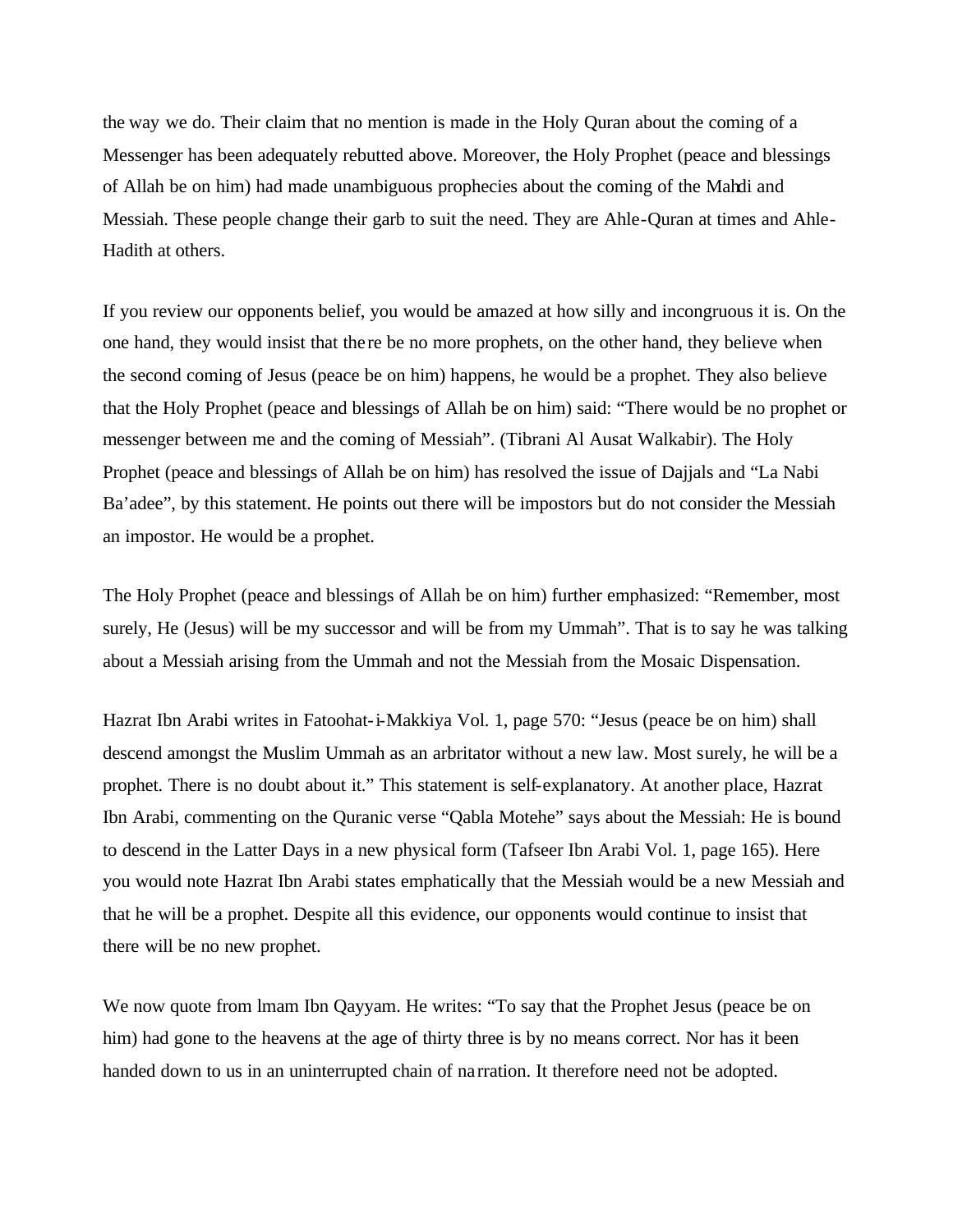Moreover, according to lmam Shami, the narration that Prophet Jesus (peace be on him) was raised to the heavens alive is of Christian origin." (Tafseer Fath Al Banyan Vol. 2, page 49).

Two points have been clearly pointed out here. Once, that the narrations being advanced in this context are by no means authentic and acceptable. Two, that according to lmam Shami, these narrations owe their origin to Christian legends. These views have been expressed by no less a person than Hazrat Ibn Qayyam whom the authors of the 'white paper' have projected as 'a Great Thinker of Islam'.

lmam Ibn Qayyam, at another place, says: Had Prophet Moses (peace be on him) and Prophet Jesus (peace be on him) lived (till the times of the Holy Prophet (peace and blessings of Allah be on him)), they would certainly have been among his followers." (Madarej Al Salekeen by Ibn Qayyam Vol. 2, page 263).

This is very significant. lmam lbn Qayyam having bracketed the two names together, is indicating to us that since Moses (peace be on him) did not live till the times of the Holy Prophet (peace and blessings of Allah be on him) neither did Jesus (peace be on him). This is the same lmam Ibn Qayyam whom I had quoted earlier and who stated that stories about Jesus going to the heavens alive were all fictitious.

#### **Mahdi and Messiah are one person.**

Now, I would present to you from the writings of Ibn Khaldoon. He is also held in high esteem by our opponents. He says: Ibn Abi Wateel and Shaiba have said that there has been discussion about the Mahdi being the Messiah who would be from the progeny of the Holy Prophet (peace and blessings of Allah be on him). I (lbn Khaldoon) would like to say that this view is held by Sufis too. They base their view on the Hadith "Lalmahdi lllah Essa –There is no Mahdi but Jesus (peace be on him)", meaning Mahdi and Messiah would be from the Ummah of the Holy Prophet (peace and blessings of Allah be on him). (Tareekh Ibn Khaldoon Vol. 1, page 273).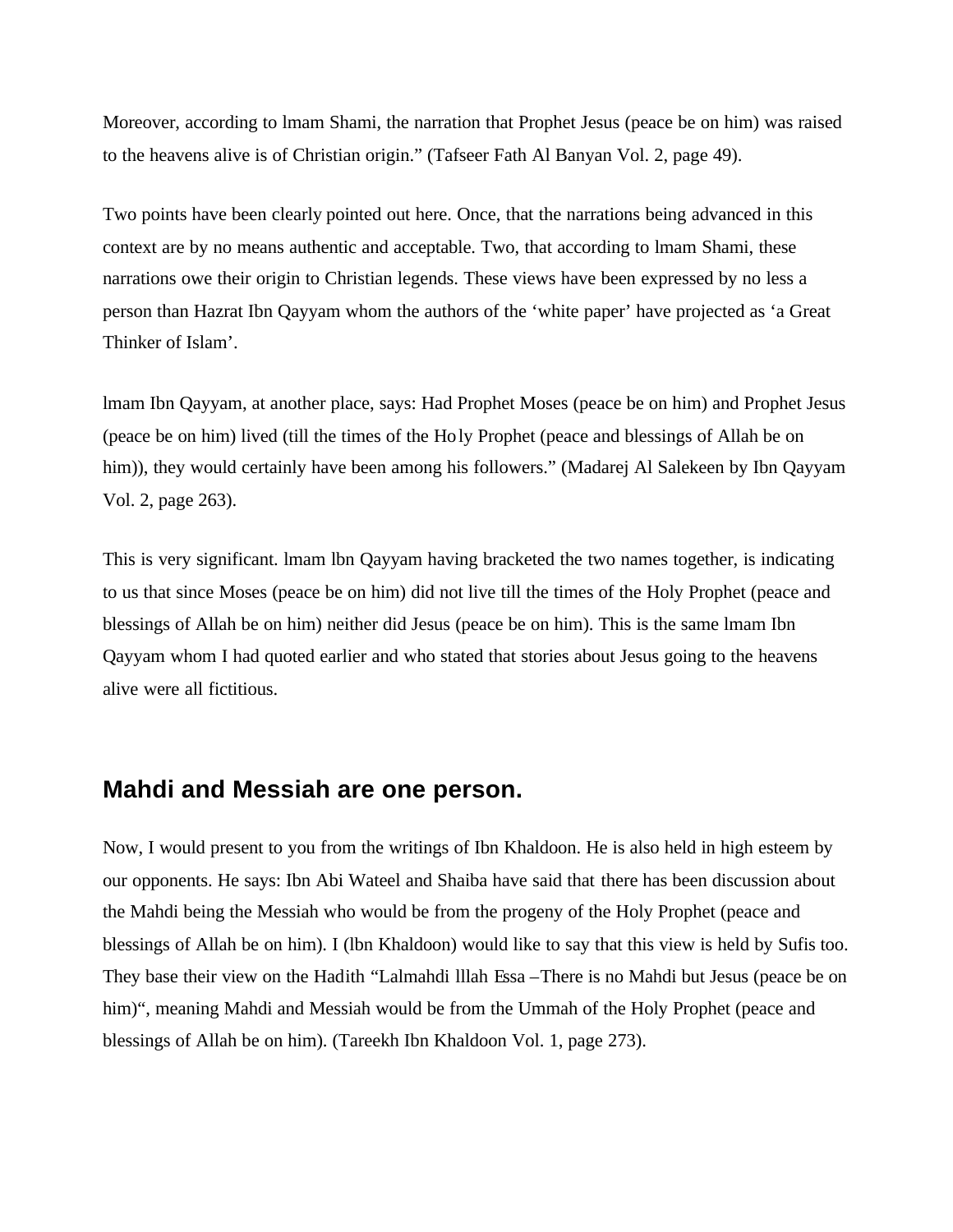There is a world of difference between today's 'Ulema' and these pious people of the past who had deep understanding of the religion. How clearly he has stated the meaning of the ' Hadith and defined the status of the Mahdi and the Messiah and emphasized that Mahdi and Messiah have to be from the Ummah of the Holy Prophet (peace and blessings of Allah be on him).

#### **The Second Coming of the Messiah and Allama Iqbal's view**

In the 'white paper', great importance is given to Allama Iqbal. His views are considered superior to all. Let us see what he has to say about the Second Coming of the Messiah. He writes: As far as I have understood the belief of Jamaat Ahmadiyya their view that Jesus (peace be on him) died like any other mortal and that the Second Coming of Messiah means a new person in his image and spirit will be born, appears to be reasonable and carries merit." (Allama lqbal's reply to Pandit Jawarlal Nehru. Printed at Brandreth Road Lahore on Feb. 17th 1936, page 22).

Now, what would these 'Ulema' say? Their own man is saying that Jamaat Ahmadiyya's belief is reasonable and carries merit. As far as what Allama Iqbal, himself, believes is a different story. He has only indicated that our view carries more merit than the 'Ulema's' view.

If you look at what Allama thinks of the Second Coming of Messiah, we find he totally denies the Second Coming of the Messiah. He claims all these Ahadith and other writings about the Second Coming of the Messiah and associated narrations are not true. So we have Ibn Qayyam saying that stories about Jesus (peace be on him) ascending to the heavens are fiction and Allama lqbal saying that the stones about Jesus (peace be on him) descending from the heavens are fiction. In one of his poems, Allama lqbal writes: "Peep into the recesses of your heart to witness the manifestation of the glory of thy Lord. Abandon all hope of the advent of the Mahdi and Jesus."

One can argue he said this in a poetic vein and therefore should not be taken seriously. However, in his prose writings, we find he says: "Traditions pertaining to the Second Coming of Messiah and the Mahdi owe their origin to the Iranian and non-Arab way of thinking. They have nothing to do with the Arab concepts or the true spirit of the Holy Quran." (Iqbal Nama Vol. 2, pate 230-231) letter addressed to Chaudhry Mohammad Ahsan).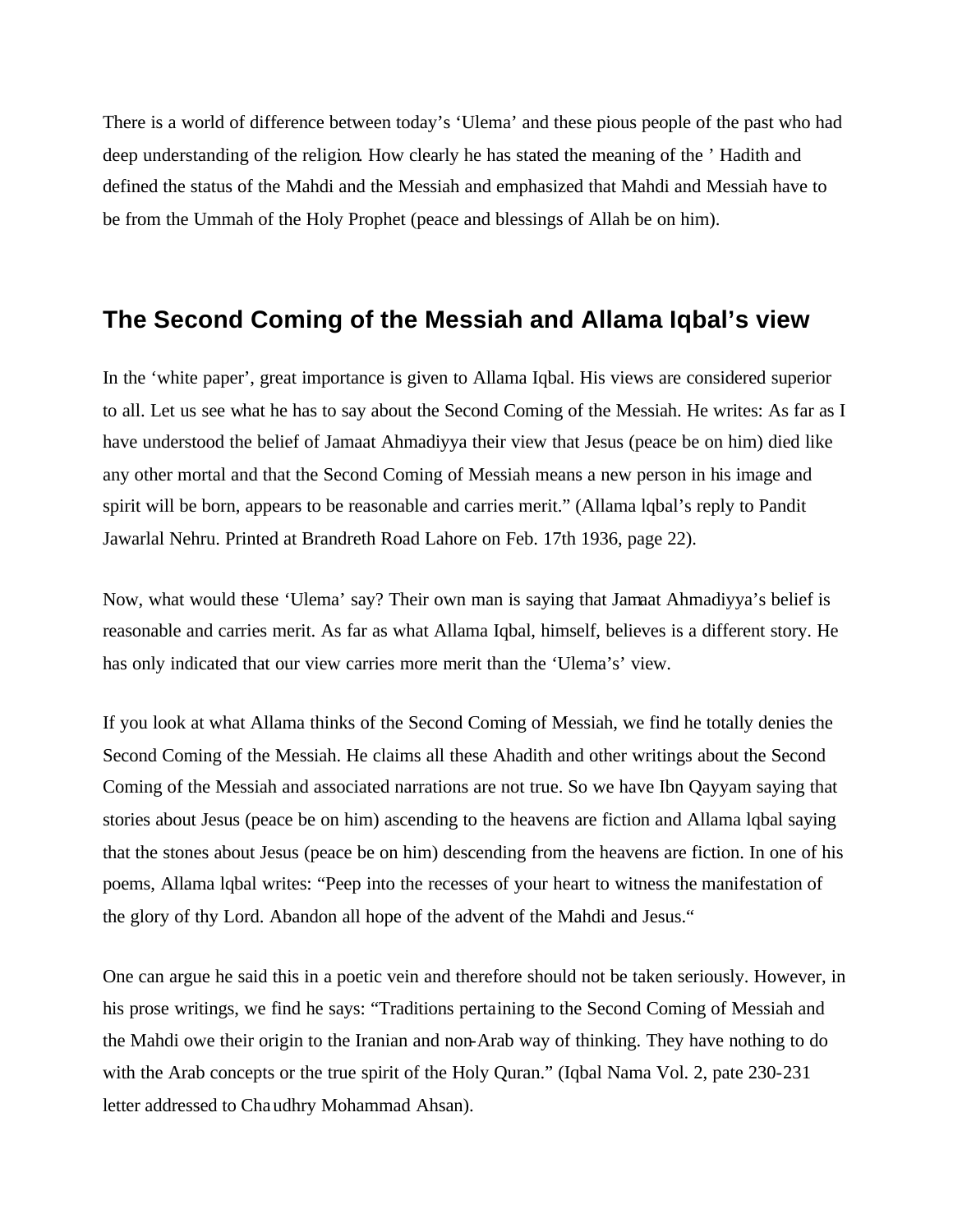I have reviewed his other writings and Allama is convinced that this concept is a foreign concept and crept into our beliefs in Latter Days. So now, we have a 'Thinker of Islam' held in high esteem by our opponents who is totally rejecting the Coming of Messiah and the Mahdi and we have the sayings of the Holy Prophet (peace and blessings of Allah be on him) emphatically stating that the Messiah and Mahdi will come and it is incumbent on us to believe in him and support him. Who are you going to follow? Your 'Thinker of Islam' or the Holy Prophet (peace and blessings of Allah be on him)? Are you going to accept the Messiah of the past or the Messiah from the Ummah of the Holy Prophet (peace and blessings of Allah be on him)?

**As far as the Ahmadis are concerned, we have firm faith that the one coming, in accordance with the prophecies of the Holy Prophet (peace and blessings of Allah be on him), will certainly be a Prophet of Allah. So do you. Why have you stirred up this storm of false accusations and innuendoes? Why these venomous writings? Why this demand to declare Ahmadis non-Muslims and infidels? It is part of your creed that the Messiah would be a prophet. Whether he is the old Messiah or a new Messiah is a different argument. Even that has been settled by your own previous scholars and Ulema. The Ahadith and the Holy Quran leave no room for doubt about it. Jamaat Ahmadiyya's belief is clear and categorical and consistent with what is stated in the Ahadith and the Holy Quran.**

**You have been dueling with us for the last hundred years, subjecting our people to unprovoked violence. Despite out appeals to reason, you continue in your misguided ways. I have just received a message that another Ahmadi has been martyred in Sind. In Sukkur Qureshi Abdur Rahman, Amir of Sukkur Jamaat, was attacked and martyred. Another member of the Sukkur Jamaat was assaulted and a young Ahmadi, lnam Ur Rahman, was martyred as well. This morning, the Amir of Nawabshah in Sind was martyred. Do you people think that these issues can be resolved in this manner?**

**Let them massacre Ahmadis one after another. We know that God declares them to be among the living. You have no power to change this. Conversely, if God declares somebody dead, you do not have the power to bring him to life. Failure is your destiny. The Ahmadis will continue to live and you will never be able to bring Jesus (peace be on him) back to life. Your own 'Ulema' have been lamenting over your miserable plight, saying that no semblance of Islam**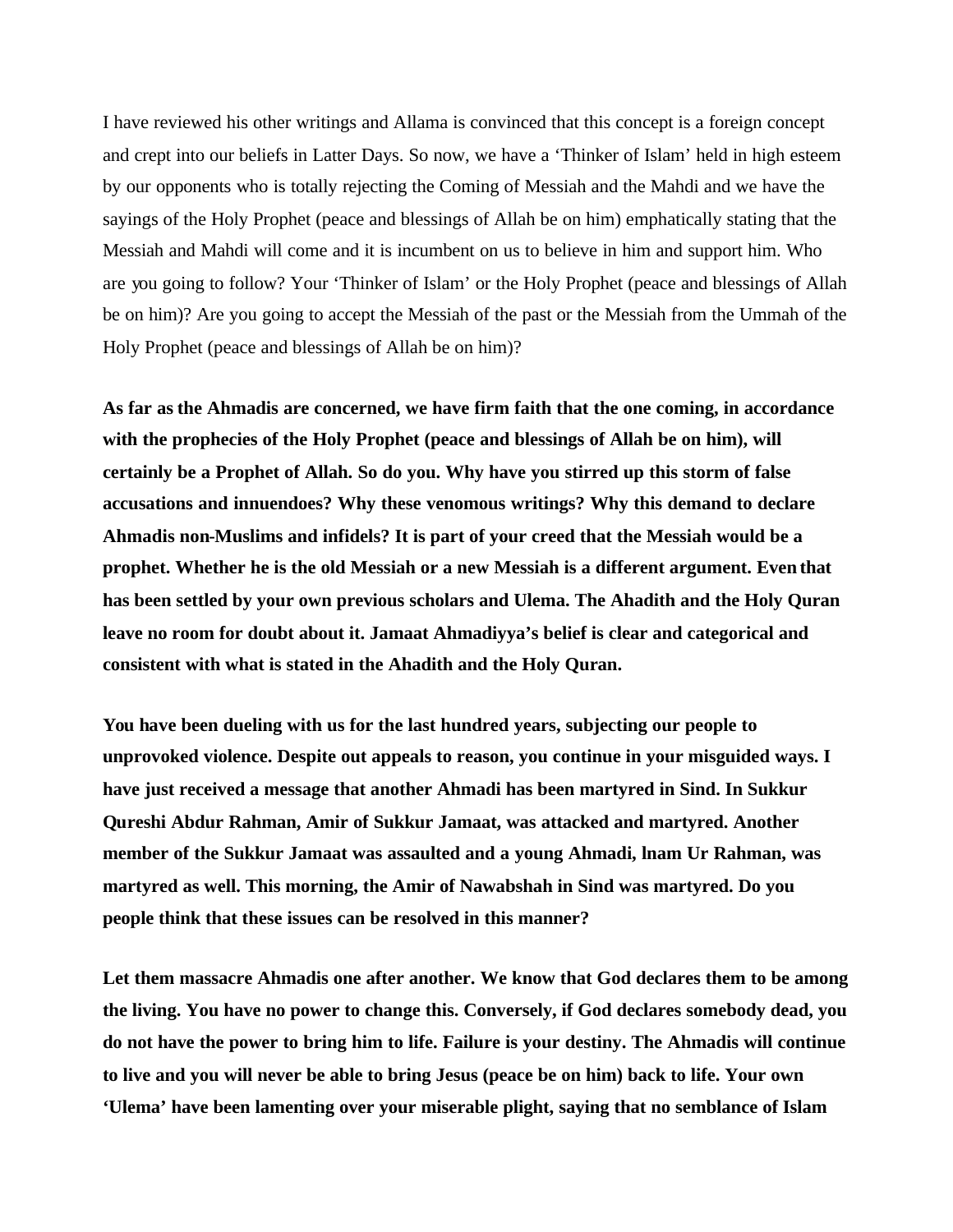**has been left in you. Your defiance and disobedience continues unabated. What role is Jesus (peace be on him) playing in the heavens? Why doesn't he descend to rescue you? Instead of indulging in the genocide of the Ahmadis, bring Jesus (peace be on him) back down alive. Should you succeed, I give you my word that I, with all my Jama'at, will renounce our faith and join you instantly. We are the ones who have been imbibed with the spirit of obedience. We are the ones who say 'Aamunna Wa Sadaqna' - 'We believe and testify to the truth'.**

**I tell you today, even if Jesus (peace be on him) descends from the heavens, your trait is such that you will reject him and defy him. Disobedience and rejection of truth is inbred in you. Why don't you seek a settlement of this conflict by humbly supplicating to your Lord and prostrating before Him? Why don't you beseech Him to send Jesus (peace be on him) down to this earth and bring this long drawn out feud to an end?**

**In this respect, the Jews are even better than you. At least they repeatedly go to the Wailing Wall and pray to God to send the Messiah, to send Elias before the Messiah. You people are bereft of the feelings for the revival of Islam. The Messiah, aside, the 'donkey of the Dajjal' has not appeared. According to your faith, the Dajjal is supposed to ride this Donkey, spreading destruction and devastation in the world and the Messiah is to come after him. You people are living a life of fables and fantasies. You have severed all ties with reality. We pray for you, seeing your sorry and sad plight.**

**I say, on oath, in the name of the Almighty, in whose hands is my life and the lives of all Ahmadis, that if Jesus (peace be on him) is alive and we are wrong, may God annihilate us. I say to you, solemnly, on oath, that Jesus (peace be on him) has passed away and Islam is alive. The survival of Islam demands that you give up this false belief. Let go of it. Therein, lies the survival of Islam.**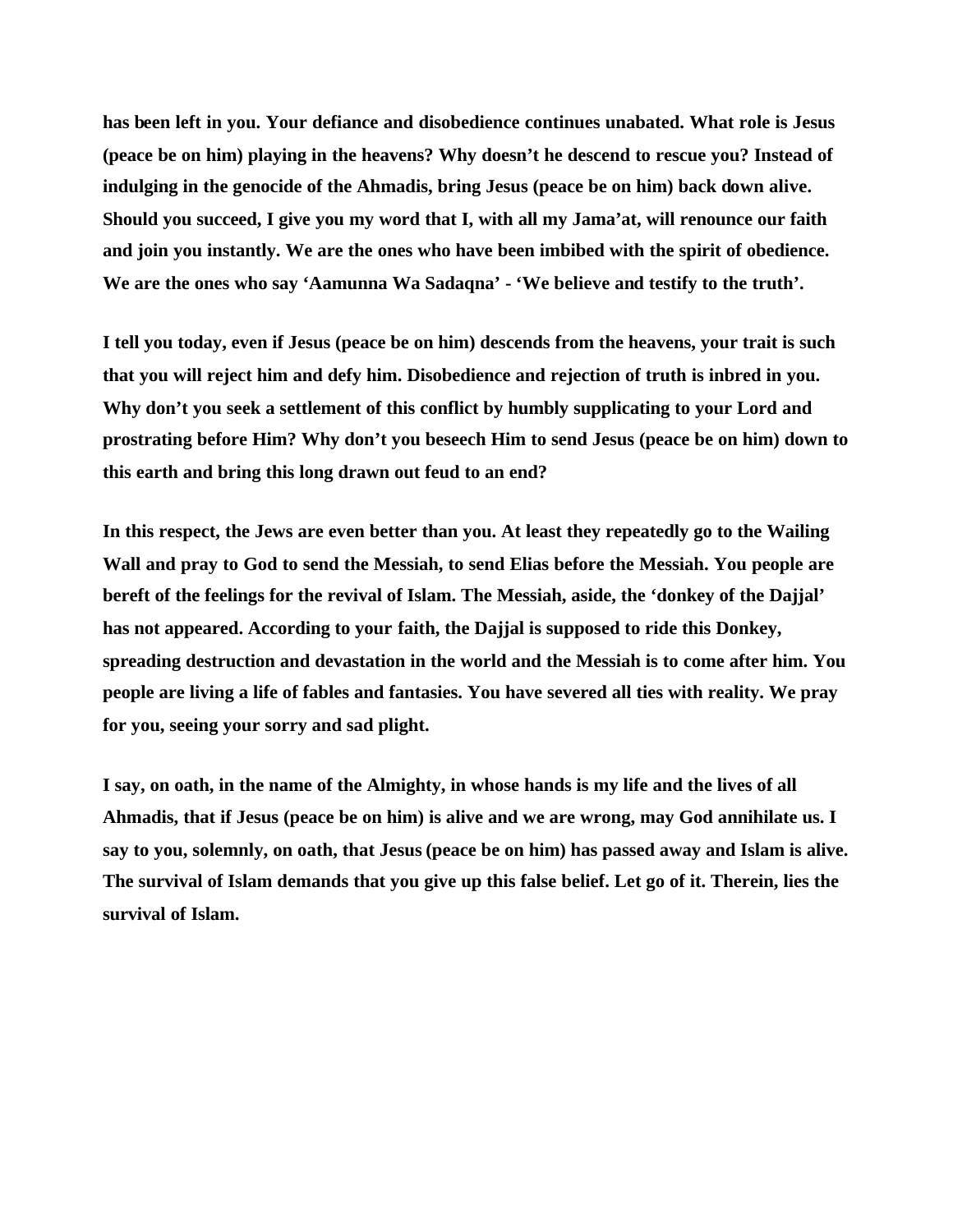## **Submission to the will of God, patience, forbearance and gratitude by the Jama'at**

Before we part, I would ask all of you to join me in silent prayers. Lot of people have come from all over the world to attend this Jalsa. Although I had indicated that this was a U.K. Jalsa, the love and devotion of the Jamaat did not permit them to stay at home. They have come from America, Africa, Indonesia and Japan and remote regions. At lot of people have come from Pakistan. Many of them sacrificed a lot to get here. They all deserve our prayers. May Allah shower His blessings on them. People who could not make it to the Jalsa, for one reason or other, also deserve our prayers. Some of them are grieving over their inability to participate. Let us pray for those who are weak in their faith. Let us pray for our martyrs, for those who wish for martyrdom. Let us pray for those who are being persecuted. Pray for the persecutors as well. At least they claim to be from the Ummah of the Holy Prophet (peace and blessings of Allah be on him). We love the Holy Prophet (peace and blessings of Allah be on him) so much that it is difficult for us to see the destruction of this nation. Conditions are changing rapidly and their leaders are misleading them and I fear for their destruction.

Ahmadis have been martyred before, but a new wave of persecution and killings of Ahmadis has started in the province of Sind where such things did not happen before. Relatively speaking, Ahmadis are fewer in number in Sind than they are in Punjab. The movement against Ahmadiyyat has failed in Punjab. The people in Sind are being misguided and coerced into these activities by political parties and the Ulema are being bribed. People are being told that if you start a law and order situation by attacking Ahmadis, we may be able to get rid of our current tyrannical rulers.

Martyrdom of Ahmadis has gained momentum, not only in defiance of the law of the land, but also contrary to the past practice. While these atrocities expose the people of the country to latent calamities, there is good news for us as well. The calamities may be similar as seen in the times of the martyrdom of Sahibzada Syed Abdul Latif in Afghanistan. Even today, as prophesized by the Promised Messiah (peace be on him), the people of Afghanistan continue to be chastised with miseries. On the other hand, where the blood of martyrs is spilled, we see birth of more and more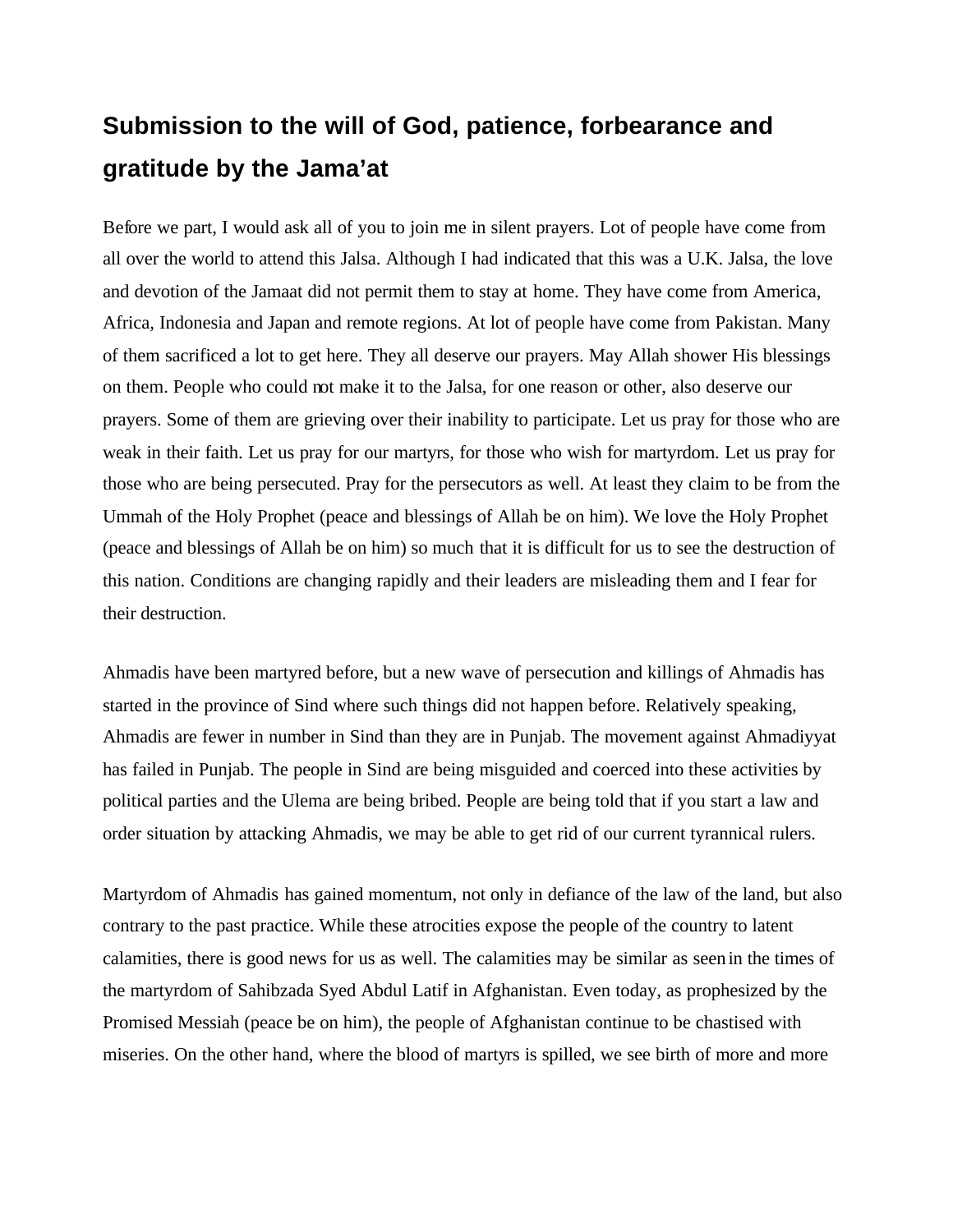righteous people and the opposition is wiped out. This is in accordance to what we read in the Holy Quran.

One of the above is bound to happen. If the incidents in Sind are a result of selfish Sind politicians, they will be severely chastised. On the other hand, if this is stirred up by Punjabi politicians, then the Punjabis living in Sind will not live in peace. People who pressure us should know that we are a patient people. We are happy with the blessings showered on us and we try to remain steadfast during trials as well. We will bear all, patiently, and with forbearance, being grateful to God and submitting to His will. You, on the other hand, will be punished so swiftly, you will not know what hit you. If you wish God to hold His hand, then refrain from your mischief. This is the only way you will be saved.

I wish to tell the Jamaat that if you wish to have more Ahmadis in Sind, pray that we be shown this sign as a mark of us being on the right. This is a better way of distinguishing the right from the wrong. Do not forget the organizers and the workers of this Jalsa in your prayers. They have worked very hard. Forgive their shortcomings and any inconveniences you may have suffered. The audio system did not work properly at times and the women may not have heard the speeches well.

Workers of the telephone system also deserve your special prayers. They did a fine job. They were allotted a very small room to set up their telephone exchange. Nobody complained. Maulvi Abdul Karim invited me to visit their room. I was astonished to see the size of the room. It was suffocating. I immediately asked that they be given a bigger room to work out of. Despite all this, they worked selflessly.

The momentum gained by the Jamaat in the religious activities is a sheer bounty of our Lord. Since my arrival here, the Jamaat has acquired a new zeal. The preaching efforts have assumed new dimensions. A number of dedicated couples have entered our fold. To meet with them is an unusual pleasure. Through the efforts of Doctor and Mrs. Saeed and Doctor and Mrs. Hamidullah, a couple has joined the Jamaat. I met them and got the feeling as if they had been in the Jamaat for a long time. This is nothing but the grace of God. Obedient and dutiful, praying for the success of their mission, these people are applying themselves wholeheartedly to the task of preaching. Their